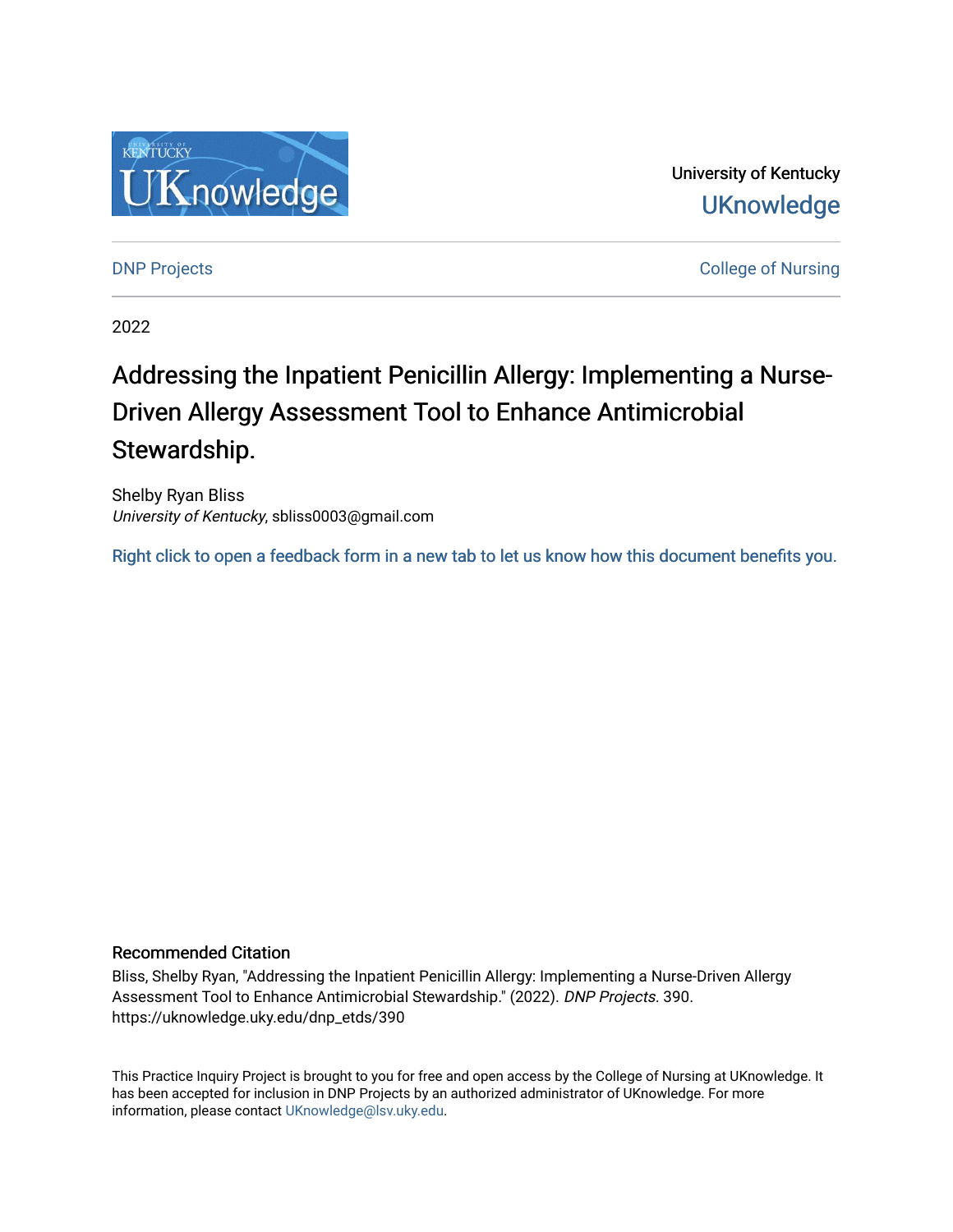Addressing the Inpatient Penicillin Allergy: Implementing a Nurse-Driven Allergy Assessment Tool

to Enhance Antimicrobial Stewardship.

Submitted in Partial Fulfillment of the Requirements for the Degree of Doctor of Nursing

Practice at the University of Kentucky

By

Shelby R Bliss, BSN, RN, PCCN

Louisville, KY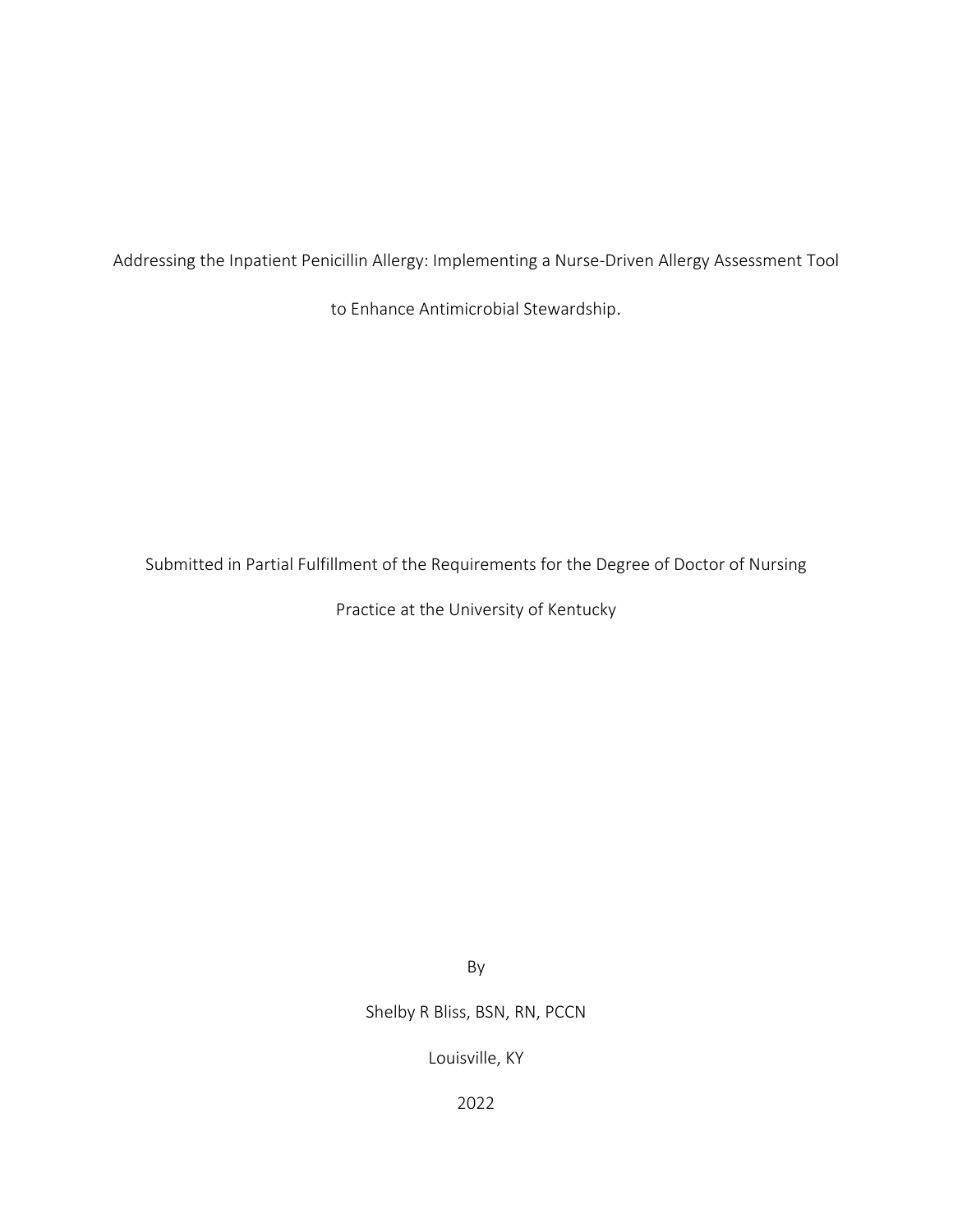### Abstract

Background: In an acute care setting, more than half the inpatient population receives antibiotics. Approximately 10% of the general population reports an allergy to penicillin. It has been replicated in the literature with data that of those who report a penicillin allergy, up to 95% are incorrectly identified. When a patient is admitted to the hospital with a penicillin allergy on their electronic health record, they are at higher risk for adverse events such as a hospital acquired infection, the occurrence of an antibiotic resistant bacteria related to receiving broader therapy and increased healthcare utilization.

Purpose: The purpose of this project was to address the over reporting of penicillin allergies by creating a nurse driven protocol consisting of a focused allergy history assessment to help aid with risk stratification, future de-labeling and promotion of antimicrobial stewardship. Methods: This was a quantitative quasi-experimental study utilizing a prospective and retrospective chart review. There was a two-group pre/post intervention in which patients with reported penicillin allergies were examined 3 months prior to intervention and 3 months post implementation of the nurse led allergy de-labeling protocol admitted to four adult Norton Healthcare inpatient hospitals (Norton Hospital Downtown, Norton Brownsboro, Norton Audubon and Norton Women's and Children).

Results: The number of patients from the pre-intervention group (n=8, 0.55%) to the postintervention group (n=13, 0.88%) who were de-labeled increased by 62.5%. However, a chisquare statistical test was performed and revealed that there was no statistical significance ( $P =$ 0.28) in the rate of de-labeling. De-escalation occurred in 3 patients in pre versus 1 patient in post sample. Nursing documentation of patient interactions involving allergies resulted in 10 of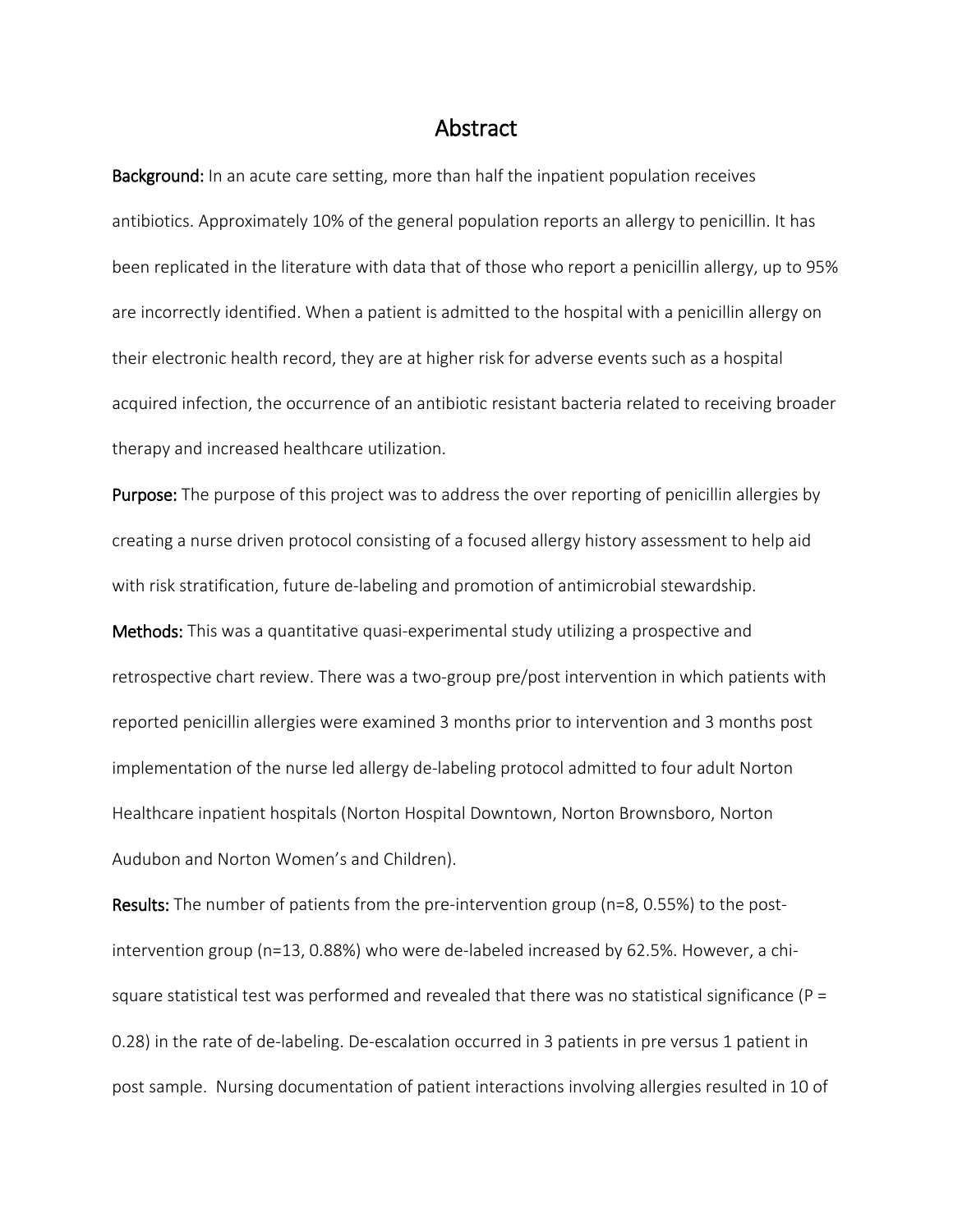the 21 patients de-labeled in the pre- and post-intervention sample, 47.6%. The nurse driven protocol showed 76.9% compliance and had 1131 patient interactions out of 1472 patients admitted with penicillin allergies.

Conclusion: Although there was no statistical significance between pre- and post-group samples, with no active intervention it was nonetheless determined to be an improvement. Additionally, multidisciplinary education is needed for the healthcare team to enhance compliance and promote de-labeling . In addition, developing education for the patient when allergies are delabeled and removed from the electronic health record. Nonetheless, the nurse driven tool was successful at filling the resource gap and gathering patient data when used correctly showing the potential it has in a multi-modal de-labeling approach within the multidisciplinary team upholding that nurses are essential to antimicrobial stewardship programs and their role within should be expanded.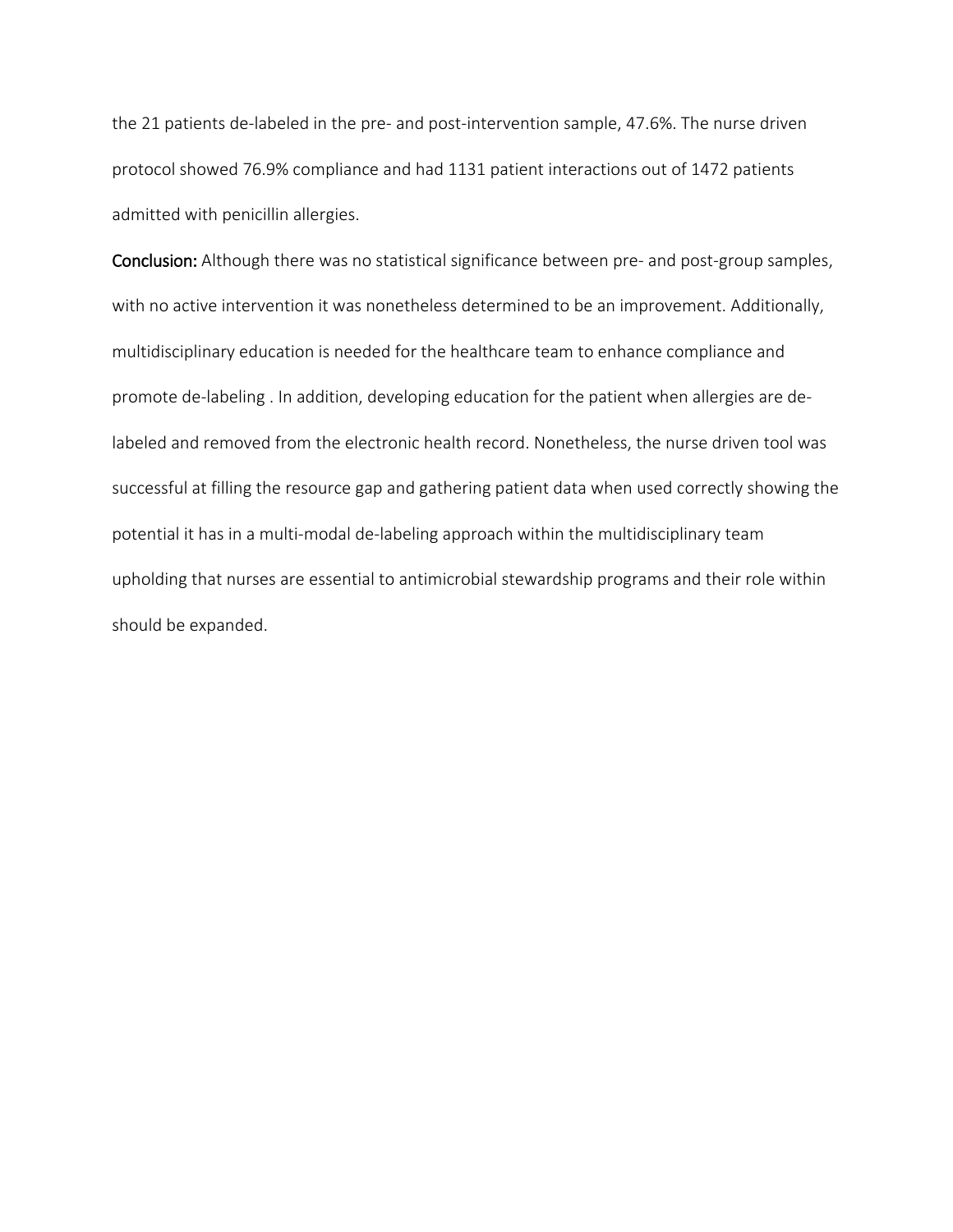# Acknowledgements

<span id="page-4-0"></span>I'd like to acknowledge the entire faculty of the University of Kentucky's College of Nursing. Every faculty member was so accommodating, compassionate and understanding throughout every step of obtaining this degree. A very special thank you goes to my advisor Dr. Melander, without her constant encouragement in the end and reassurance I'm not sure I would have made it. I'd also like to specially thank my project committee, Dr. Melander, Dr. Higgins and Dr. Song. Without the countless hours they poured into project and believing in it, I doubt it would have been successful. What was accomplished would not have been doable without all the support and encouragement I received. I am forever in debt and appreciative of you all.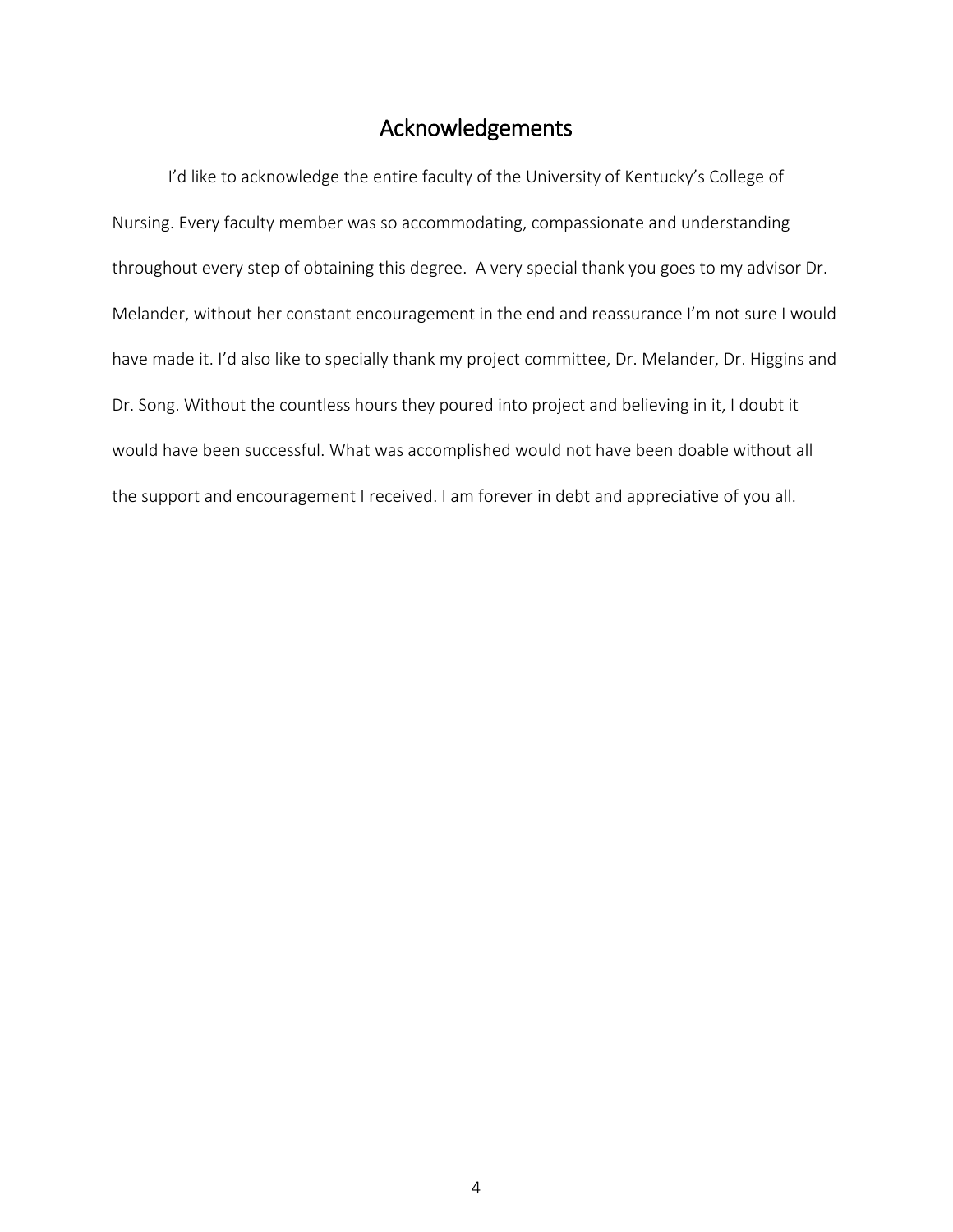# **Dedication**

<span id="page-5-0"></span>To my wild and patient Caroline,

This was all for you. I know sometimes it seemed like you would never have your mommy back but finally, we made it. Now we can have this moment to celebrate, rest and enjoy this view together. Tink, mommy worked so hard to show you that no matter what happens in life or what obstacles may present themselves, you will always be bigger, stronger, and much more powerful than any goliath you may face. I will always be there to encourage you, lift you up, and help grip ahold of the weight you may bare to support and fight along with you whenever you need or even if you don't. I promise that you will never be made to go through anything alone, ever. Everything I've done the last few years including every decision I've made, every person I've walked away from, all the things I've ran towards and each sacrifice I've let go of was done to benefit you no matter the impact it had on me. You gave me the perseverance to continue when I wanted nothing more but to lay down and surrender. You are my greatest and most important 'why'. My hope for you is to one day when you're out in this intimidating world, you find your own 'why' and reason to not give up. You hold on tight to your truth, stand firm, don't sway and allow it to drive your own dreams, passions and goals to completion like you helped drive mine.

I also dedicate my work to the late memory of Mary Griffith, the first influential woman in my life that encouraged me to reach beyond my tangible grasp and showed me that the success I craved was attainable. I never dreamt I was capable of this until I met a woman of her caliber. Her voice softly saying, 'do well by doing good' will always echo in my head throughout my career and practice.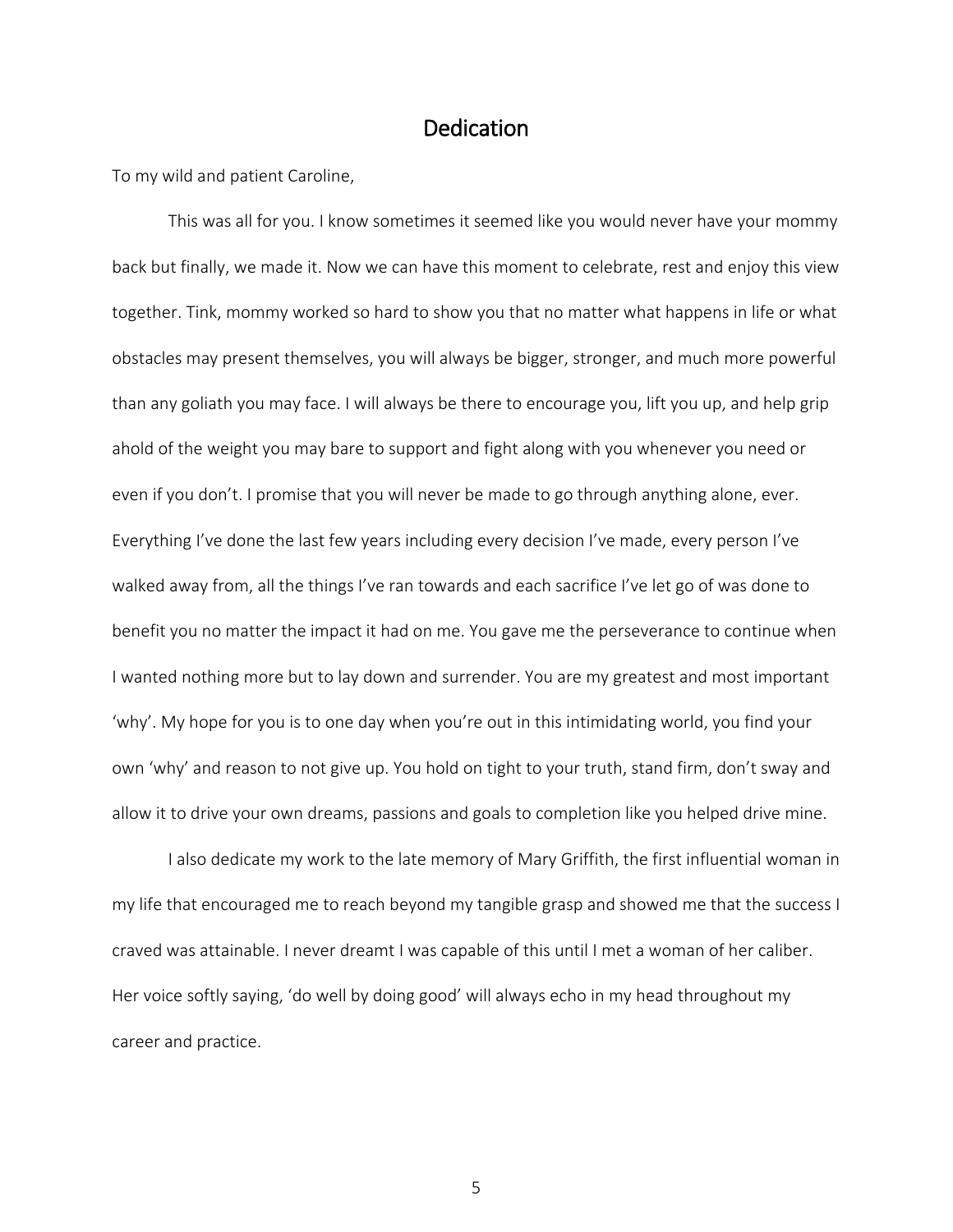## Table of Contents

| . 22 |
|------|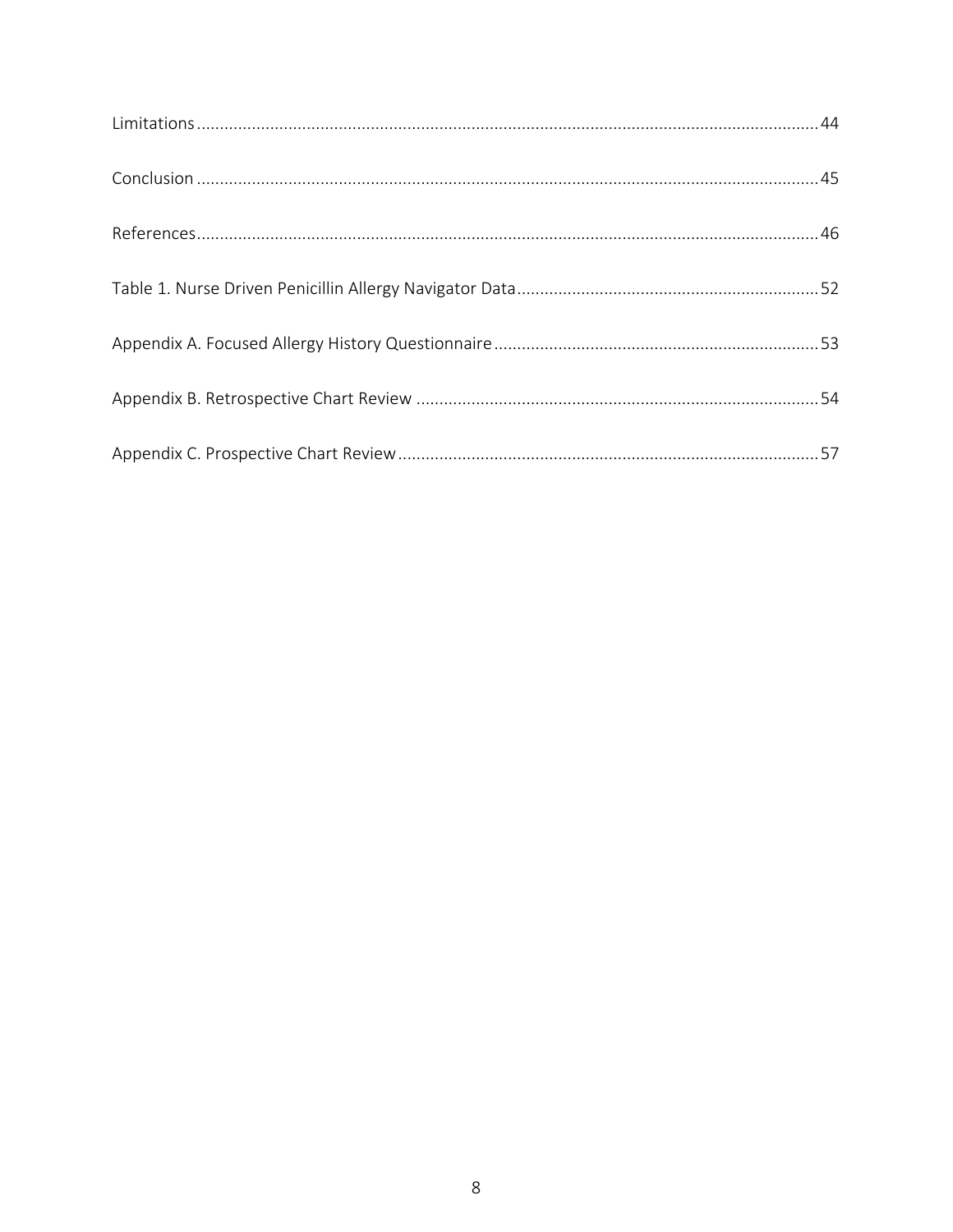# **Background**

#### <span id="page-9-1"></span><span id="page-9-0"></span>Problem Statement

In an acute care setting, more than half the inpatient population receives antibiotics. Approximately one fourth of patients report an allergy to an antimicrobial. Of the patients hospitalized, 10-15% have a reported beta lactam allergy (Blumenthal et al, 2017). These patients often times receive broader spectrum, less effective and sometimes more toxic antibiotics. Patients who have a reported beta lactam allergy and who are treated with a different class antibiotic have an increased risk of therapy failure and the occurrence of an adverse event (MacFadden et al., 2016). Previous data from outpatient and inpatient settings suggest that all patients who report a beta lactam allergy are not truly allergic to that class of antibiotic (Blumenthal et al, 2017). In fact, 95% of those who claim an allergy and are tested actually have no adverse effect or event and are found to actually tolerate penicillin and other related beta lactams, demonstrating the lack of detectable penicillin-specific IgE-mediated antibodies (Blumenthal et al, 2017). Furthermore, up to 80% of patients with a true beta lactam allergy lose their IgE antibody sensitivity after a decade (Chua et al, 2020).

When a patient suffers an adverse reaction to penicillin in childhood, there is often times an uncertain correlation between the underlying diagnosis and casual attribution of the penicillin administered, leading the physician to falsely label them allergic (Edwards & Aronson, 2000). A recent study found that primary care physicians (PCP) are the most likely to initially label a patient allergic to penicillin (Vyles et al., 2019). Once a patient is labeled "penicillin allergic," patients often retain the label through adulthood (Vyles et al., 2019, Caubet et al., 2011). A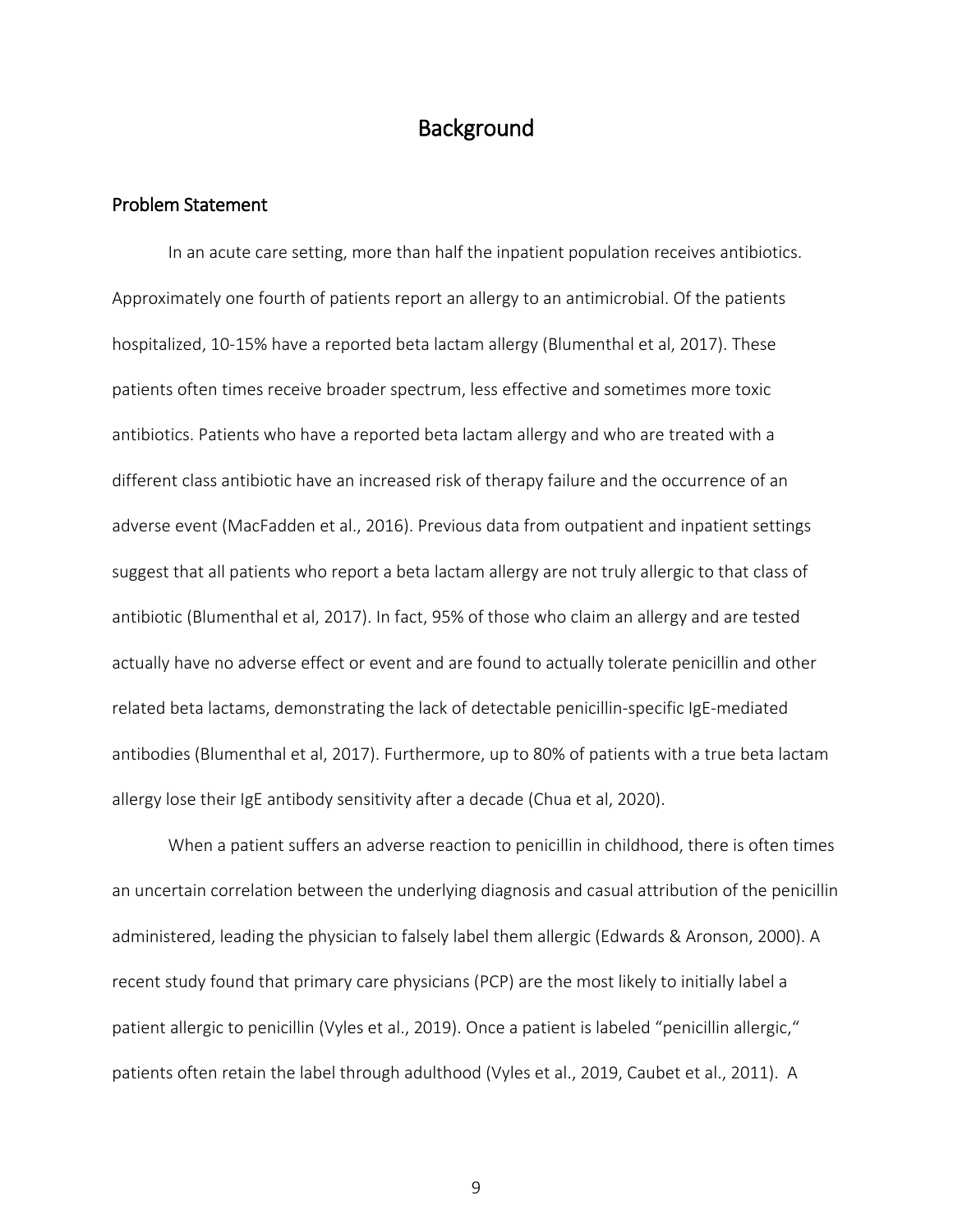qualitative study from 2019 found that many PCPs knew that the documented allergies were incorrect but they were uncomfortable with using their clinical judgement to prescribe a penicillin or change the patient's health record in fear of a future anaphylactic reaction (Wanat et al., 2019). Because of this oversight, the Centers for Disease Control and Prevention and the Infectious Disease Society of America encourage thorough penicillin allergy history and evaluation outpatient and in an inpatient acute care setting (Blumenthal et al, 2017).

#### <span id="page-10-0"></span>Consequences of problem

Alternative antibiotics used in the clinical setting of a penicillin allergic patient may be less efficacious and result in suboptimal outcomes (Stern et al., 2021, Trubiano et al., 2015, Trubiano et al., 2016). A providers mindful choice to avoid penicillin may also lead to the avoidance of other beta lactam therapy, especially cephalosporins (Macy & Blumenthal, 2018). For example, the aminoglycoside vancomycin is less effective against methicillin-sensitive S aureus (MRSA) bacteremia than nafcillin or the beta lactam cefazolin (Macy & Contreras, 2014).

Beta lactam antibiotics including cephalosporins like cefazolin are the mainstay of surgical antimicrobial prophylaxis (Bratzler et al., 2013). Although the occurrence of a true cross-reactive IgE-mediated response is very rare between a penicillin and cephalosporin, the American Society of Health-System Pharmacist clinical guideline indicates to avoid giving patients cephalosporins and carbapenems in the event of surgical prophylaxis if an IgE- mediated penicillin allergy is believed to have occurred or is documented (Bratzler et al., 2013). Therefore, patients with documented penicillin allergies often times receive less optimal alternative therapy with less efficacy, increased cost and adverse events with antimicrobials such as clindamycin, vancomycin,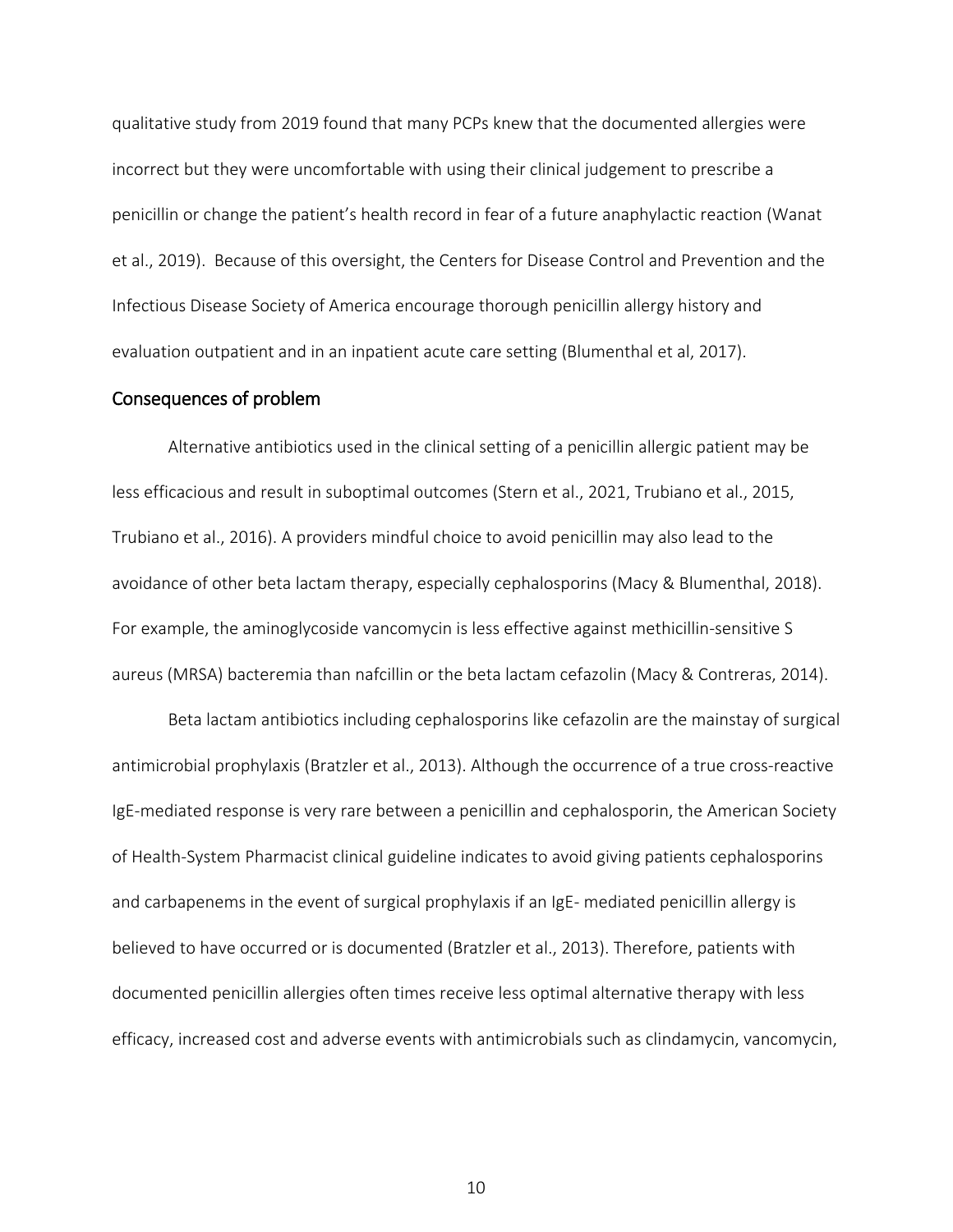or gentamycin, resulting in these patients being placed at an increased risk of surgical site infections (Blumenthal et al., 2018).

The chronic overuse of broader spectrum antibiotic therapy due to inappropriate allergy labels contributes to the growing incidence of antimicrobial resistance in the inpatient population. This has been a catalyst for increasing number of resistant organisms such as Methicillin-resistant Staphylococcus aureus (MRSA), Vancomycin-resistant Enterococcus (VRE) and Clostridium difficile infections for patients who report a beta lactam allergy (Chua et al, 2020, Macy & Contreras, 2014). A cohort study conducted by Macy & Contrearas (2014) compared antibiotic exposures and the prevalence rates of Clostridium difficile, MRSA, and VRE in patients with and without a penicillin allergy at hospital admission. After two years of observation the investigators concluded that patients labeled with a penicillin allergy were treated with significantly more fluoroquinolones, clindamycin and vancomycin (p <0.0001) for each antibiotic compared with the control group. Penicillin allergic patients also had 23.4% more C difficile, 14.1% more MRSA, and 30.1% more VRE infections in comparison to the control group (Macy & Contreras, 2014).

Beta lactam allergies have also been associated with increased hospital length of stay, patient mortality and drug cost (Macy & Contreras, 2014, MacFadden et al., 2016). Studies have found that the prolongation of hospitalizations in these patients seem to be arbitrated by increased treatment failure from less effective, alternative antibiotics (Jeffres et al., 2016). Additionally, MacFadden et al. (2016) demonstrated that patients who did not receive the preferred beta lactam therapy as a consequence of an allergy label had greater risk for multiple unfavorable outcomes (aOR 3.18 95% CI 1.28-7.89). These adverse events, increased lengths of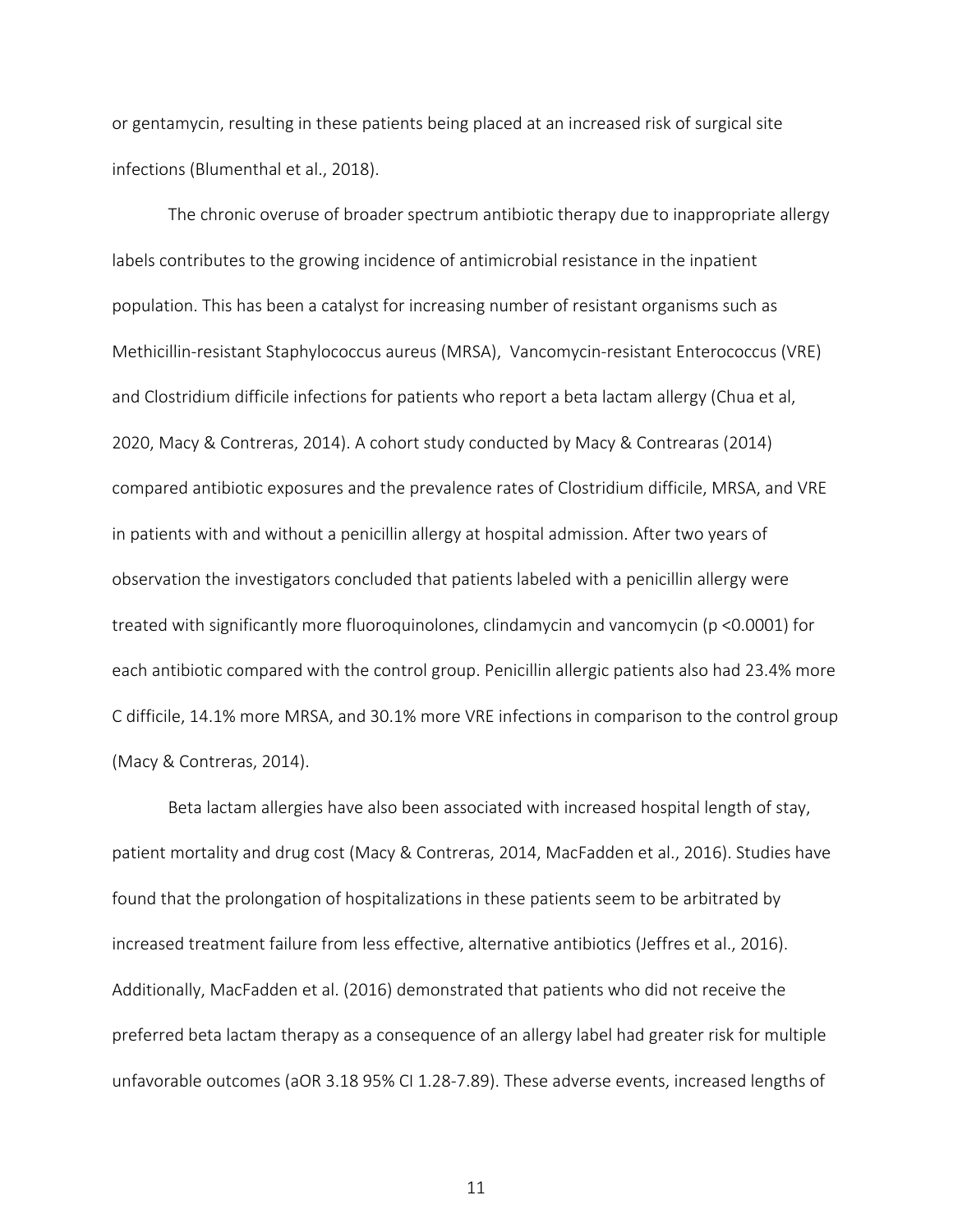stays, surgical site infections (SSIs) and treatment failures have shown to be amendable by removal of the penicillin allergy label (McDaniel et al., 2017).

Treatment failures related to decreased efficacy and the unintended adverse effects of alternative antimicrobials lead to increased cost to the patient and healthcare utilization. A study by Li and colleagues (2014) concluded that alternative antimicrobials were more expensive than if the patient could tolerate penicillin. Increased length of stays, SSIs, and treatment failures are all costly outcomes that are inflated in the context of the penicillin allergic patient. Inpatients with a listed penicillin allergy had direct drug costs ranging from no difference to \$609 per patient more than patients without a listed penicillin allergy (Macy & Contreras, 2014). A retrospective cohort study out of California found that patients also had an average 3-year total estimated additional healthcare expense of \$64.6 million (based on an average hospital day cost of \$2,123.56 in 2012) or about 9.5 times as much as penicillin allergy testing would have cost (Macy & Contreras, 2014). The removal of "penicillin allergy" from a patient's medical record has been found to be extremely cost effective thus de-labeling of unnecessary penicillin allergies could be a monumental stride towards appropriate healthcare utilization to reduce cost while simultaneously protecting patients from adverse outcomes.

#### <span id="page-12-0"></span>Current Evidence Based Interventions

Greater recognition of the consequences of the penicillin allergy has led to expanded efforts by hospitals and other healthcare organizations to develop processes by which patients can be de-labeled as a part of their antimicrobial stewardship initiatives. There are various methods to address inpatient beta lactam allergies. Previously, there has been routine penicillin skin testing with various success rates. Other organizations utilized routine allergy consultation,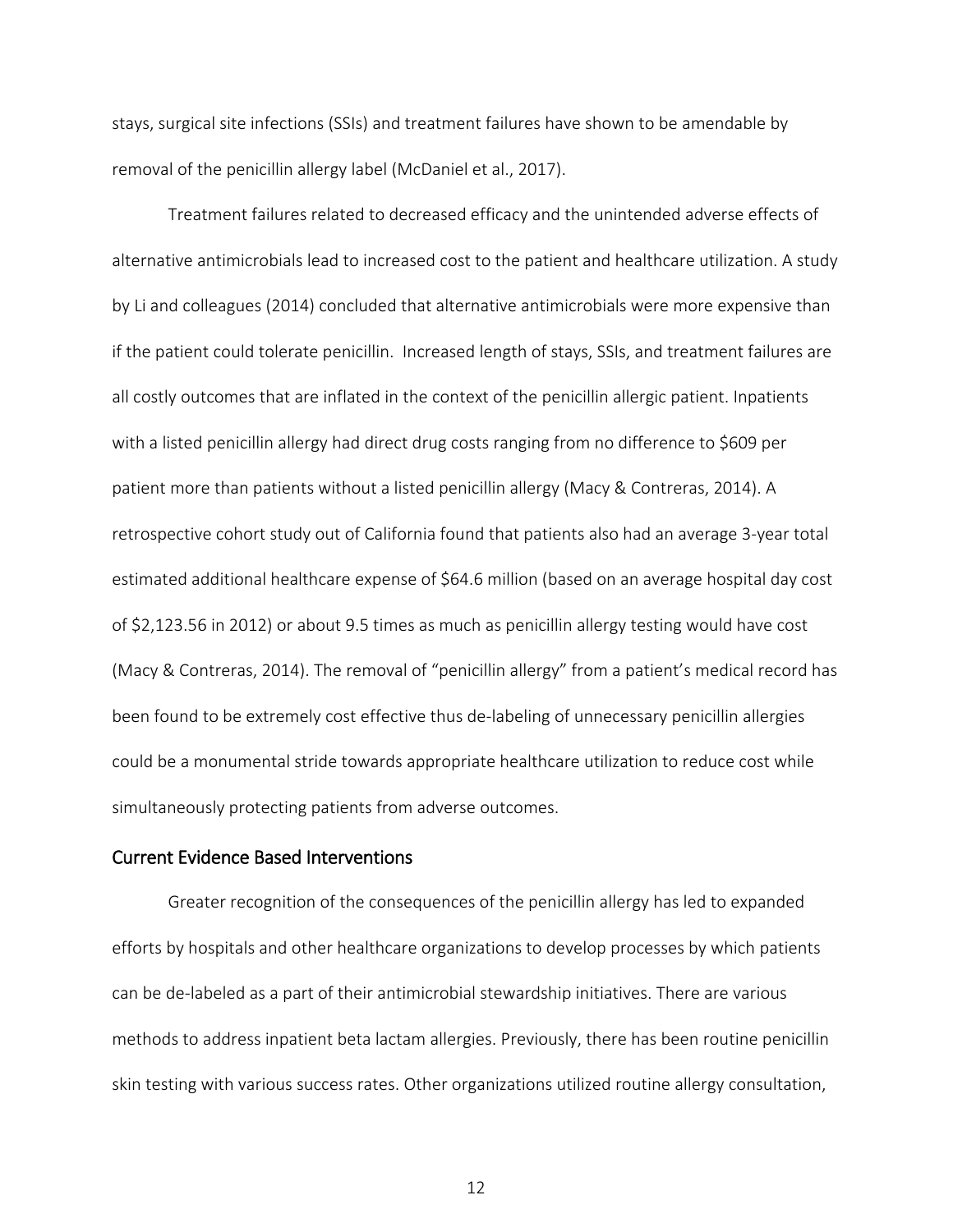with or without oral dose challenges and patient screenings performed by the pharmacist (Blumenthal et al, 2017). Blumenthal et al. (2015) reported a pharmacy-driven patient allergy history interview that revealed 65.6% of patients were switched to beta lactam antibiotics.

A systematic review and meta-analysis of 24 studies concluded that inpatient penicillin allergy testing is safe and effective in ruling out a penicillin allergy (Sacco et al., 2016) . The authors found that these patients should be evaluated and tested during their hospitalization given its benefit for patient outcomes and antimicrobial stewardship (Sacco et al., 2016). In an ideal world, every patient who has a penicillin allergy would be referred to an allergist for evaluation; however, the number of allergy specialist compared to the number of patients who report a penicillin allergy in the outpatient and inpatient setting is largely disproportional. Similarly, the availability of trained pharmacist to conduct focused interviews of patients admitted to the hospital documented to have a penicillin allergy proves to be the same. The ratio is extremely unbalanced. When considering the resource limitations, this approach becomes unrealistic and unattainable (Stern et al., 2021).

As mentioned, penicillin allergy de-labeling can take one of many forms. Evaluating the allergy by the details of the allergy history alone utilizing a point of care assessment tool for risk stratification could potentially de-label patients with non-immune mediated reactions which account for 20% of all penicillin allergies (Trubiano et al., 2015). By doing this, it targets patients with inaccurate allergy labels attached for reasons such as gastrointestinal symptoms or a family history. This approach also targets those where previous tolerance of a penicillin can be evaluated through a retrospective chart review. These proactive approaches require involvement of all members of the healthcare team. Therefore, to actively manage and evaluate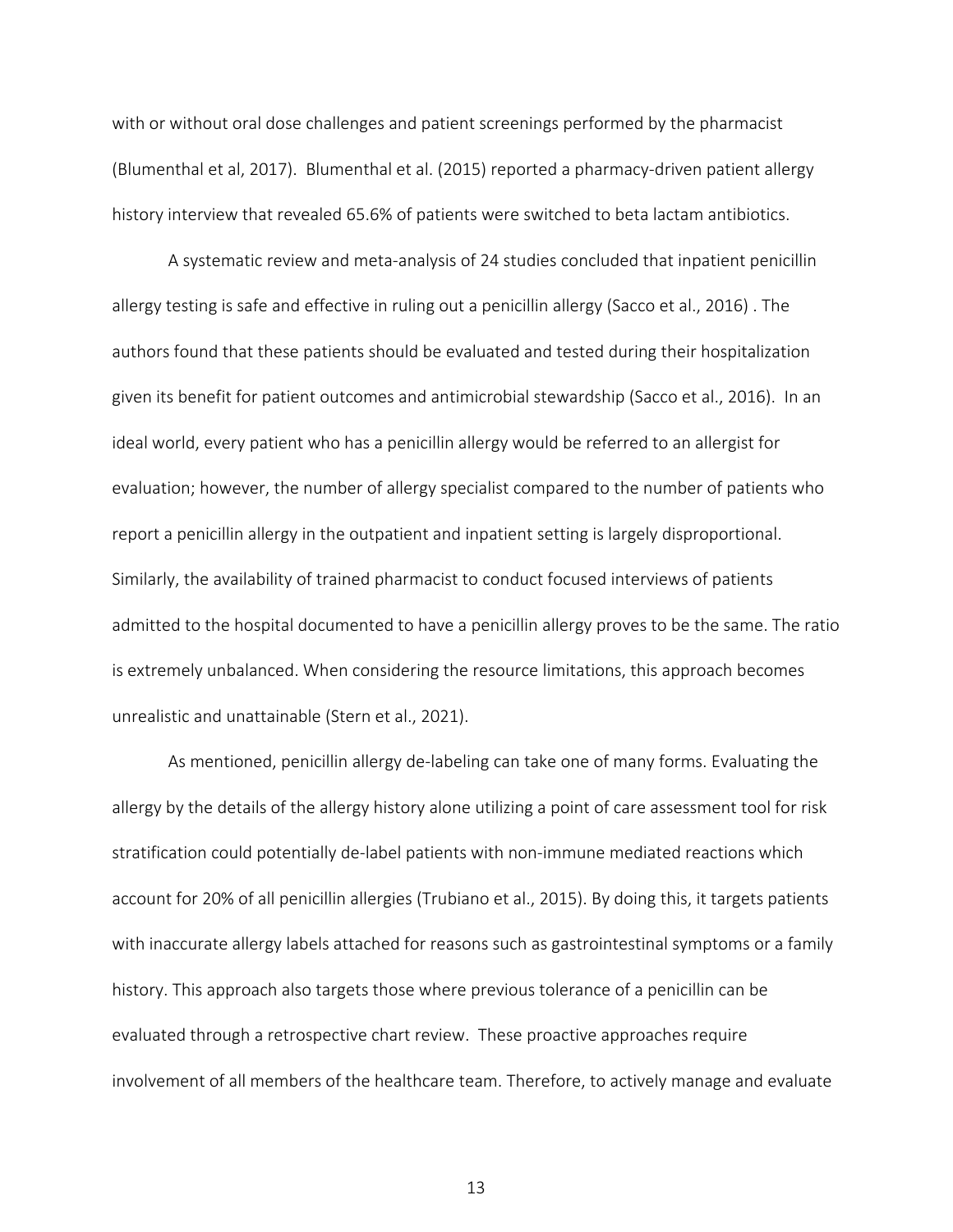<span id="page-14-0"></span>penicillin allergies, a proactive and collaborative approach is a necessity to prevent incorrect labeling as well as strategies to both assess and de-label patients.

# Purpose of Proposed Project

The purpose of this project was to assist in addressing resource limitations associated with the evaluation of penicillin allergies by creating a nurse driven protocol consisting of a targeted allergy history assessment tool to help segment this large population with a risk stratification methodology to promote antimicrobial stewardship. This protocol could assist with identifying patients who may be eligible to be directly de-labeled of their penicillin allergy or undergo further investigation so challenge testing can be considered by an antimicrobial stewardship team in the future. Addressing the resource limitations could potentially allow patients to be de-labeled of this allergy more frequently leading to a reduction of potential future adverse events, occurrence of resistant bacteria and a decrease in overall healthcare utilization.

#### <span id="page-14-1"></span>**Objectives**

1: Retrospective review of medical records prior to implementation of a nurse-driven protocol by examining:

- a. Number of appropriately de-labeled patients
- b. Number of patients receiving appropriately targeted antibiotics

2: Prospective review of medical records to determine success of allergy de-labeling following implementation of a nurse-driven protocol by examining: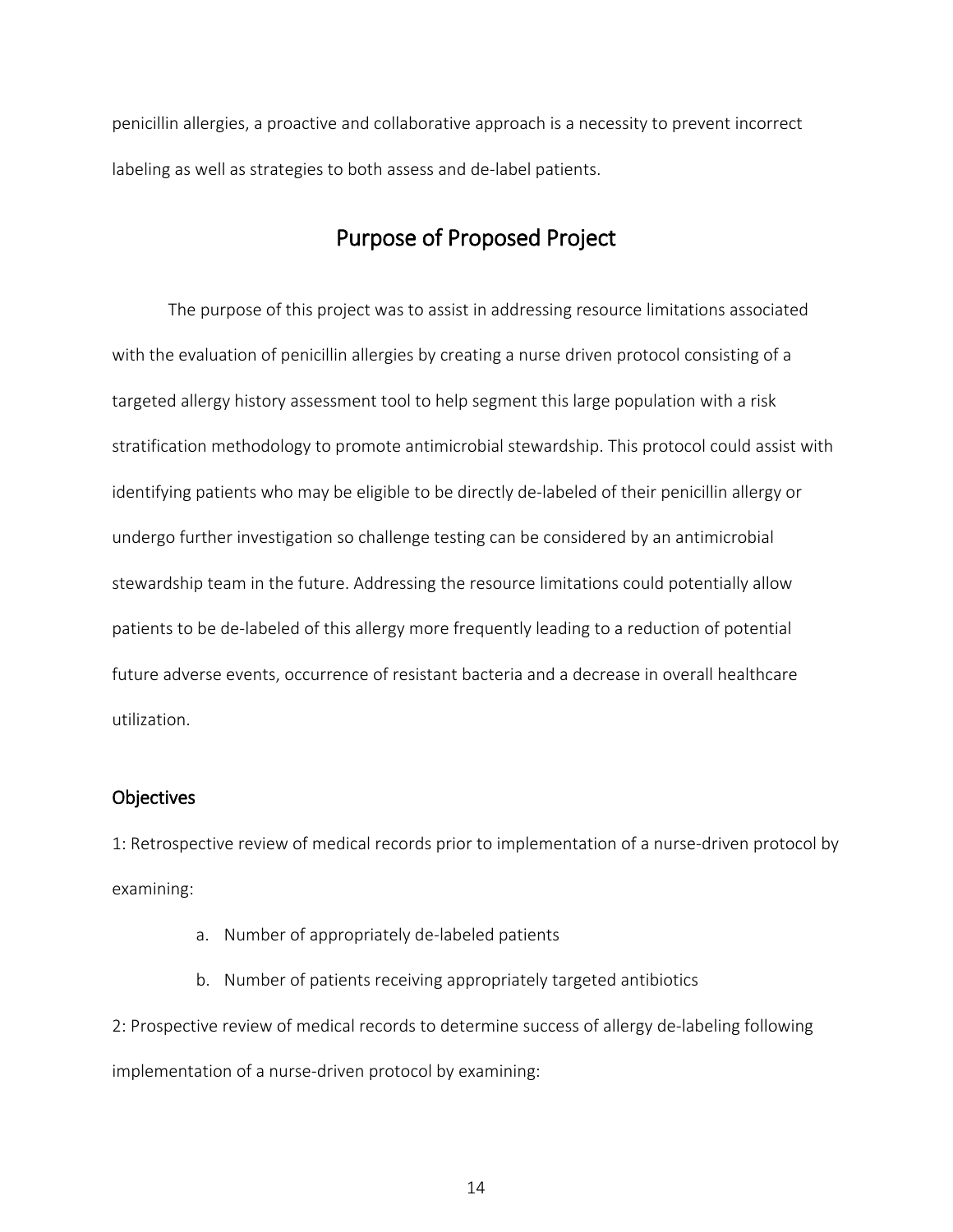- a. Compliance of complete admission screenings entered by nursing staff
- b. Number of appropriately de-labeled patients
- c. Number of patients receiving appropriately targeted antibiotics

3. Compare rates pre- and post-nurse-driven screening protocol of appropriate de-labeling and appropriate targeted antibiotic therapy in patients admitted with a beta lactam allergy at Norton Healthcare.

# Theoretical Framework

<span id="page-15-0"></span>This project consist of a quality improvement intervention. The PARIHS framework was used to guide this study. PARIHS stands for 'Promoting Action on Research Implementation in Health Services'. The PARIHS framework proposes three components (evidence, context, and facilitation); these factors are all related and work cohesively for successful implementation. The framework emerged from the following equation:  $SI = f(E, C, F)$ , where  $SI = successful$ implementation, E= evidence, C=context, F= facilitation and f= function of.

The first of the 3 components, evidence, is defined as knowledge that supports the effectiveness of the quality improvement intervention and is a combination of research, clinical expertise and patient choice. For each of these elements, a range from high evidence that supports effectiveness to low evidence to support effectiveness may be revealed. For successful implementation of evidence that supports the intervention a literature search was performed to find RCTs, systematic review and evidence-based guidelines to support high evidence. There was also high levels of consensus among clinicians acknowledging that mis-labeling patients as penicillin allergic is a problem in healthcare and there was a consistency of shared viewpoints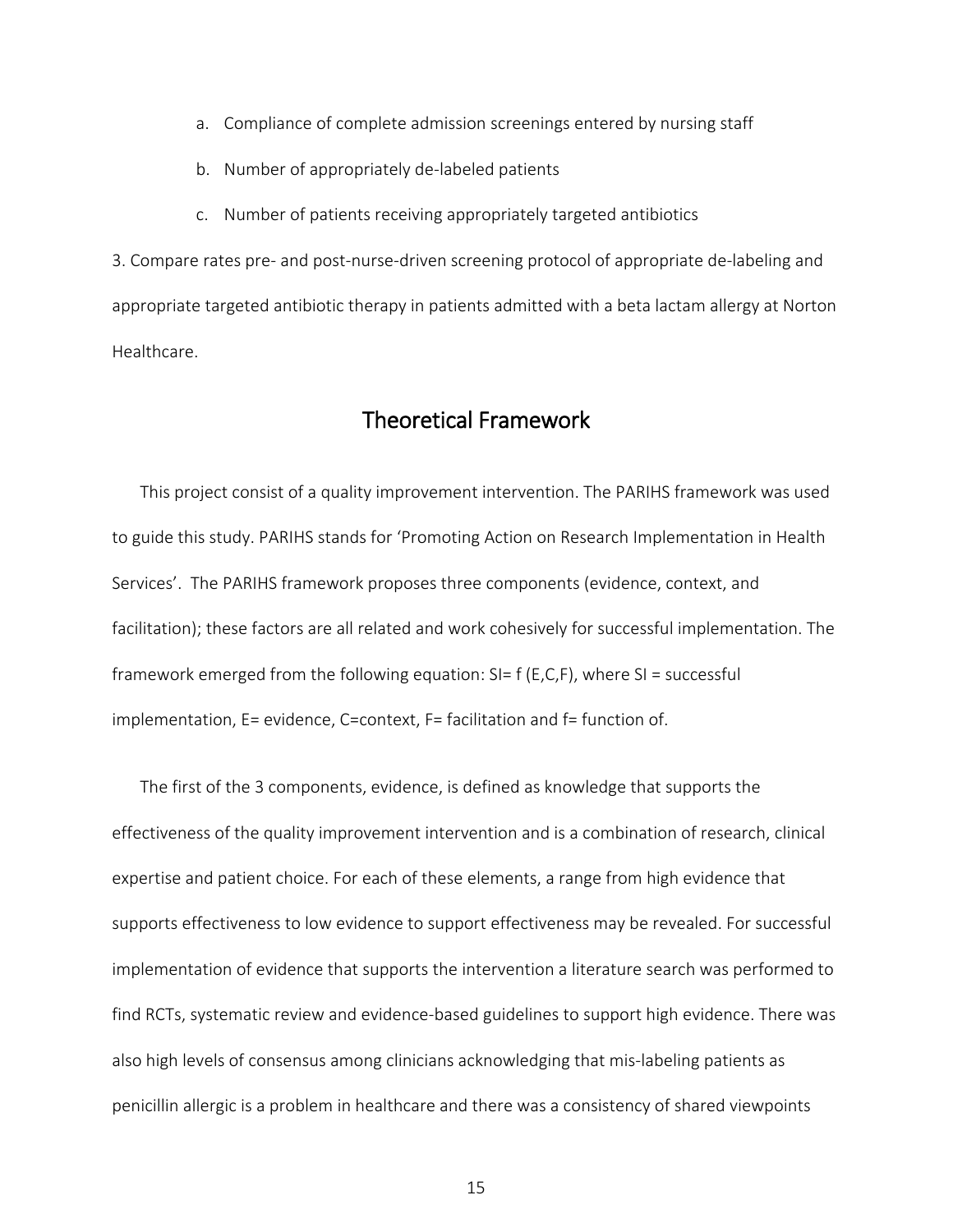regarding the matter. Lastly, patient involvement in the de-labeling process with the allergy history assessments as well as the evidence to support the many benefits of de-labeling promoted a sense of partnership with patients.

The second component, context is defined as the environment or setting in which the intervention is being implemented. Context has been subdivided into three core elements on a range from low to high: an understanding of the prevailing culture, the nature of human relationships as summarized through leadership roles, and the organization's approach to routine monitoring of systems and services, measurement (Kitson et al., 1998). Using this ideology, Norton Healthcare was analyzed and found to be a high contextual environment as evidence by being a patient centered, learning environment with continuing education. Clear leadership and effective organizational structure that values its employees has been established with routine monitoring systems, audits and peer reviews.

The final element is facilitation. This is defined as the technique or process used by a person (i.e., the facilitator) to help others change their attitudes, skills, or behaviors and thereby improve the likelihood of success of the intervention (Kitson et al., 1998). Facilitators are seen as people who makes things easier, helps others towards achieving particular goals, encourage others, and promoting action. In the context of implementing research into practice, the facilitator's main job is to help people understand what they have to change and how they change it to achieve the desired outcome.

Successful implementation is dependent upon the relation between the nature of the evidence, the context in which the proposed change is to be implemented, and the mechanisms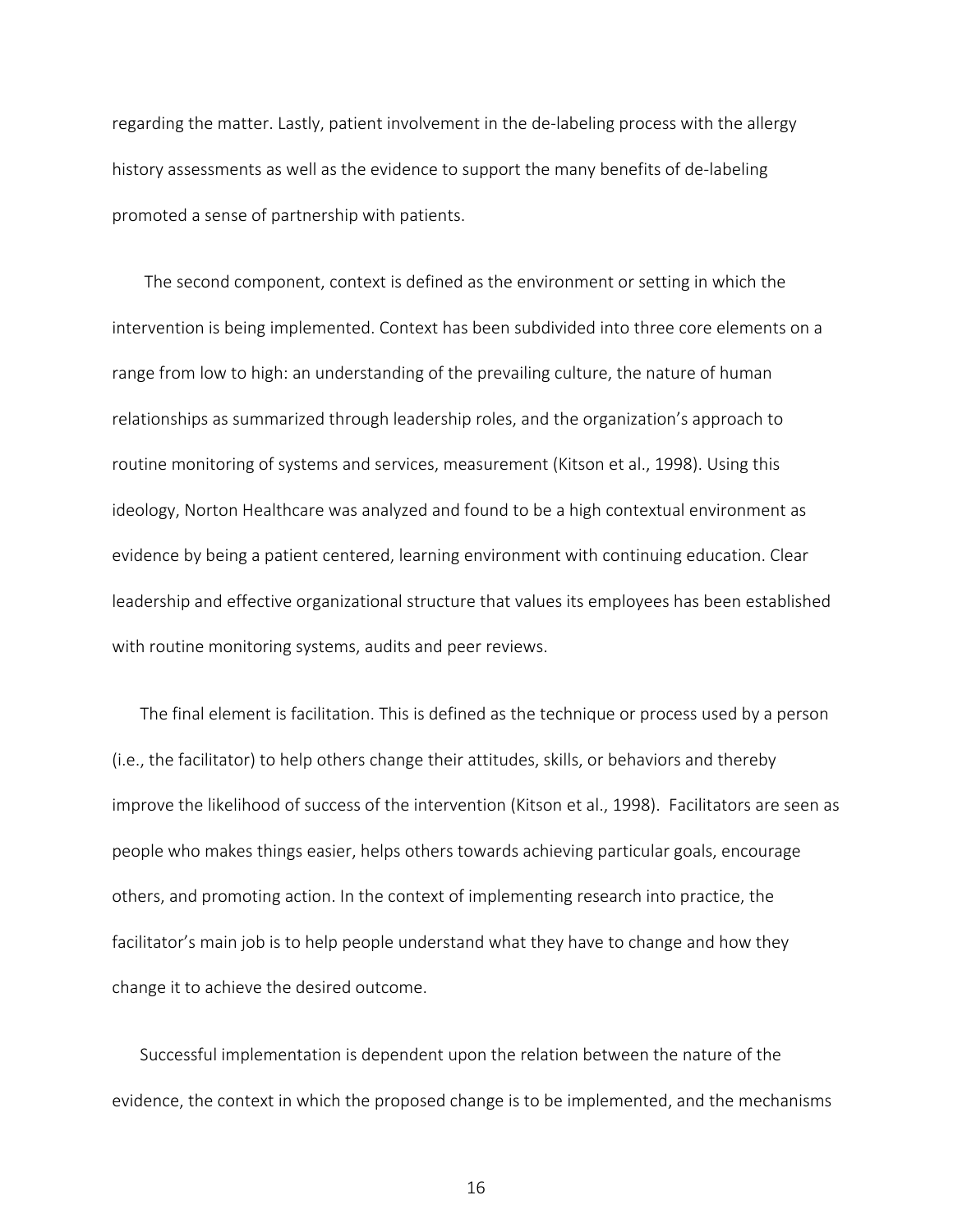by which the change is facilitated (Kitson et al., 1998). This doctoral project was built on evidence-based practice, emphasizes implementing the intervention and evaluation of the outcomes while utilizing this framework to drive it toward success.

# Review of Literature

#### <span id="page-17-1"></span><span id="page-17-0"></span>Methods of Search

 Mis-labeled penicillin allergies currently account for an overwhelming 95% of the total number of penicillin allergic patients (Blumenthal et al, 2017). Alternative antibiotics used in the clinical setting of a penicillin allergic patient may be less efficacious and result in suboptimal outcomes (Stern et al., 2021, Trubiano et al., 2015, Trubiano et al., 2016). Therefore, the Centers for Disease Control and Prevention and the Infectious Disease Society of America encourages thorough penicillin allergy history and evaluation outpatient and in an inpatient acute care cite. The aim of this literature review is to support the implementation of a nurse driven protocol consisting of an allergy history assessment to help assist with risk stratification and promote antimicrobial stewardship in the inpatient population.

In the search for literature, CINAHL was used and the word search included: beta lactam allergy; Penicillin Allergy; intervention; evaluation; de-labeled. The search was restricted to full text, academic journals in which resulted in 43 studies. The titles and abstracts were reviewed for relevance, and those that included children or adolescents were excluded. In total there were 28 articles for full-text review.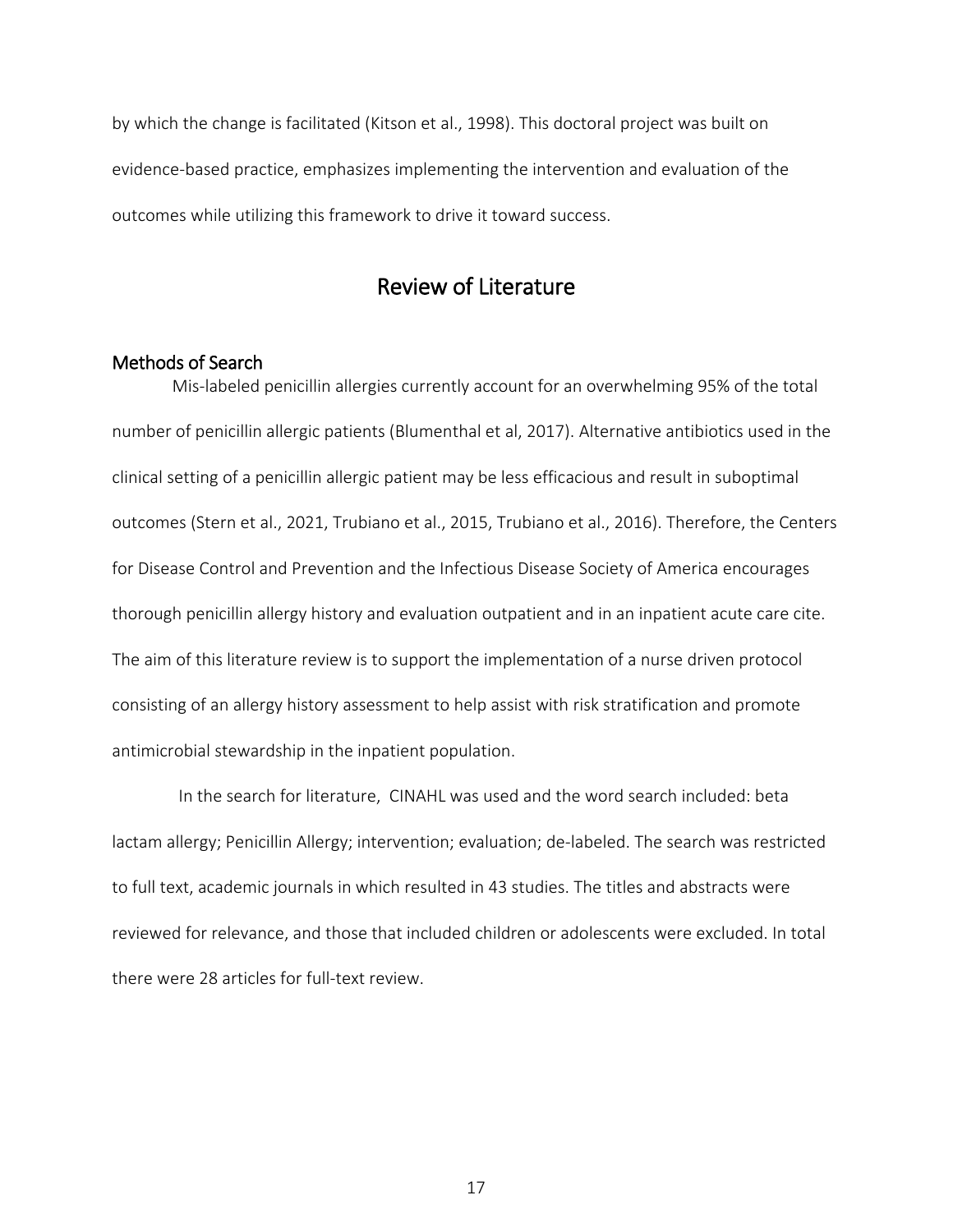#### <span id="page-18-0"></span>Synthesis of Evidence

Adverse drug reactions affect 10-15% of all hospitalized patients and less than 10% of the general population (Blumenthal et al, 2017, Fazlollahi et al, 2017, Stern et al., 2021). The most common drug hypersensitivity identified is an allergy to beta lactam antibiotics or penicillin. Listed allergies to penicillin and other beta lactams is considered a public health problem if not 100% verified due to the limitations associated with appropriate drug selections and subsequent increased risk of frequent and longer hospitalization, antibiotic-resistant infections, medical cost and death (Fazlollahi et al, 2017, MacFadden et al., 2016, Stern et al., 2021, Trubiano et al., 2015, Trubiano et al., 2016). These allergy documentations are often inaccurate and more so reflect a common adverse drug reaction or intolerances including diarrhea, nausea, vomiting and headache as opposed to a true IgE-mediated response (Stern et al., 2021). A documented betalactam allergy increases the use of non-beta lactams such as vancomycin, fluoroquinolones and other aminoglycosides (Blumenthal et al., 2018). These alternative agents have been associated with increased cost to the patient, adverse drug events and reduced efficacy in certain clinical situations (Macy & Contreras, 2014, Krey et al, 2019, MacFadden et al., 2016). A populationbased cohort study found that once a beta lactam allergy was recorded, there was a 14% increase in mortality risk for patients because they received less effective and/or more toxic antibiotics for subsequent infections (Blumenthal et al., 2019). The study concluded that the clinical outcomes for over 30 millions Americans with recorded beta lactam allergies may improve by proper beta lactam allergy verification and de-labeling. When evaluated properly, 95% of patients with recorded beta-lactam allergies were found to be not allergic (Blumenthal et al., 2019), (Stern et al., 2021). There are various methods to address inpatient beta lactam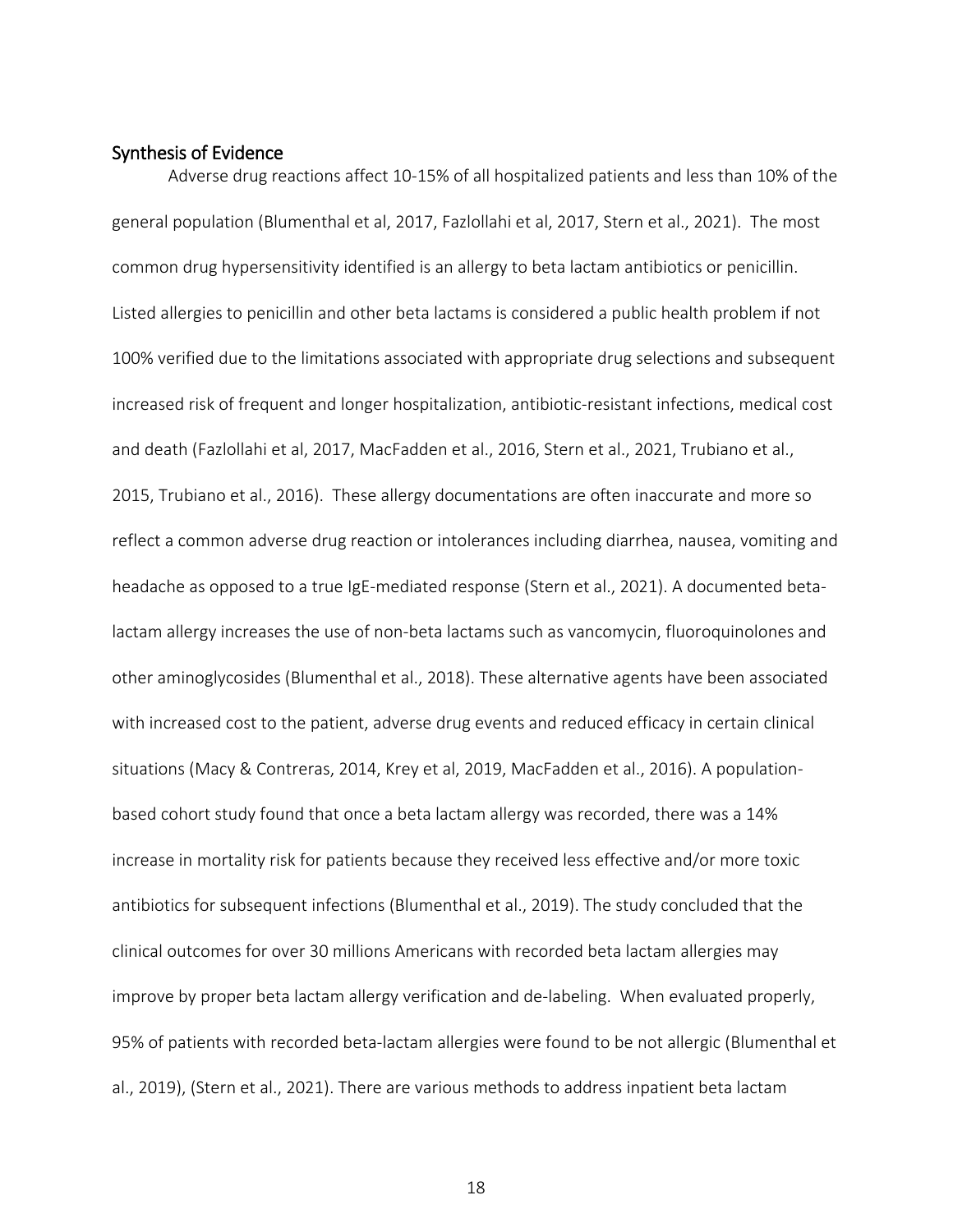allergies from the literature. Articles were discovered that discussed a nurse driven quality initiative intervention that did not show much success or difference in outcomes 3 months following implementation (Fabre et al. 2020). Although in the first 3 months there was no improvement, ongoing testing is needed to validate such findings.

Other organizations adapted a pharmacy-driven quality initiative with varying success rates. Previously, there has been routine penicillin skin testing. Other places utilized routine allergy consultation, with or without patient screening performed by pharmacist (Blumenthal et al, 2017). Some organizations have even targeted penicillin allergies only for inpatients with specific infections or those prescribed specific beta lactam alternative drug therapy such as Aztreonam (Azactam) (Blumenthal et al., 2017). One study concluded that multidisciplinary education coupled with pharmacy-led efforts and proper documentation of allergy reaction type by nursing to confront the challenge of beta lactam allergies among hospitalized patients actually increased the number of patients that transitioned from non-beta lactam therapy to beta lactam therapy while inpatient (Krey et al., 2019). A pilot study evaluated the effect of pharmacist driven allergy interview. Thirty-two patients were interviewed who had a documented beta lactam allergy. Out of the 32 patients, one-half were found to have reactions consistent with type 1 hypersensitivity and through a thorough medication history, it was found that these patients have received and tolerated more than 1 dose of a previous beta lactam persuading the providers to switch them from a non-beta lactam antibiotic to a more appropriate therapy option with a beta lactam in 26 of the patients interviewed (Sigona et al., 2016). It was concluded that a pharmacist-driven beta lactam allergy interview was effective in switching eligible patients to cephalosporin, carbapenem, or penicillin therapy and identifying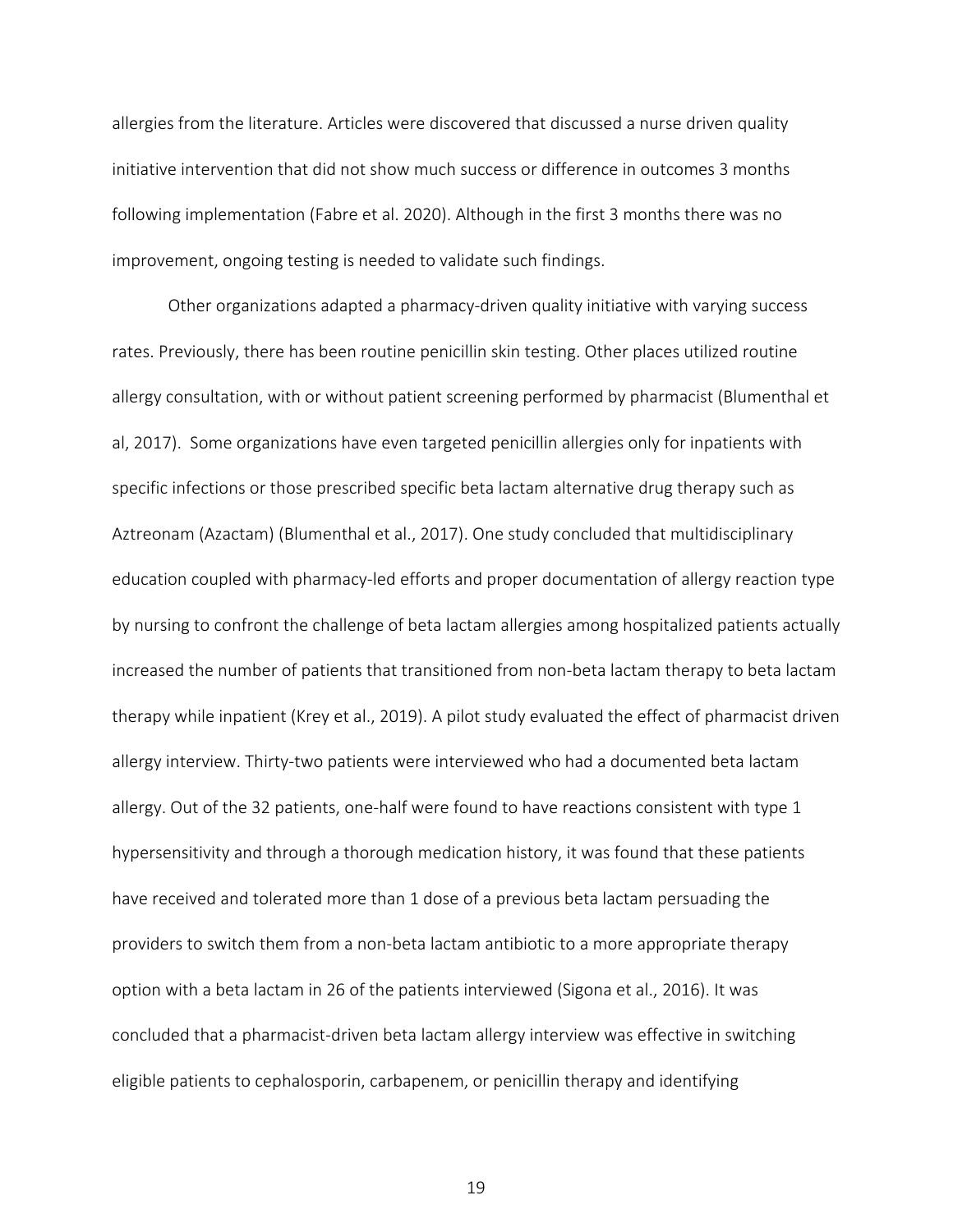discrepancies between electronic health record (EHR) documented allergies and confirmed allergies (Blumenthal et al., 2015). Also, the pharmacists' antimicrobial recommendations were well received by medical providers, and all patients tolerated the prescribed beta lactam thereafter (Sigona et al., 2016). One healthcare system adapted a test dose challenge to verify true allergies. The outcome from this retrospective study increased beta lactam use by 80% across 5 acute care hospitals in one healthcare system (Blumenthal et al., 2019).

After verification of the existence or not of the allergy, the next step in prescribing beta lactam therapy becomes updating the electronic health record. Beta lactam allergy relabeling in the EHR resulted in a significant increase in the percentage of beta lactam antibiotics prescribed when the allergy label was removed or updated appropriately (Stern et al., 2021, Gaberine et al., 2020). By de-labeling and updating the EHR judiciously, this will enable the optimization of future treatment options with first-line therapy and decrease the risk associated with prescribed nonbeta lactams (Shaw et al., 2020).

#### <span id="page-20-0"></span>Identification of Knowledge Gap

In the clinical setting, there is currently no defined procedure or multidisciplinary process for identifying and evaluating the authenticity of penicillin allergies even though there is an overwhelming amount of evidence to support such. The purpose of this literature review was to show that the implementation of a multidisciplinary evidence-based tool to evaluate penicillin allergies improves patient outcomes and healthcare spending. The intent is to implement a collaborative, nurse-driven protocol containing an allergy history assessment by utilizing risk stratification to assist with future evaluation, de-labeling and promote antimicrobial stewardship. This project could potentially to reduce the redundancy of falsely reported penicillin allergies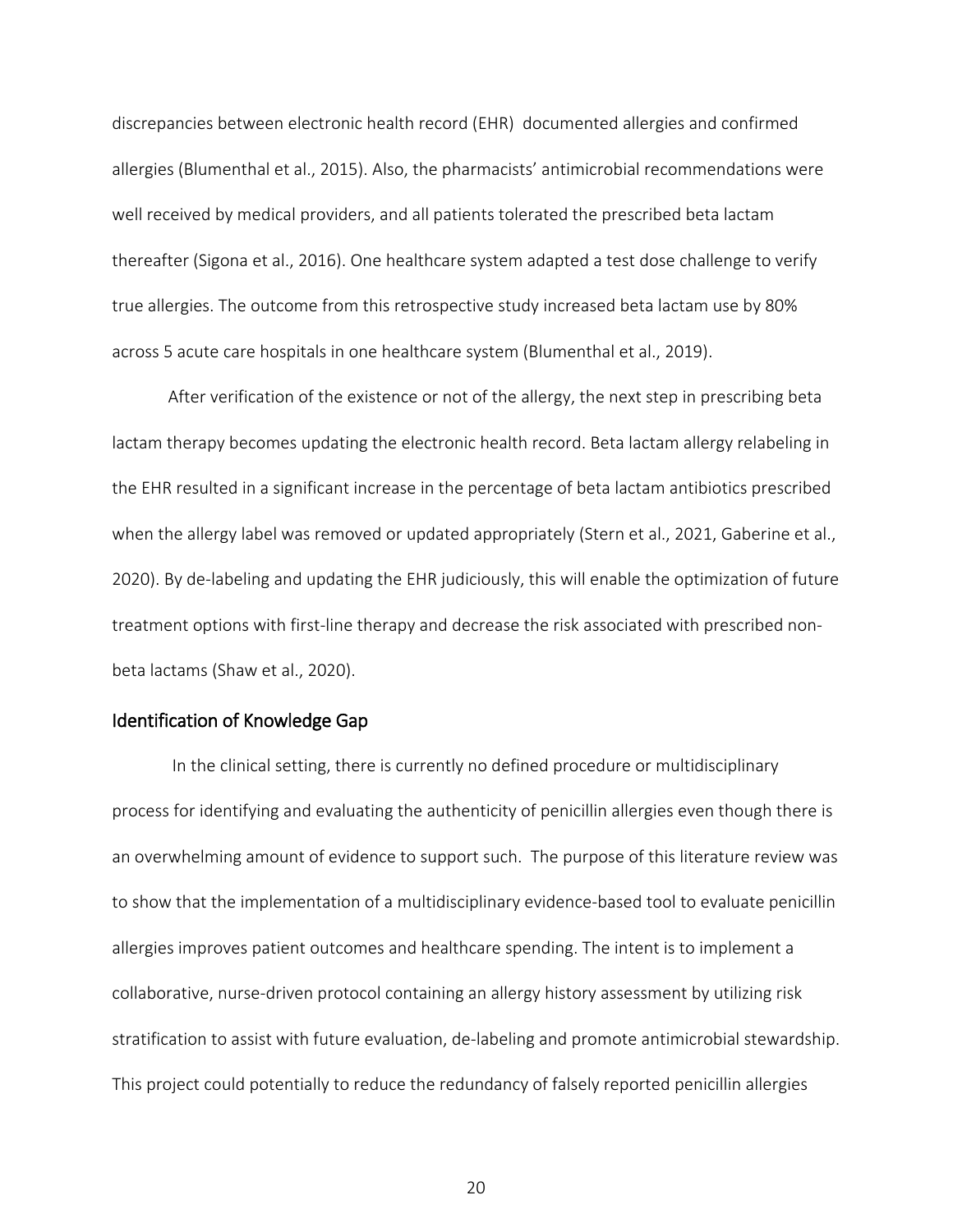and diminish the overall use of less efficacious therapy thus decreasing the suboptimal consequences that follow, improving healthcare utilization and optimizing patient outcomes.

# **Methods**

#### <span id="page-21-1"></span><span id="page-21-0"></span>Project Design

This project utilized a retrospective view into prospective quantitative quasi-experimental design utilizing an in-person encounter and/or an electronic health record review of patients who meet inclusion criteria. A two-group pre- and post-intervention sample type was used. If included in the prospective sample, patients had a penicillin allergy, admitted to an inpatient bed and were interviewed face-to-face through the admitting nurse or via family member regarding penicillin allergy reaction history and the answers were recorded in the electronic medical record with an assessment tool specifically designed with this study in mind. The project also involved a retrospective electronic health record review of patients who met inclusion criteria. The preintervention period was October  $1<sup>st</sup>$ , 2021 to December 31 $<sup>st</sup>$ , 2021. The post-intervention sample</sup> was collected between January  $11<sup>th</sup>$ , 2022 through March 31<sup>st</sup>, 2022. It was expected that patients who were admitted to the hospital with a penicillin drug allergy, through the admission and evaluation process, that at least 90% will have been interviewed with the penicillin allergy screen in the prospective sample.

#### <span id="page-21-2"></span>Setting

<span id="page-21-3"></span>Agency Description. Norton Healthcare not-for-profit hospital and health care system and now has five adult acute care hospitals and one pediatric hospital. The hospitals provide inpatient and outpatient general care as well as specialty care including heart, neuroscience, cancer,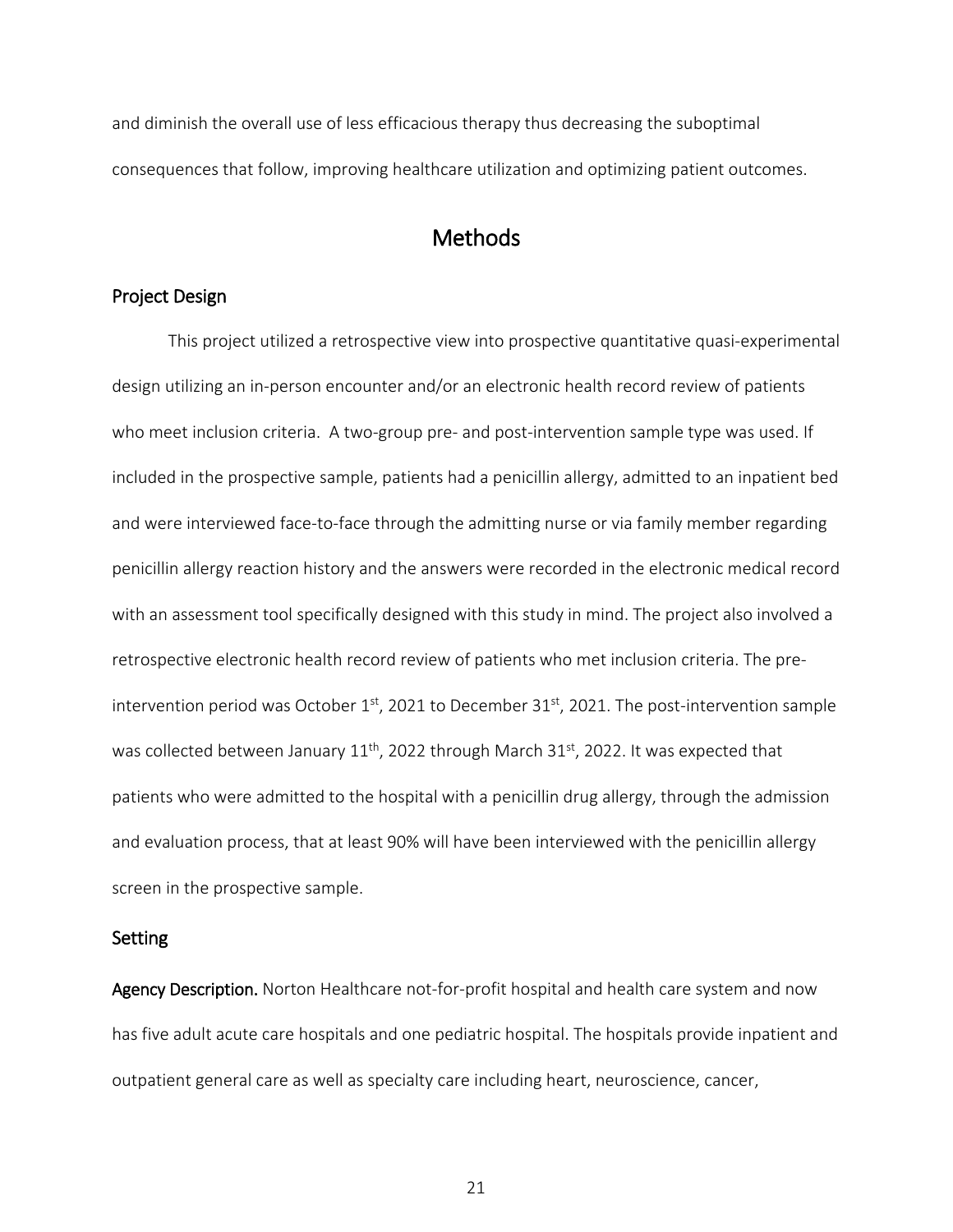orthopedic, women's and pediatric services and serves over 600,000 patients annually. A strong research program provides access to clinical trials in a multitude of areas. The mission and purpose of Norton Healthcare is to provide quality healthcare to all those that they serve in a manner that responds to the needs of their community and honor's their faith heritage. The vision of this organization is to be the region's most comprehensive, strongest and preferred health care organization, setting the standard for quality and caring. At Norton Healthcare, the values they hold are respect every person, set the standard for quality and caring, continually improve care and service, demonstrate stewardship of resources, accept accountability of results and succeed with integrity. This project is aligned with the mission to provide quality healthcare, Norton's vision for setting the standard for quality and the values of continually to improve the care delivered to the patients it serves while demonstrating stewardship of resources.

<span id="page-22-0"></span>Stakeholders. For this project, several stakeholders were involved. First, the DNP project will consisted of Dr. Sheila Melander, the chair, Dr. Jacob Higgins, committee member, Dr. Matthew Song, the clinical mentor and Dr. Amanda Wiggins, the statistician. In addition, The Norton Research office had a vested interest in the care of patients participating in clinical research coordinated with Norton Healthcare. At the clinical sites, various hospital directors agreed to support the project implementation as well as the nursing educators helped to disseminate the project information to target nursing staff and providers. Nurses were key participants in completing the nurse driven protocol. Lastly, but most importantly, the patients were stakeholders. The patients with a reported penicillin allergy are also considered to be main stakeholders of this study given they are ultimately going to benefit the most from having improved outcomes overall.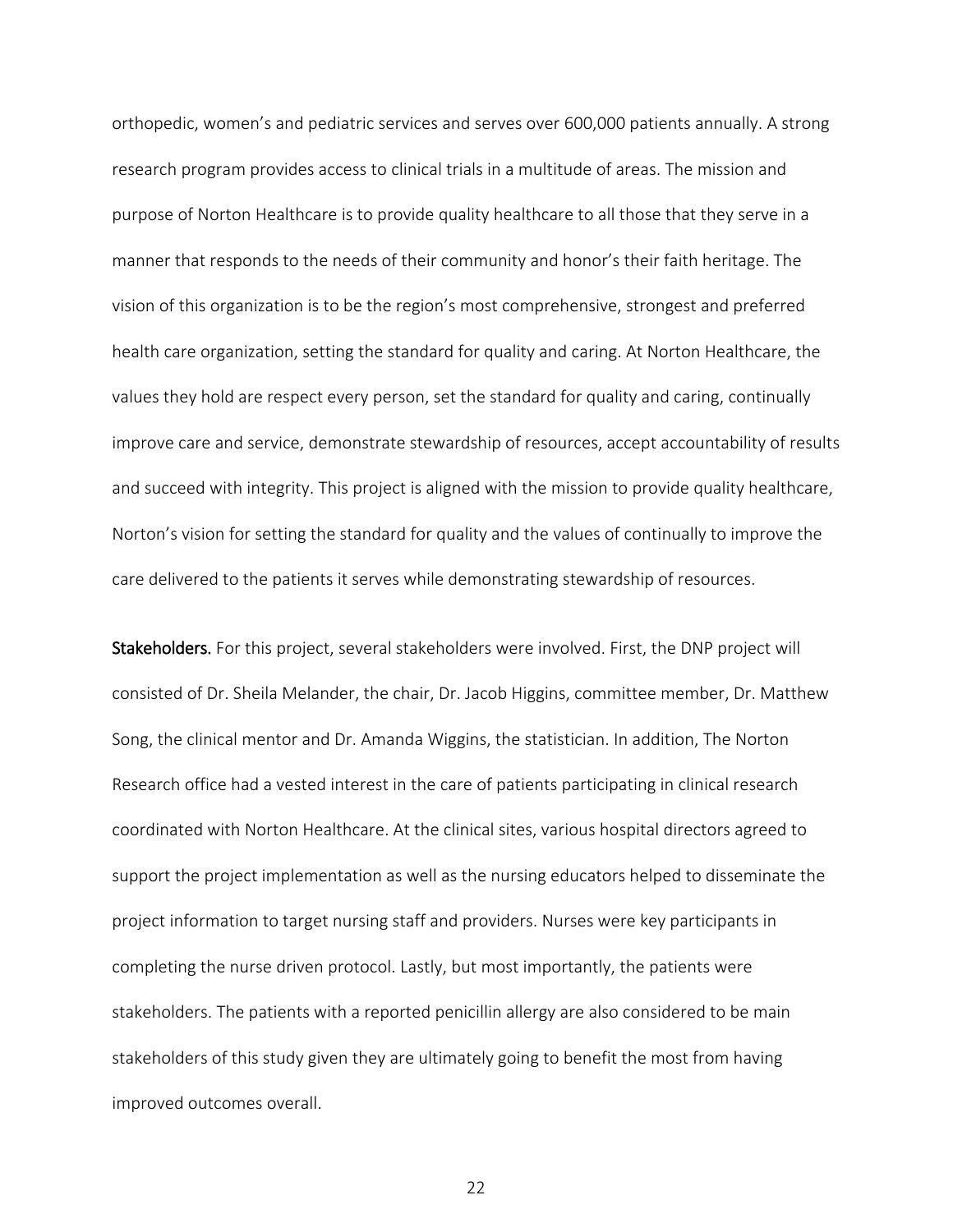<span id="page-23-0"></span>Site Specific Facilitators and Barriers. There were several facilitators of completing this project successfully at Norton Healthcare including leadership and administrative buy-in, ensuring that the mission, vision and values of Norton aligned with the projects aims, and the availability and willingness to participate from the bedside staff and providers. The main barriers to implementation were turnover, employee burnout, reluctancy to participate from staff, continuity of the study post implementation, as well as continued momentum and compliance. To overcome these barriers, timely and repeated follow-ups with study personnel, re-education, quality improvement, as well as the antimicrobial stewardship team were considered for implementation and evaluation. Ample educational material were prepared and dispersed to the providers and bedside staff prior and post implementation.

#### <span id="page-23-1"></span>Sample

 The sample consisted of adult inpatients who had a penicillin allergy documented on their electronic health record age 18-99. A sample was collected pre-intervention during the months of October 1, 2021 to December  $31<sup>st</sup>$ , 2021. A sample was also be collected post implementation of the quality improvement intervention during the dates of January  $11<sup>th</sup>$ , 2022 to March 31<sup>st</sup>, 2022. Inclusion criteria were patients who had 1) a recorded penicillin allergy, 2) 18 years or older with decision making capabilities or a Power of Attorney/appointed health surrogate, and 3) admitted to an inpatient bed. Exclusion criteria were 1) no documented penicillin allergy 2) followed by hospice not seeking curative care, 3) patients who are not in the general inpatient areas such as OB, Psych, Endoscopy and surgery.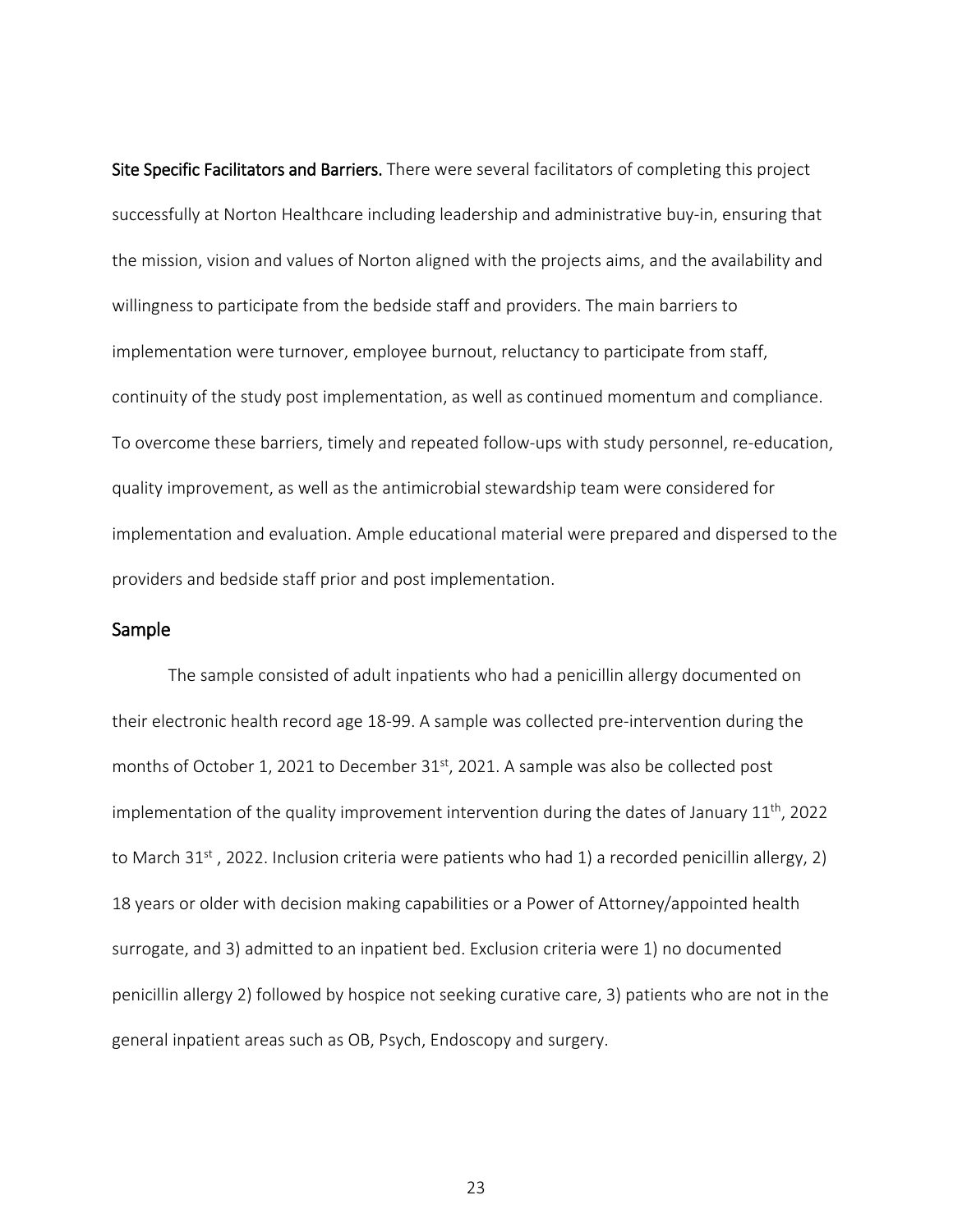A sample of 1,456 patients met inclusion criteria from October  $1<sup>st</sup>$ , 2021 to December 31, 2021 and a sample of 1,472 met criteria from January  $11<sup>th</sup>$ , 2022 to March 31<sup>st</sup>, 2022 during the post implementation period of the intervention to Norton Healthcare.

#### <span id="page-24-0"></span>Procedure

<span id="page-24-2"></span><span id="page-24-1"></span>IRB Approval. Prior to the study, University of Kentucky's Institutional Review Board (IRB) approval was obtained (eIRB #70486) and approval to conduct the study at Norton Healthcare from the Norton Research Office (NRO) was obtained. Informed consent was waived for this study. The first component of data collection was a retrospective chart review and the second component was a prospective chart review. The healthcare system's research IT department compiled a list of medical records meeting inclusion criteria from the system's electronic database within the defined timeframes and was then handed over to the primary investigator. Norton Healthcare Approval. After gaining authorization to carry out the study from the NRO, the primary investigator (PI) then sought permission to begin the planning phase at Norton Downtown Hospital from the chief nursing officer (CNO). At the conclusion of the proposed project presentation, the CNO favored the project idea and requested that it instead be implemented at the system level. The PI then met with the Norton Healthcare system directors and educators during an operations meeting. In congruence with the CNO, system leaders favored the proposed project and gave approval to implement system wide.

<span id="page-24-3"></span>Study Intervention. The idea of the nurse-driven protocol was developed based on an integrative literature review to find affordable, collaborative, practical and effective interventions to address this large population of patients who have the label of being penicillin allergic. The goal of the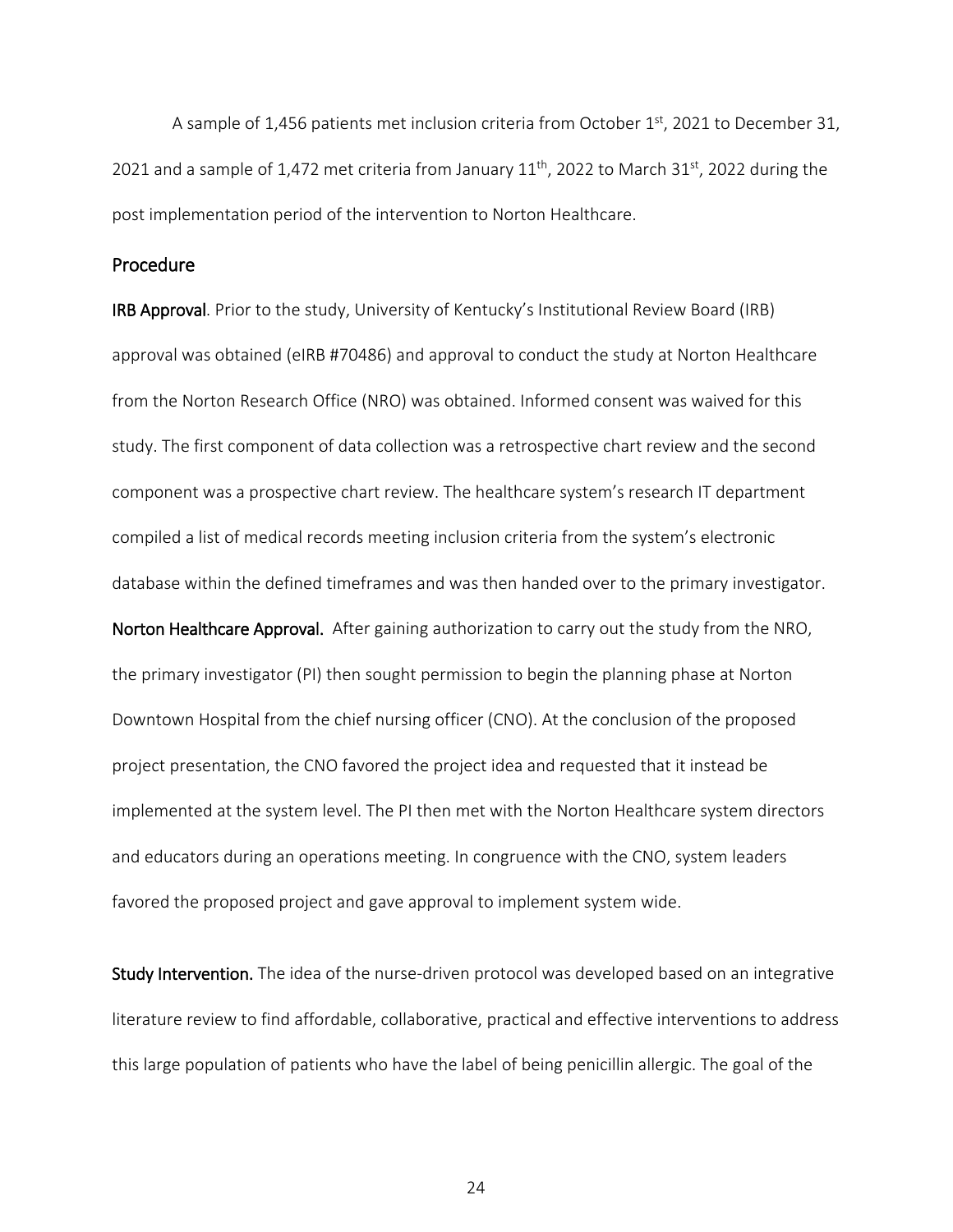study team was to ensure the allergy and reaction history on every patient admitted to Norton Healthcare with a penicillin allergy was obtained and to have the answers readily available to the clinicians while not adding to the nurses already heavy workload.

To do this, the PI and an Infectious Disease (ID) pharmacist who is a member of Norton's Antimicrobial Stewardship Program, worked together over the course of several months. The ID pharmacist, who is the subject matter expert on antimicrobial stewardship and penicillin allergies, constructed 8 specific allergy history questions (Appendix A) relating to penicillin to help differentiate between a true IgE-mediated response and an adverse side effect to penicillin. Any one of the 8 questions and their answers could potentially assist in leading providers into making a more informed decision.

The two members of the study team also had several meetings with the Clinical Informatics Manager of Norton Healthcare to work in collaboration with building the protocol into the electronic charting system that Norton utilizes called EPIC. During these collaborative interactions, one of the jobs of the PI was to act as the nurse champion and to find a solution to the proposed problem of not adding to the nurses workload and ensuring the nurses had to take no additional steps to complete the questions. By doing this, optimistically, it would promote compliance from the nurse stakeholders while also guaranteeing an effortless and practical transition into the implementation of the intervention. The solution was placing this intervention strategically into the nursing required admission documentation (RAD) inside of the admission navigator.

The nursing RAD is a list of 26 information gathering points that a nurse must document on when a patient is admitted to the hospital. These points includes a patient's past medical and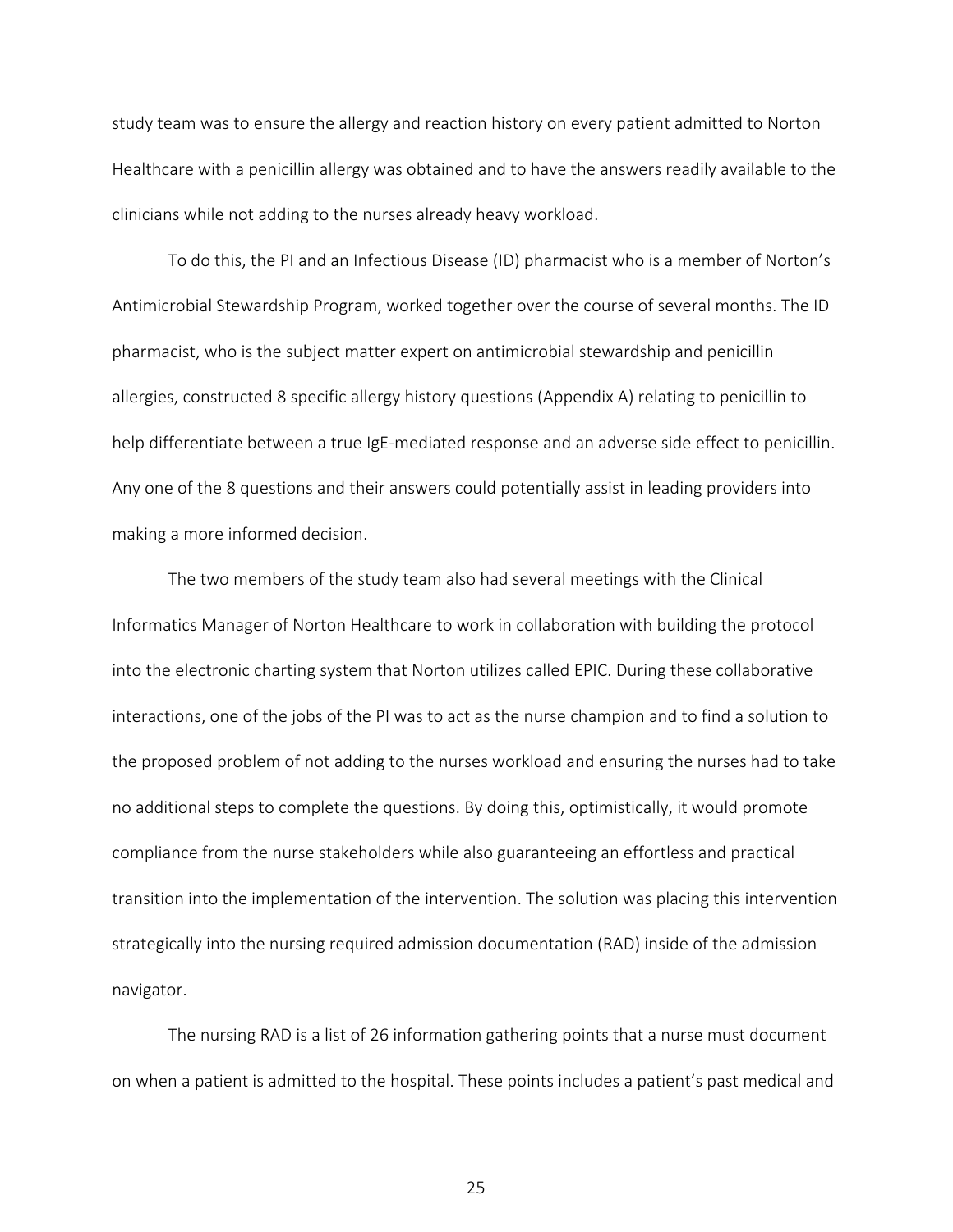social history as well as verification of a patient's allergies or acknowledgement of no known allergies. Prior to the intervention, when verifying a patient's allergies on admission, a nurse had to confirm or deny the existence of the allergies listed or update the EHR with a new allergy the patient may report. After a discussion between the study team, it was decided and agreed upon to build the study intervention into the RAD after the patients allergy verification making it the 27<sup>th</sup> point of every patient for the nurse to document on.

In addition, the study team also worked in collaboration with the Clinical Informatics Manager to determine how and where they placed the answers to the questions so that the answers could both be easily accessible, viewed and documented on if needed by multiple disciplines to meet all workflows involved in the patients care. After some discussion, the answers were built into the patients storyboard and designed where if someone was to hover over a patient's allergies and the patient was allergic to penicillin, the answers would be revealed without ever leaving the patients summary page.

The intervention was inclusive of the bedside nurse whose role was to interview the patient with the aforementioned constructed 8 question intervention (Appendix A) while documenting the answers appropriately in the EHR on admission to the inpatient setting using the nursing admission navigator.

The procedure will be as follows:

- 1. After verifying the patients allergies, the nurse will move forward to the next section of the navigator titled "PCN Allergy Questions".
- 2. One question will be displayed asking if the patient has a penicillin allergy. If the patient has a penicillin allergy, the nurse must select 'yes'.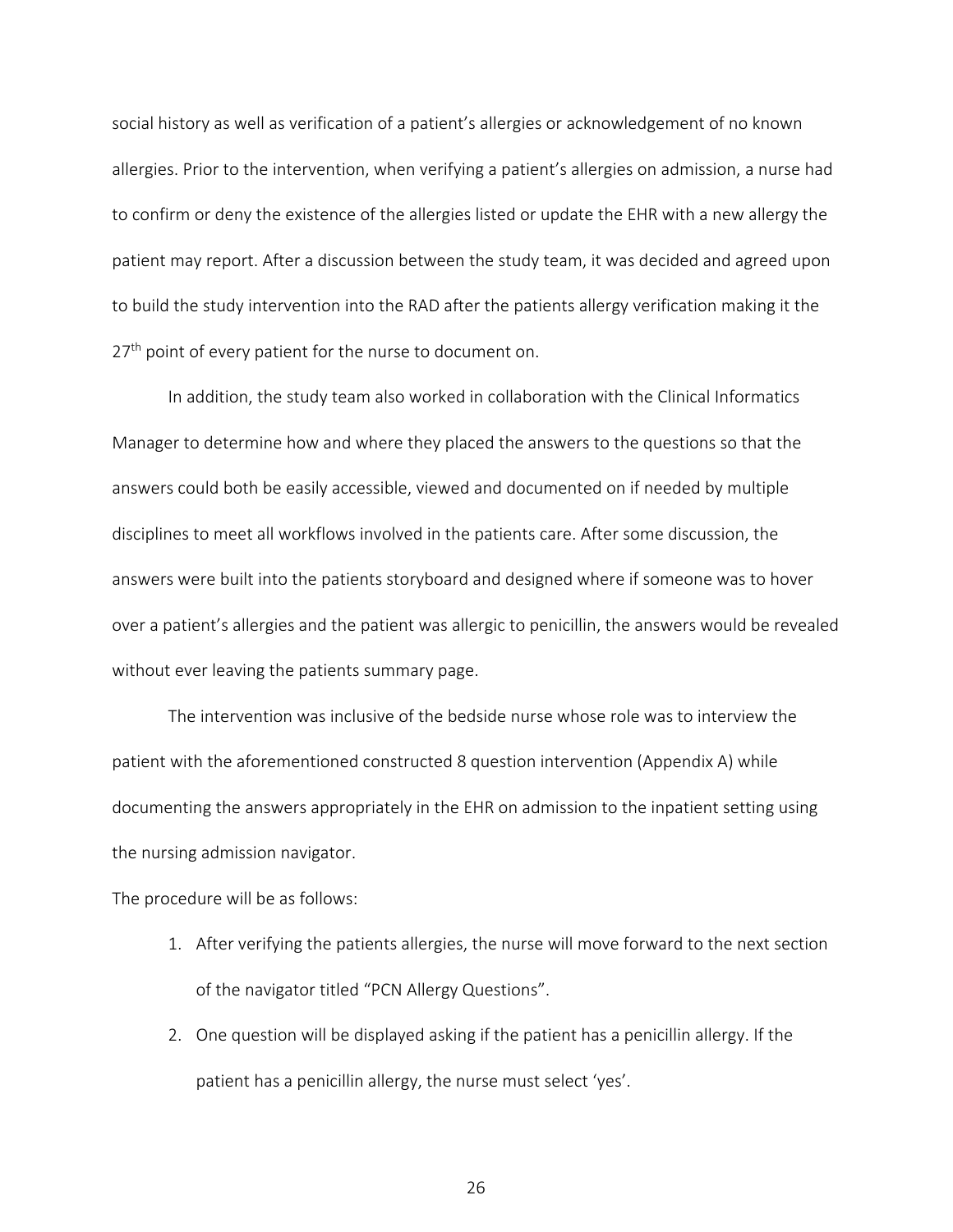- 3. When yes is selected, the remaining list of the 8 research driven questions will be revealed and cascade down.
- 4. The nurse will ask the patient the questions and record the answers appropriately in the EHR.
- 5. If the patient does not have a penicillin allergy, the nurse will select 'No' and no questions will cascade.
- 6. Once the questions are answered or the nurse selects 'No', the nurse can move forward to the next section of the navigator. The intervention is complete.

 The patients penicillin allergy and the answers to the 8 questions regarding their reaction only went under review by the provider or pharmacist if clinically indicated.

During the time frame of data collection and thereafter, education was provided to the bedside nurse and providers regarding penicillin drug allergies and evidence to support delabeling. Nurses were also given education on where to locate the tool in the EHR, indications for use, and how to complete it. Additionally, providers were delivered separate education on how to access the answers and resources on next steps. The ID pharmacist participating in the study made the ID pharmacists at the other 3 adult hospitals aware of the intervention and how to utilize it.

<span id="page-27-0"></span>Demographic measures. For this study, patient's sex, infection, previous recorded allergy reactions, previous received antibiotics, allergy reaction comment and deletion comment were obtained by chart review.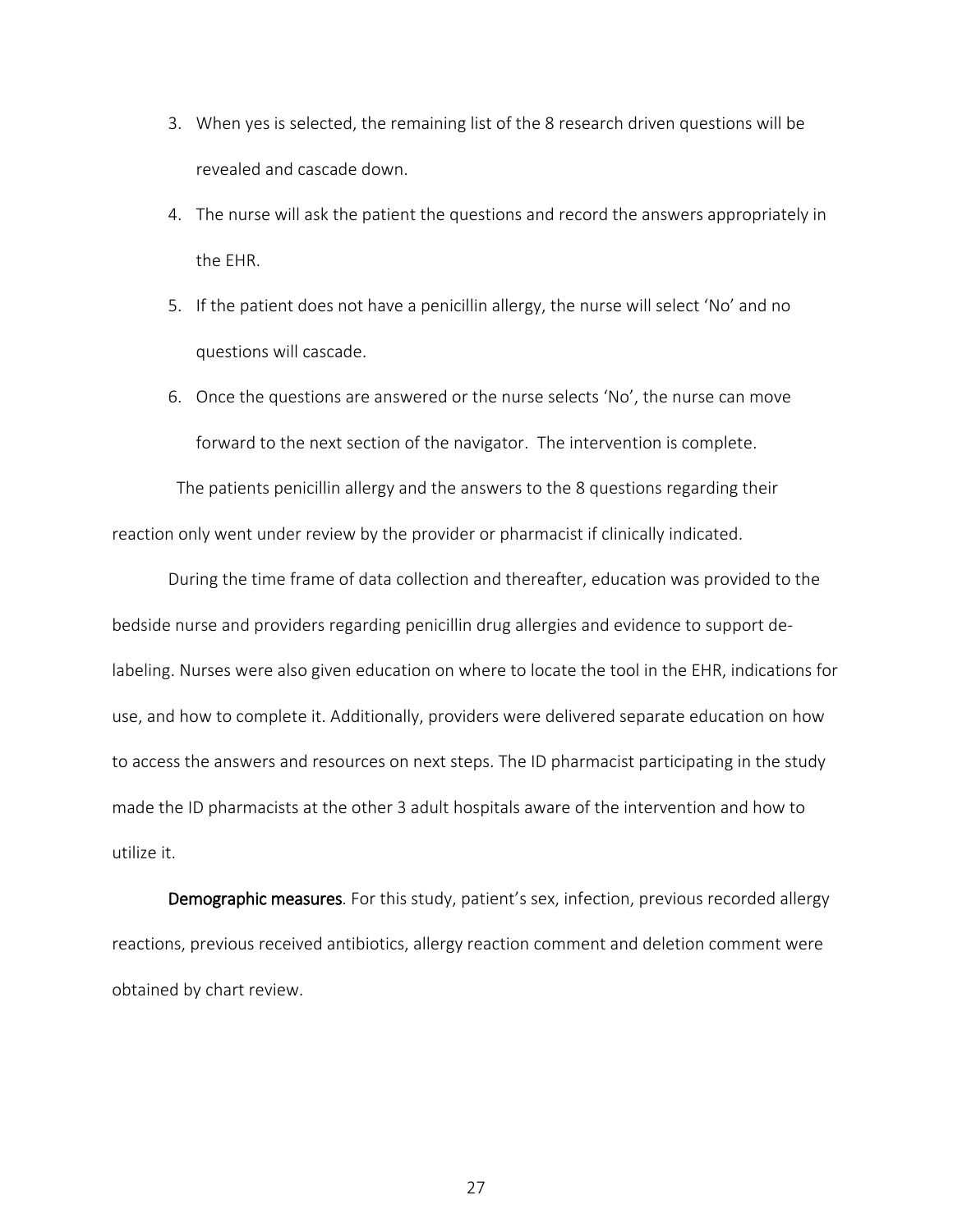<span id="page-28-0"></span>Data collection. Retrospective and prospective data collection for this study began with the admission process and EPIC audits/reports on those who have beta-lactam allergies admitted to inpatient daily during the aforementioned dates. Prospective data collection, post intervention was followed by the nurses reviewing the allergies during the admission process with a constructed penicillin allergy history screening tool and the clinicians updating the EHR if indicated. At the conclusion of the data period, a data request was obtained through the information technology department of Norton Healthcare. All data was recorded on an excel spreadsheet and then transferred to SPSS, a data analysis software.

<span id="page-28-1"></span>Data Analysis. Descriptive statistics were used when describing the pre- and postintervention samples. Analysis was tailored to the three main objectives of this doctoral project. After the main objectives were collected and analyzed, additional themes that arose from the data collected were analyzed further. The chi-square test of association was used to examine differences in rate of patients who were de-labeled of the penicillin allergy pre-intervention versus post-intervention. P-values less than 0.05 were considered significant.

<span id="page-28-2"></span>Timeline of Project. This doctoral project was completed within a 6-month time frame. Pre-implementation and retrospective data collection from Norton Healthcare began October  $1<sup>st</sup>$ , 2021 and concluded December 31 $<sup>st</sup>$ , 2021. Post-implementation and prospective data</sup> collection began January  $11<sup>th</sup>$  and concluded March 31<sup>st</sup>, 2022. System education was sent to providers and nurses at the beginning of January 2022.

<span id="page-28-3"></span>Results<br>The pre-intervention sample population was 1456 patients. Of this sample, 1164 had no change to allergy status. However, 292 had at least one documentation event after admission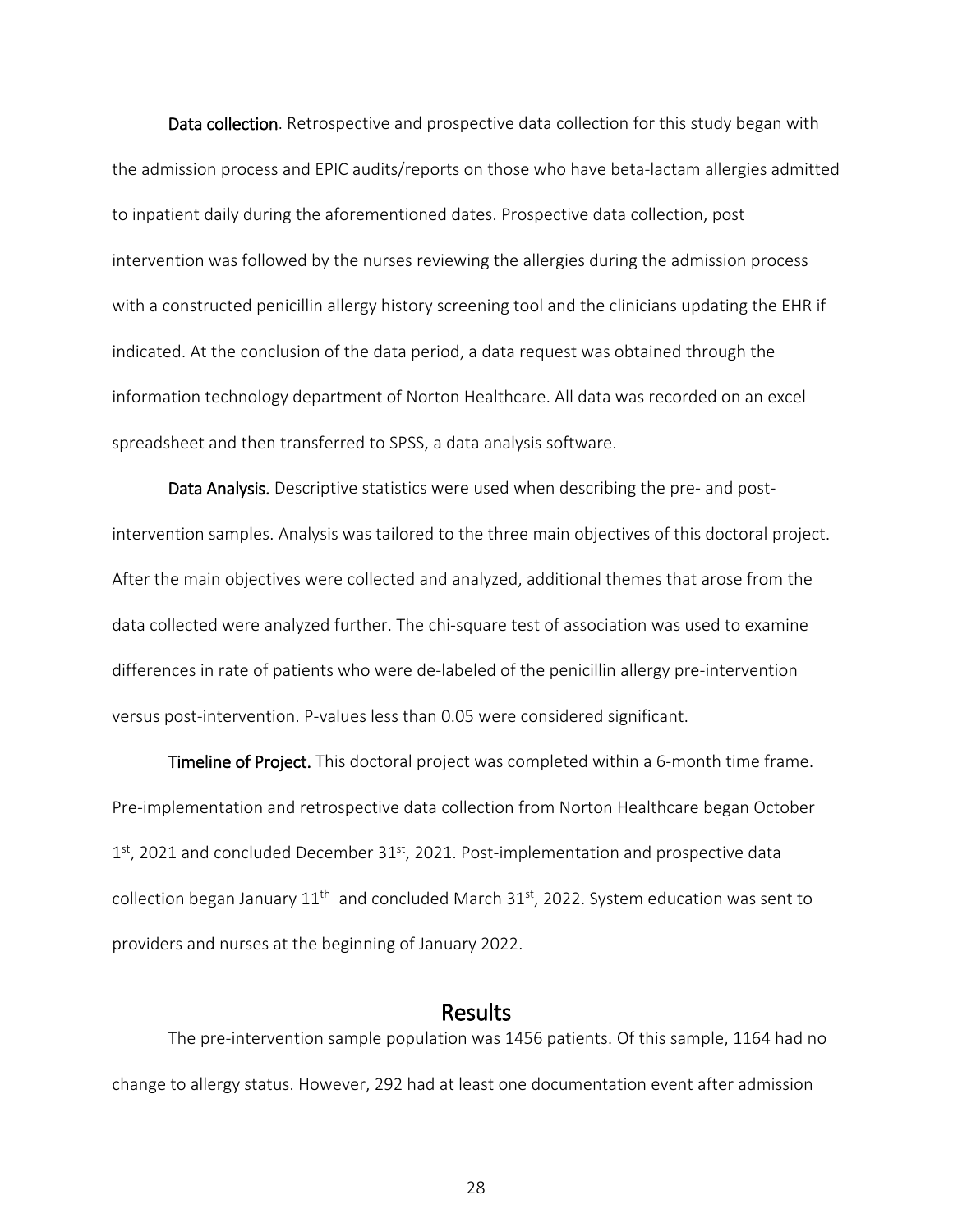with 8 patients who had penicillin removed from their electronic health record. Upon chart review, all 8 patients had true de-labeling occur. Of these 8 patients, 62.5% were females with the average age being 57.4 years old. Discontinuation reasons consisted of allergy being miscategorized in 62.5% of patients, erroneous entry for 25% and clinically insignificant in 12.5%.

The post-intervention sample was 1472 patients. Of the post-intervention group, 1229 patients had no change to allergy status or documentation of allergy while 243 patients had at least one documentation event after admission and 16 of these patients had the penicillin allergy removed from their electronic health record. After a thorough chart review, it was found that there were 3 cases where de-labeling did not actually occur. The majority of these patient were females, 76.9% (n=10) with the mean age of 54.8 years old. Reasons for removal included clinically insignificant 76.9% (n=10), erroneous entry 7.7% (n=1), and entry miscategorized 15.4%  $(n=2)$ .

Therefore, the number of patients from the pre-intervention group ( $n=8$ , 0.55%) to the post-intervention group (n=13, 0.88%) who were de-labeled increased by 62.5%. However, a chisquare statistical test was performed and revealed that there was no statistical significance ( $P =$ 0.28) in the rate of de-labeling.

|                     | Pre-intervention | Post-intervention |        |
|---------------------|------------------|-------------------|--------|
|                     | $(n = 1456)$     | $(n = 1472)$      |        |
| Allergy removed     | $8(0.55\%)$      | 13 (0.88 %)       | (0.28) |
| Allergy not removed | 1448 (99.5%)     | 1459 (99.12%)     |        |

#### <span id="page-29-0"></span>Retrospective into Prospective Data Collection

A chart review was performed of those who were de-labeled in both the pre-intervention and post intervention sample. In the retrospective sample (Appendix B), seven of the eight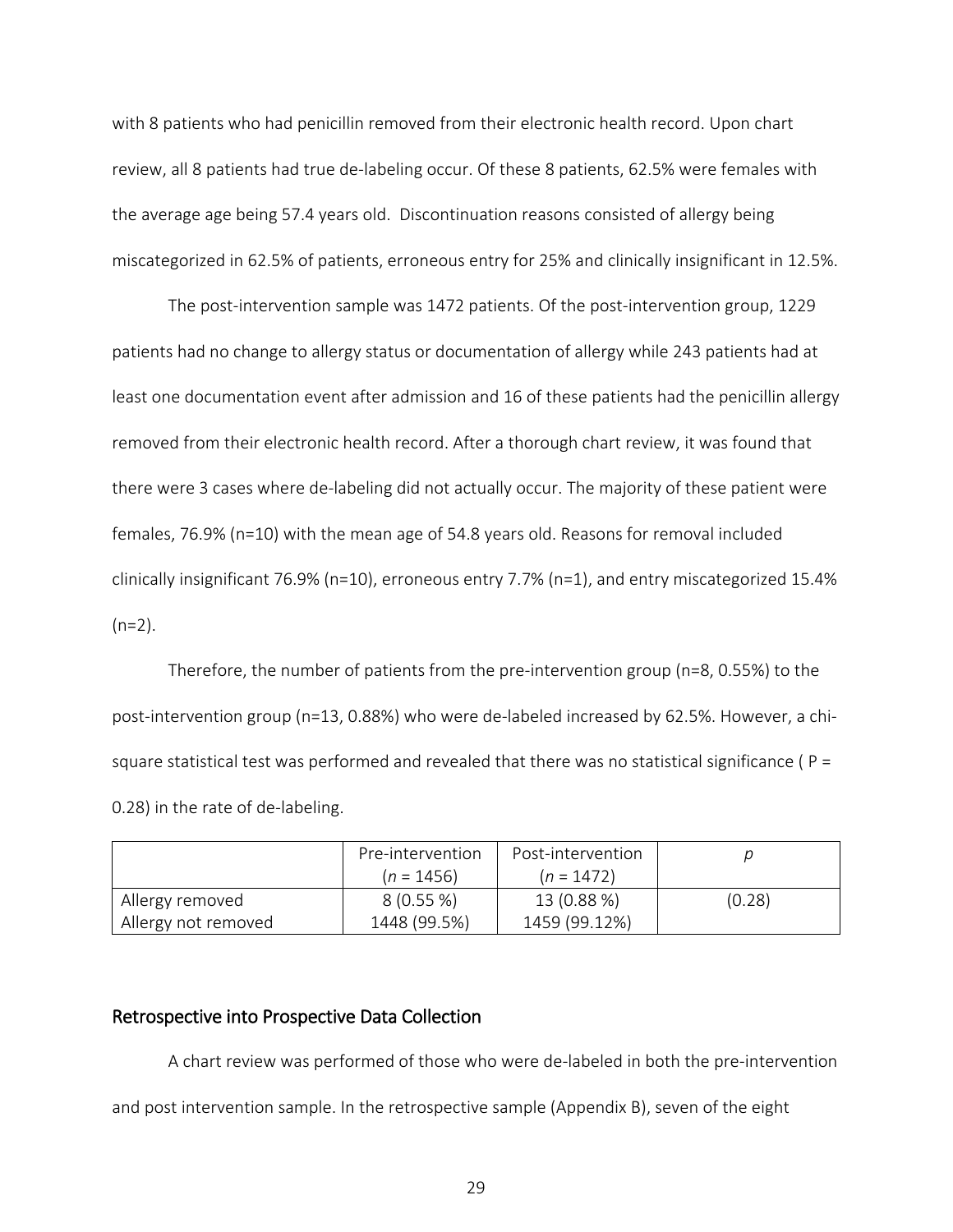patients had the penicillin allergy removed from their EHR and received antibiotics with 85.7 % (n=6) receiving penicillin or another beta lactam/beta lactamase inhibitor. Nearly 43% ( n= 3 ) of patients received one or more type of a first or second generation cephalosporin with 2 patients overlapping and received a derivative of penicillin in addition to a first and/or second generation cephalosporin.

Of the post intervention sample (Appendix C), 62.5 % (*n*=10) received antibiotics. Penicillin and beta lactams were administered to 30% (*n*=3) and first or second generation cephalosporins were given to 10% (*n*=1).

#### <span id="page-30-0"></span>Nurse Driven Penicillin Allergy Navigator Data

There were 1131 interactions with the penicillin allergy navigator. Nurse compliance was 76.9% (n=1472). Of those screened, 51.5% (n=582) had complete documentation. Of the patients who the screening was attempted, 90.9% (*n*= 1028) answered yes to having an allergy while 8.5% (*n*= 6) answered no and 0.6% (*n*= 7) had no answer selected but did have further questions completed in the screening. Nearly 52% answered that their reaction was greater than 10 years ago, 14.5% answered their reaction was less than 10 years ago. When asked if the reaction happened after the first dose 27.6% answered yes and 5.8% indicated no. Nine and a half percent stated their reactions started after several doses and 17.8% stated it did not occur. Study participants were asked if their reaction required hospital or ED care and 17.2% said yes and 19.9% said no. Six and a half percent of people reported needing treatment with epinephrine while 21.4% denied. When asked if they had taken Amoxicillin since reaction without issue, 108 patients said yes and 148 said no. When they were then asked if they have taken Keflex without issues since, 124 said yes and 107 said no (Table 1.).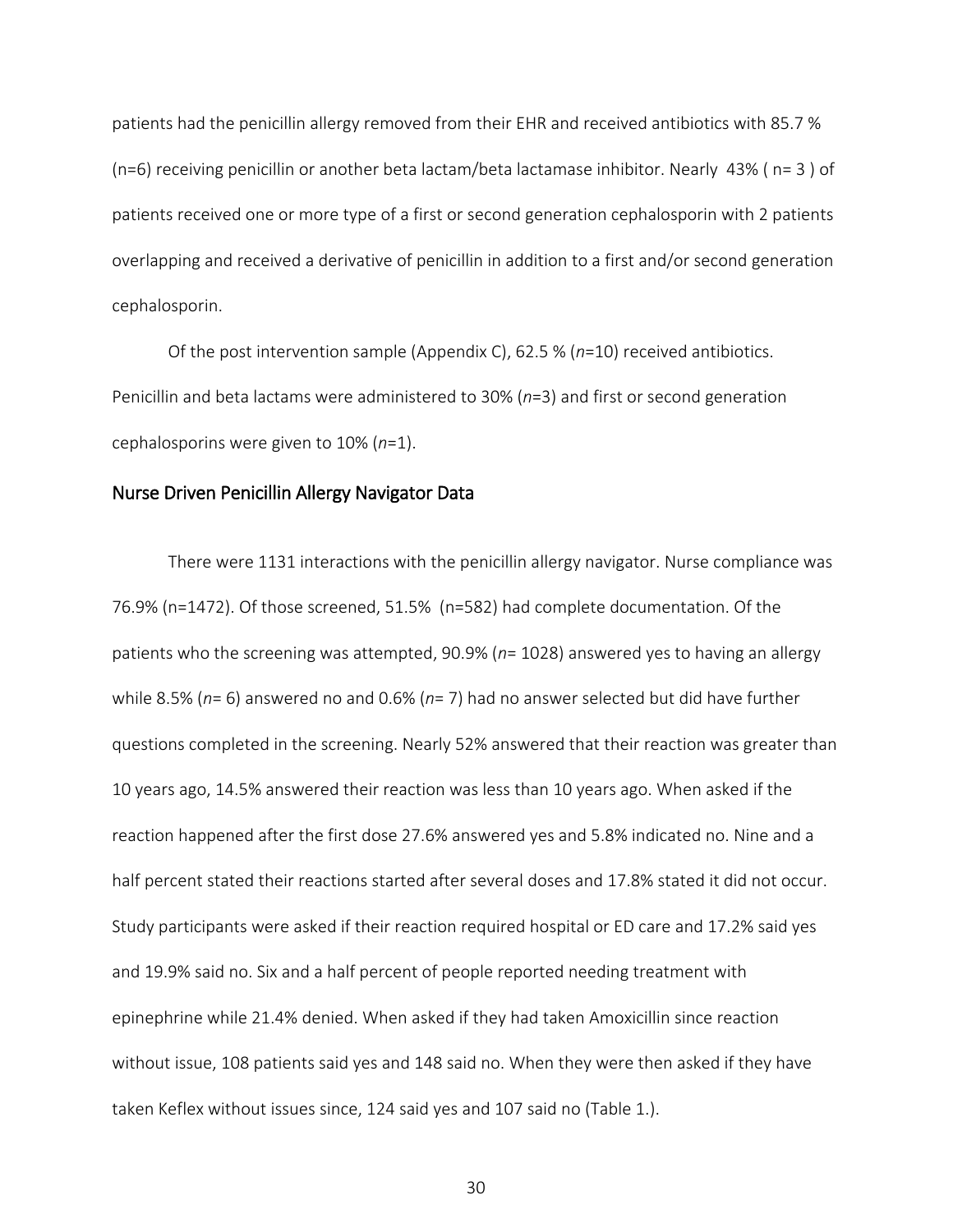### **Discussion**

#### <span id="page-31-1"></span><span id="page-31-0"></span>Retrospective and Prospective Rate of De-labeling

In this project, there was not an intervention put into place that proactively sought out patients to de-label. Therefore, even though the absolute values were low, there was nearly a 63% increase from the pre to post intervention groups for patients who were de-identified as penicillin allergic (0.55% vs 0.88%, p= 0.28). Given the similar size of the sample groups and previous de-labeling patterns within the system, it was determined that this was an improvement, however not statistically significant. Additionally, there was no way of knowing for certain if the nurse-driven assessment was the reason for the increase for the de-labeling or if this was simply by chance.

#### <span id="page-31-2"></span>Retrospective Chart Review

The retrospective chart review revealed multiple themes. The breakdown of each individual de-labeling cases can be found in Appendix B. First, nurses were the primary discipline to remove the allergy from the EHR in 5 out of the 8 cases identified, however not on admission to the hospital. In two of the patient cases, the allergy was removed by an infectious disease physician while reviewing allergies and previous tolerated medications when deciding antimicrobial choices.

This review also supported that updating the chart timely and providing adequate education to the patient until learning is achieved regarding their allergies and removal is essential for the healthcare process. In one case of de-labeling in the retrospective group, a patient had a known MSSA infection with a penicillin allergy documented in 2012 (Appendix B.6). The allergy history events show that this patient's allergy to penicillin was re-added twice and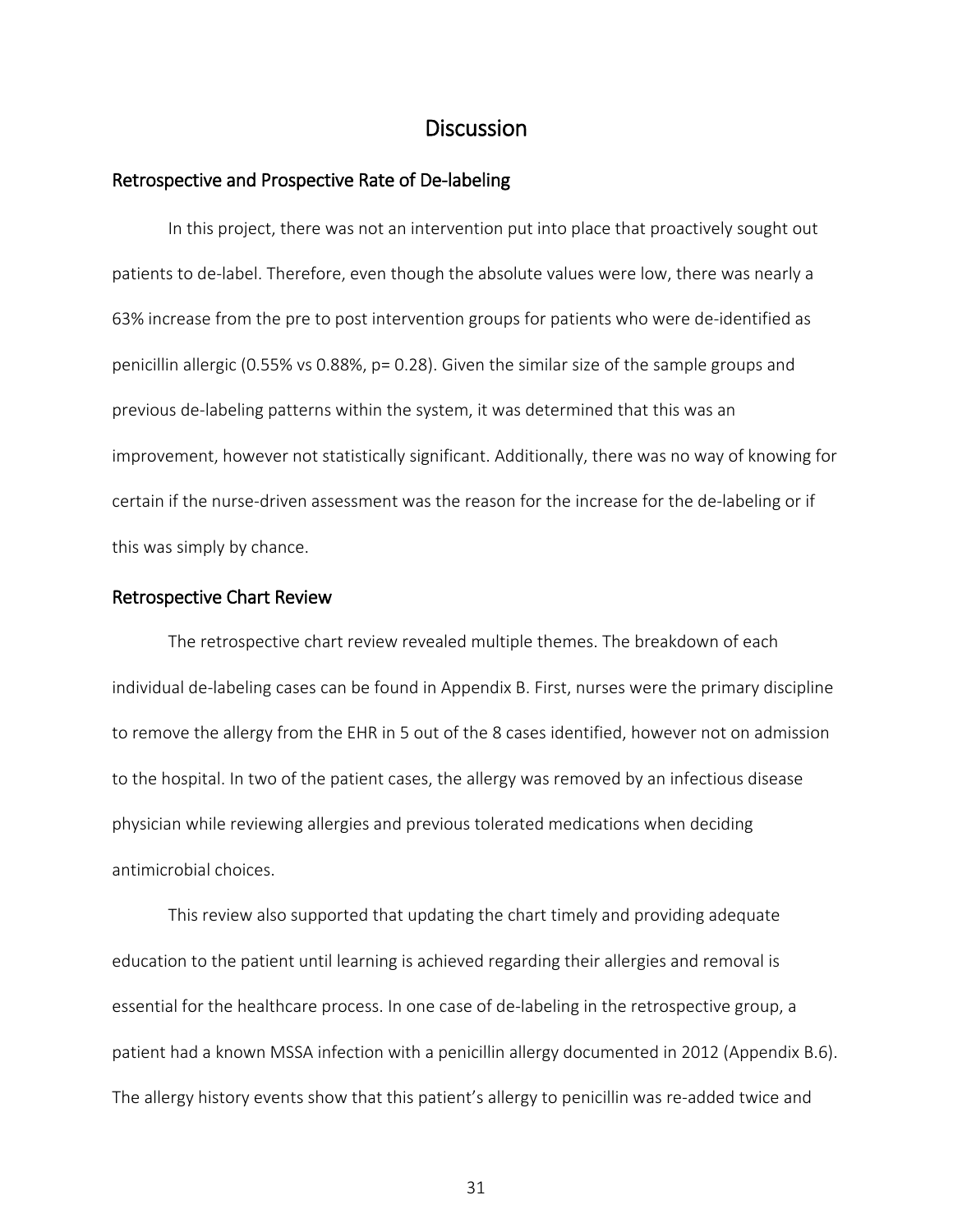removed three times over the span of five months by multiple different disciplines, inpatient and outpatient, on the healthcare team. An inpatient pharmacists attached the comment "Tolerates Nafcillin" after the patient tolerated a Nafcillin graded dose challenge led by infectious disease while admitted with MSSA bacteremia. However, the allergy was not removed from the chart until nearly a month later by another inpatient pharmacists. A primary care provider (PCP) readded and removed the allergy in the same day nearly two months following when the patient was seen for outpatient follow-up. Thus, it could be the case that the PCP saw the comment from the IP pharmacist attached to the allergy, therefore it was removed again. In the coming months, the patient was readmitted with recurrent MSSA bacteremia where the allergy was readded by the nurse on admission. The patient was placed on empiric IV Cefepime and Vancomycin for initial treatment. The allergy went under review by the ID physician, removed for the third time and the patient was de-escalated to first line therapy with IV Nafcillin. The allergy being re-added by the PCP and a nurse leads one to believe that this patient may still be reporting that they have a penicillin allergy. This brings into question whether or not the patient was made aware that their allergy had been disproven and removed from their health record or if the patient understood what tolerating the Nafcillin graded dose challenge meant during their initial admission. This supports the notion that patient education in the event of allergy delabeling is crucial.

Secondly, 4 cases were identified to have been de-escalated from broader spectrum therapies and switched to first line treatment with a first generation cephalosporin or betalactam (Appendix B.1, B.6, B.7, B.8) In 3 of the 4 cases of appropriate antibiotic administration, de-escalation only occurred only after the penicillin allergy was disproved or removed via chart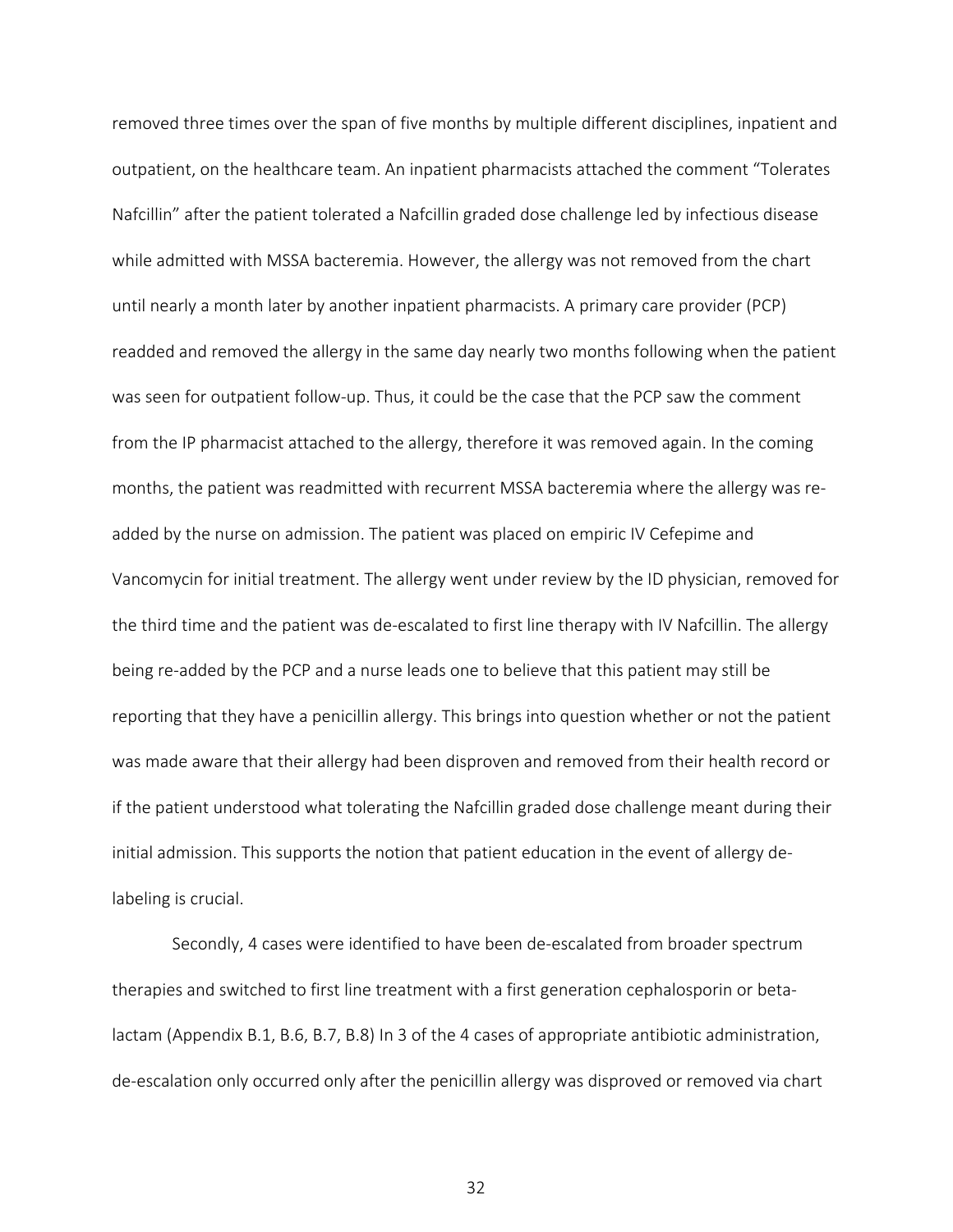review. Also, a chart review of previous tolerated medications and reactions was documented to have occurred at some compacity and played a role in 4 of the 8 patients de-labeled proving that a multimodal approach via patient interview, thorough chart review and appropriate documentation is essential for de-labeling (Appendix B.1, B.2, B.6, B.8), (Stern et al., 2021, Gaberine et al., 2020, Shaw et al., 2020).

Lastly, 3 of the 8 cases of de-labeling was initiated and ultimately occurred because of the nurses discovery with their patient questions and appropriate documentation when verifying allergies (Appendix B.2, B.3, B.7) The first of the three involved an erroneous entry (Appendix B.7). The nurse noted in the chart, "Caregiver states was a mistake when entered" and removed the allergy from the EHR. Patient was initially started on empiric coverage for HCAP with a third generation cephalosporin and azithromycin. Upon review, the ID pharmacists recommended to de-escalate the patient to ampicillin-sulbactam in which the provider accepted the recommendation.

The second de-labeling initiated from a nurse inquiring about what type of reaction the patient had when exposed to a penicillin (Appendix B.3). The nurse documented dermatitis and the allergy occurred in the patients childhood. Some months later this patient had a complicated hospital course involving multiple surgeries and an intrabdominal abscess. The patient underwent an ampicillin dose challenge which was well-tolerated thus the allergy was removed by the nurse. To finish, a patient had a penicillin allergy noted with the reaction of hives occurring in childhood. On a subsequent admission, a nurse removed the allergy after noting that the patient had taken penicillin and amoxicillin since with no adverse events (Appendix B.2).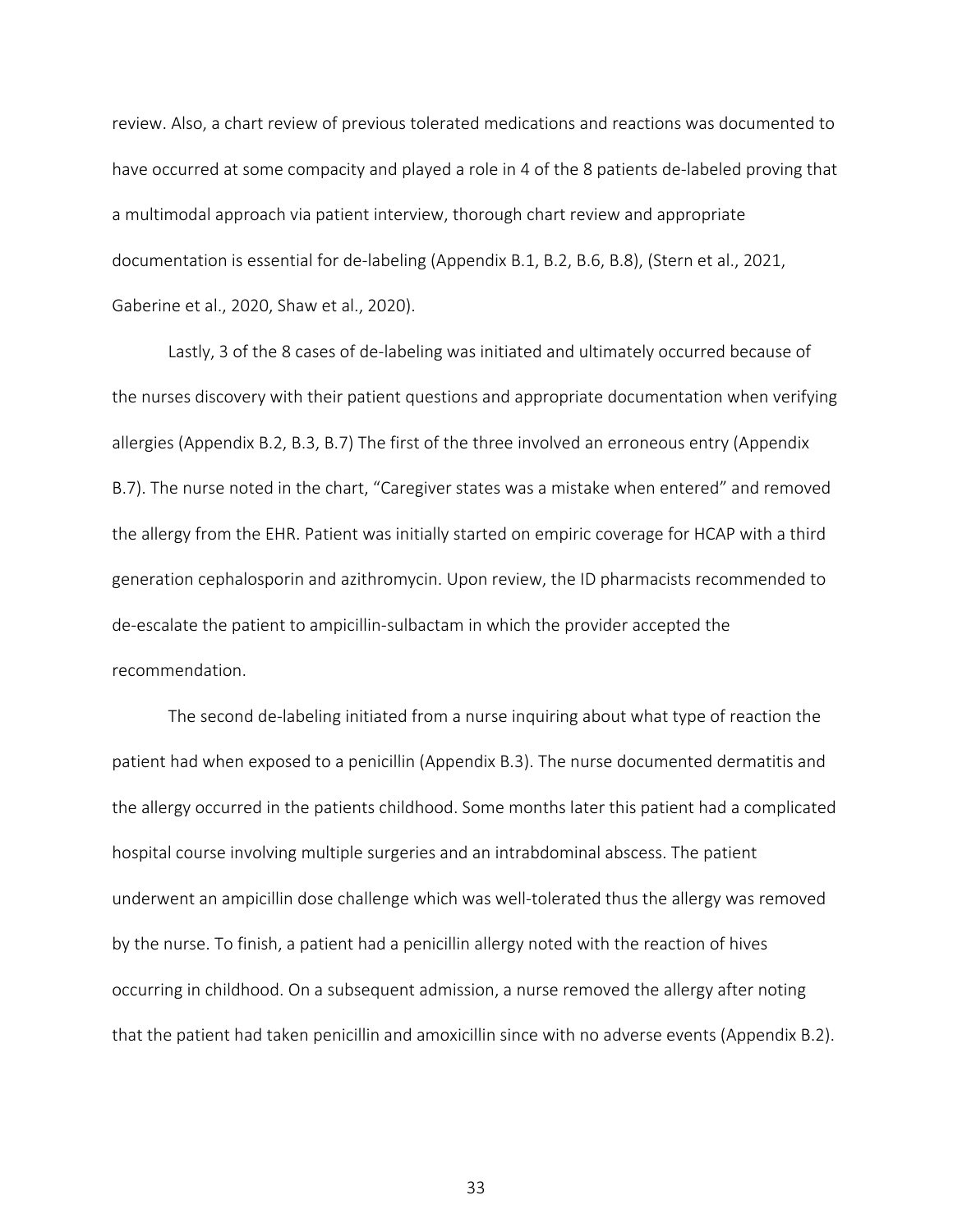These cases highlight the invaluable role at the bedside the nurse plays and their ability to use clinical judgement.

#### <span id="page-34-0"></span>Prospective Chart Review

The prospective chart review revealed multiple themes as well (Appendix C). First, there was a more multidisciplinary involvement in the de-labeling process involving the pharmacists, nurses and providers. Pharmacist were actively involved in 5 of the patient cases where delabeling occurred compared to 2 in the pre-intervention sample. Their involvement included antibiotic recommendations for de-escalation, graded dose challenges, removal of allergies and updating allergy comments.

During the chart reviews, it was found that 10 of the nurse driven penicillin allergy history screens were used correctly, 3 were not and 3 were not able to be reviewed. Two patients received a graded dose challenge while one was directly in result of the nurse screening tool and the patient was ultimately de-labeled of their allergy. In an interesting scenario, a nurse added a penicillin allergy to the patients' medical record and moved forward to the nurse-driven tool to inquire deeper about the patient's reaction to penicillin (Appendix C.7). This nurse then asked the patient the first three questions before returning to the allergy tab to delete the penicillin allergy that the nurse just added, marking it an erroneous entry. It is uncertain to know, but the allergy history questions may have prevented this patient from being labeled with a penicillin allergy. In another situation, a nurse was verifying allergies with a patient and their family member who denied the patient of having the penicillin allergy (Appendix C.4). The nurse entered a comment attached to the allergy and stated "Father at bedside said he does not believe patient has this allergy, " then removed the allergy from the EHR. The nurse went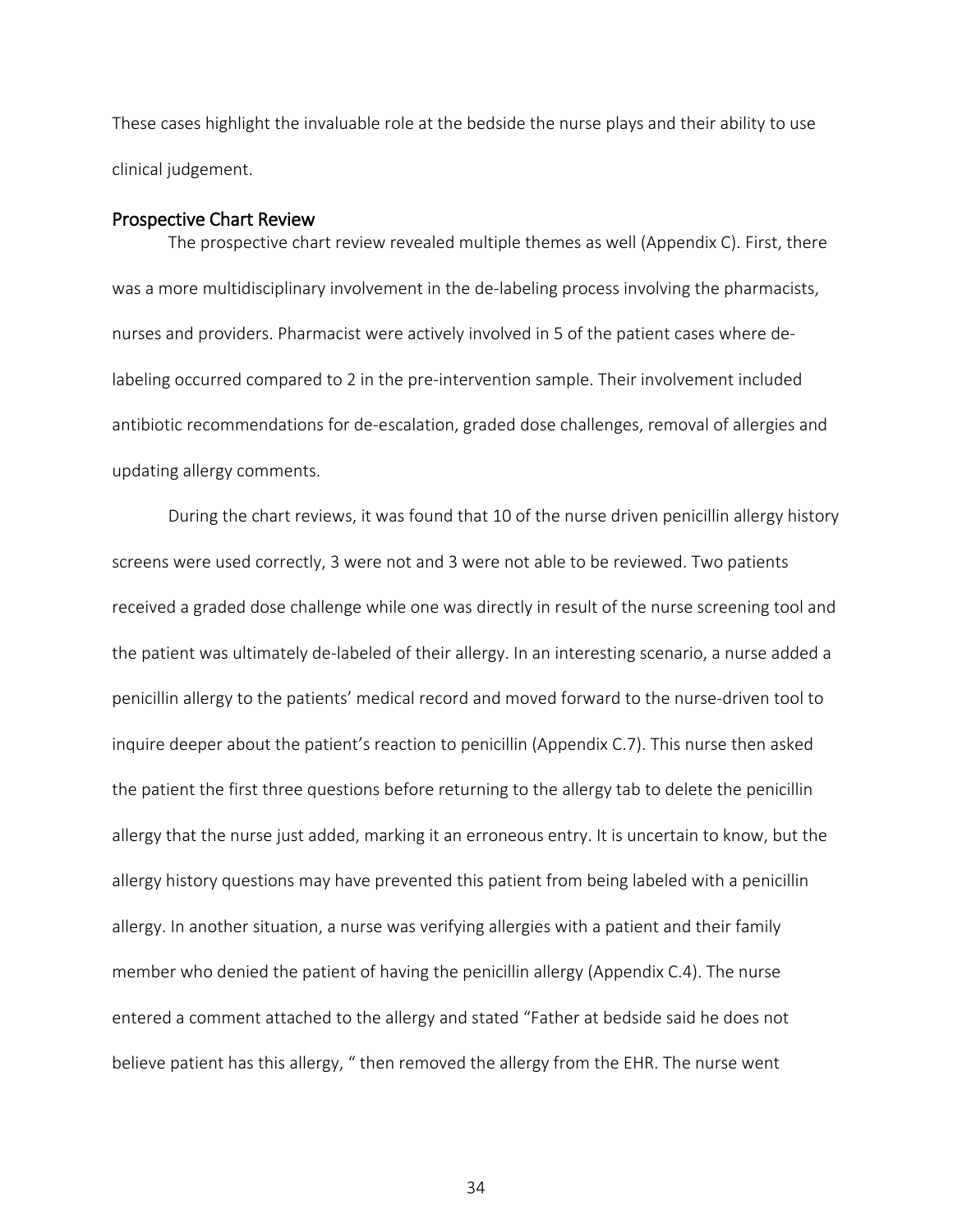forward to the allergy questions, selected no and enter a comment that stated, "Father denied history." This nurse completed the screen and allergy verification appropriately.

In all three cases where the screen was not completed correctly, additionally, these cases were situations where true de-labeling did not occur. For instance, during admission, a nurse readded a penicillin allergy to a patients record with the patient reaction comment of, "Pt reported, not sure but 'could kill me'". Upon review by the ID pharmacist, the allergy was removed due to the fact that it originally was removed on 6/30/2021 concluding that it was erroneously re-entered back by the nurse. It's safe to assume during the admission process when the nurse was verifying allergies, the patient may have stated they had a penicillin allergy and requested it to be added back to their medical record. If this did occur, again, it supports that patients need thorough education and to be informed when their allergies are disproven and removed from their medical records.

Another interesting situation that was discovered was a patient was admitted after experiencing hypoxia and suspected anaphylactic shock after receiving their first dose of amoxicillin outpatient. The allergy to amoxicillin and penicillin was added to the EHR on admission day (1/10/2021) by the pharmacist. Two days after admission the nurse removed the penicillin allergy after speaking with the attending provider and commented, "Spoke with Dr. ….. and patient has received amoxicillin and penicillin several times in his life." Even though the nurse removed the penicillin allergy, the allergy to amoxicillin remained on the EHR with the comment added from the pharmacist, "PCN anaphylaxis entered for hypoxia while patient was exposed to PCN-agent. Per Dr. ……, patient confirmed he has taken amoxicillin/Augmentin multiple times in the past without issue. Provider believes multiple other medical issues could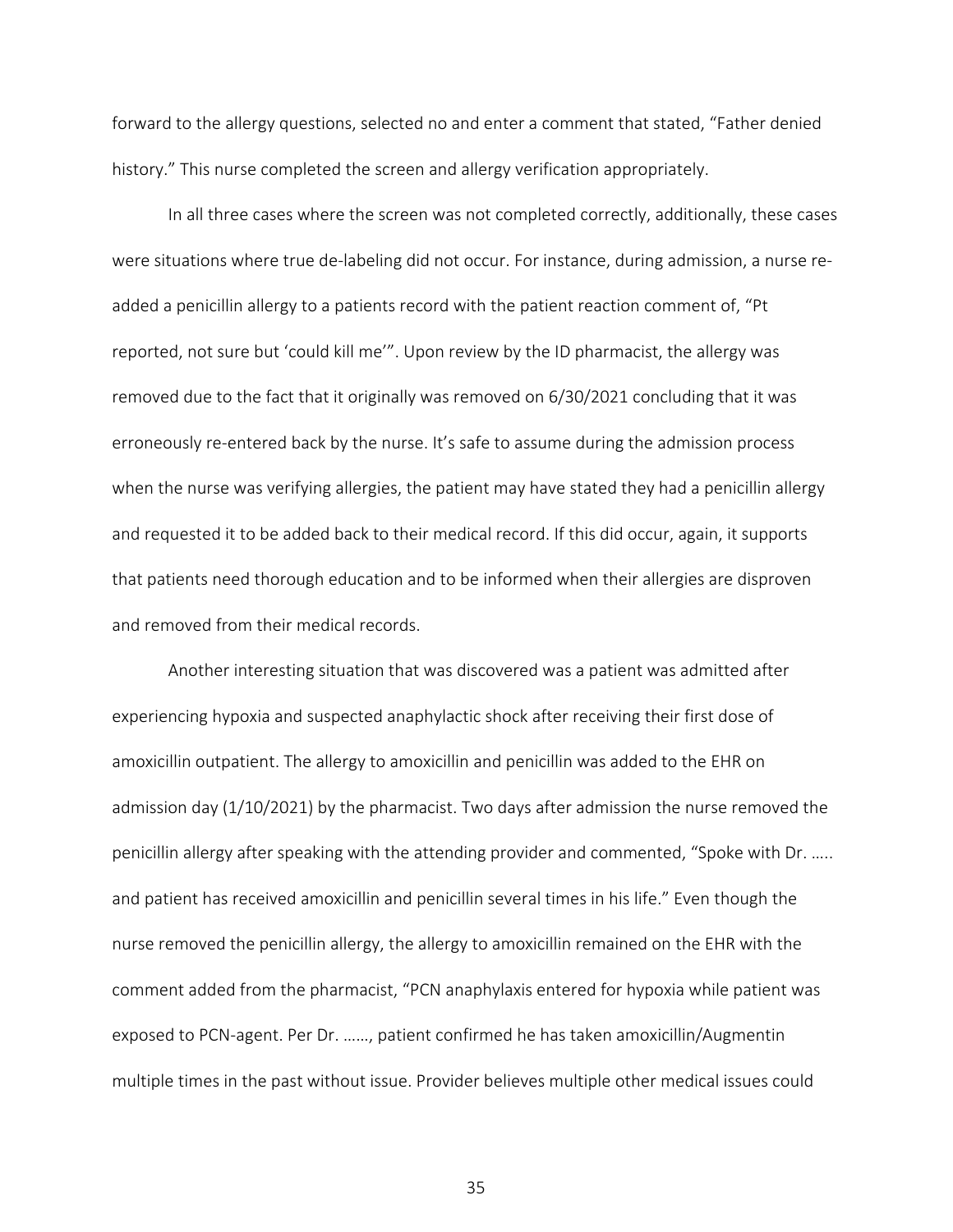have contributed to episode of hypoxia (CHF EF =20, COVID pneumonia) and this is an unproved PCN allergy." As a result, this patient was not truly de-labeled of the penicillin allergy and would more than likely benefit from undergoing further review.

In this sample, there was 1 case of antibiotic de-escalation from piperacillin/tazobactam to Amoxicillin-clavulanate in a patient who was found to have an intraabdominal abscess (Appendix C.1). In 7 of the de-labeled patients, it was documented that the patient had received penicillin or a derivative since initial reaction through a chart review or patient interview (Appendix C.1, C.2, C.3, C.5, C.6, C.8, C.13) .

In 7 of the 13 patients with the allergy removed in this sample, again de-labeling was initiated and ultimately occurred because of the nurses discovery with their patient questions and documentation when verifying allergies (Appendix C.1, C.3, C.4, C.6, C.7, C.8, C.12). For example, a nurse removed an allergy on 3/23/22 after recognizing the patient was not allergic to penicillin following reviewing the allergy comment left by a previous nurse added on 6/18/2014 stating, "Takes amoxicillin without issue". Thus, the nurse recognized that this patient was not allergic to penicillin and removed the allergy marking it as miscategorized. Comments left by nurses upon allergy verification were found in to 10 of the 21 de-labeling events in the overall study, or 47.6%. This is nearly half of those who were de-labeled demonstrating that the nurses job at the bedside is pivotal in de-labeling these patients and promoting antimicrobial stewardship.

There were also missed opportunities of timely de-labeling present throughout both samples. In the pre-intervention group, there were 2 missed opportunities to remove the allergy (Appendix B.6, B.8). In both cases, the allergy was updated that the patient tolerated a similar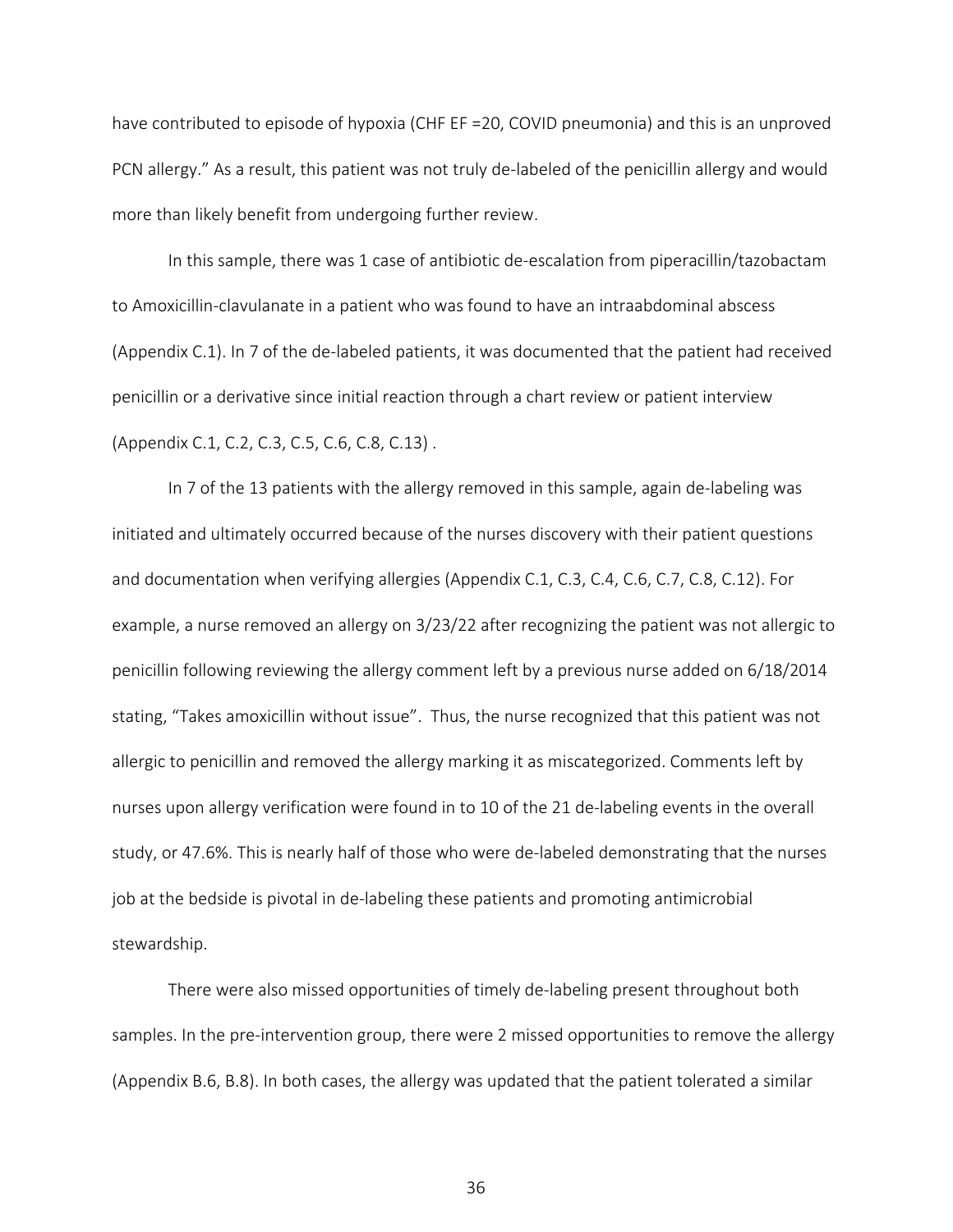agent that disproved the allergy existed from an ID physician and a pharmacist. However, the allergy was not removed from the EHR until later. In the post-intervention sample, there were 3 patient cases where de-labeling could have occurred sooner and 6 missed opportunities total (Appendix C.1, C.3, C.6). One patient review revealed 3 missed opportunities for de-labeling over the span of 4 years. Shaw et al. (2020) emphasized the importance of de-labeling and updating the EHR timely to ensure the optimization of future treatment options with first-line therapy and decrease the risk associated with prescribed non-beta lactams

Patients with a penicillin allergy also have higher likelihoods of developing hospital acquired infections (HAIs) (Chua et al, 2020). Of those de-labeled pre- and post-intervention, 7 patients total had a current or history of an HAI such as C diff, VRE, CRE and/or MRSA supporting the literature that these patients are at higher risk for adverse events and outcomes thus the manner in which we need to be de-labeling patients should be pro-active, not re-active.

#### <span id="page-37-0"></span>Nurse Driven Penicillin Allergy History Navigator

Even though compliance to the nurse-driven navigator was not 100%, nurses were still able to gather valuable data on patients admitted with a penicillin allergy at a rate that a pharmacist or a physician could not. A main goal of the study team was to fill the gap of resource limitations associated with penicillin allergy de-labeling and transform it into a collaborative approach by utilizing nurses. In a nearly a 3-month period, nurses completed 1,131 focused patient interviews involving penicillin allergies (Table 1). Future studies would have to be completed to determine. The question then becomes 'is quality more important over quantity'. Yes, nurses interacted with the navigator 1 131 times, however, how many of these times are actually influential in penicillin allergy de-labeling. It is uncertain to know if the physician or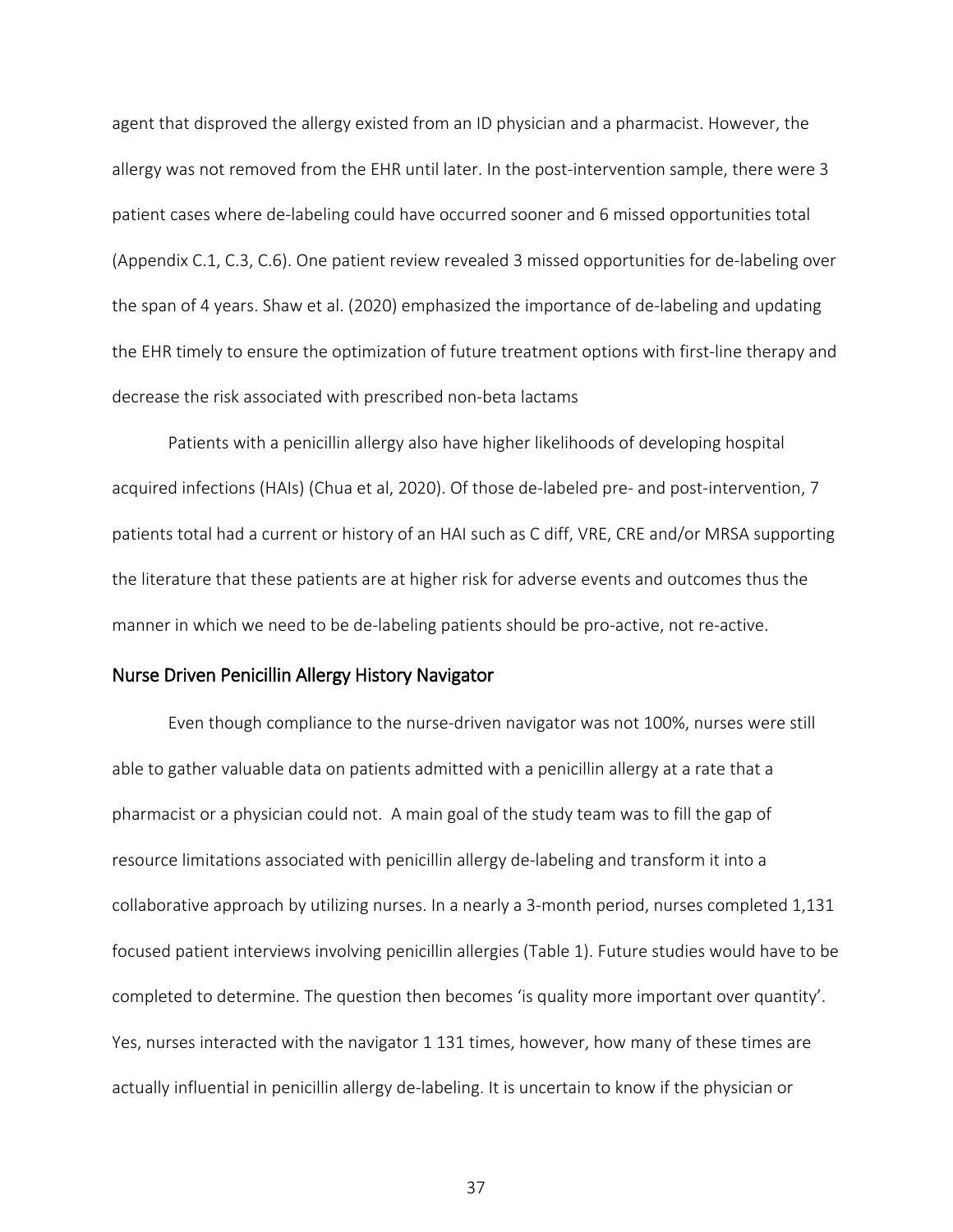pharmacists were the one conducting the interviews, if they would have received different answers.

Each question was selected to carefully assess a patients history to identify potential risk, the first step in allergy de-labeling. Chua et al. (2020) conclude that over 80% of patients lose their sensitivity to the penicillin allergy after a decade. The navigator collected that 587 patients stated that their reaction was greater than 10 years prior. Using this benchmark, this could very well mean these patients have a lower risk for having a response if expose to a penicillin.

When asked if patients have received amoxicillin since initial reaction without issue, 108 patients answered yes. In the retrospective and prospective chart reviews above, patients were de-labeled by reviewing previous medications and verifying this alone. A question about cephalexin was asked, a first generation cephalosporin. One-hundred and twenty-four patients answered yes that they have received this medication since their initial reaction. Typically, patients who have a true penicillin allergy cannot receive first or second generation cephalosporins due to very low but present risk of cross-reactivity. These patients are more likely to receive third and forth generation class therapy. The relevance of this question becomes if a person can tolerate a first generation cephalosporin like cephalexin, which cross chains are almost identical to that of a penicillin, then they also, almost all the time, can tolerate penicillin.

Next, a question was asked to assess whether a true IgE-mediated response occurred. The question read, 'Did your reaction happen after the first dose', 312 patients answered yes while 66 patients answered no. A true IgE-mediated response typically happens within 15 minutes of being exposed to the allergen, however, not always. A second question was asked, did your reaction happen after several doses. This question was used because sometimes a IgE-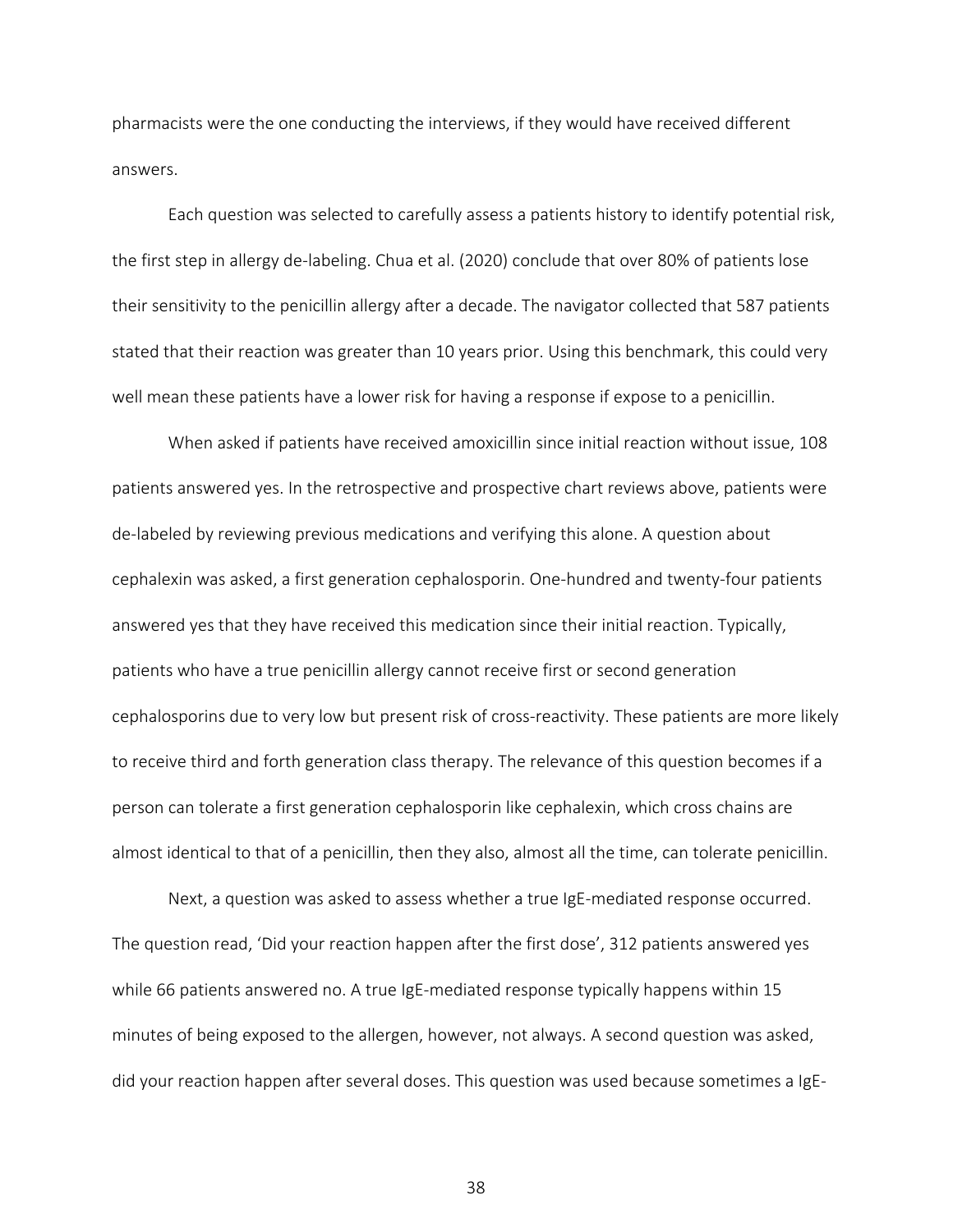mediated response does not occur until the second exposure when the body has created the IgE-antibodies and is exposed to the allergen again. Interestingly, 107 patients answered yes that their reaction happened after several doses and 201 patients replied no.

A question to assess the type of reaction they had was asked by the nurse (Table 1.) . Some of the answers do not imply a IgE mediated response. Of those interview, 24 patients reported a non-itching rash and 33 patients answered yes to nausea, vomiting and diarrhea. These reactions historically are intolerances and adverse reactions to the antibiotics, not an allergic reaction.

By using the answers to these questions, the nurse was able to collect data on a large sample of patients that provided insight to the clinicians on the risk value associated with the patient and their potential reaction to receiving a penicillin. This tool also was able to gather this data on over 75% of patients who were admitted to Norton with penicillin allergies during the specified time frames far surpassing previous efficiency. Further integration of this tool into practice with enhanced teaching for the nurses could have a major impact on outcomes both short term and long term.

#### <span id="page-39-0"></span>Next Steps

This tool is now being used as a standard of practice at Norton Healthcare. The outcomes and rate of de-labeling will be followed as it is further integrated into practice. Furthermore, new ideas developed following this project will be presented to the stakeholders.

<span id="page-39-1"></span>Implications for Future Practice<br>The implications for future practice are boundless. First are the implications involving an antimicrobial stewardship program (ASP). In a formal ASP, the recognized major stakeholders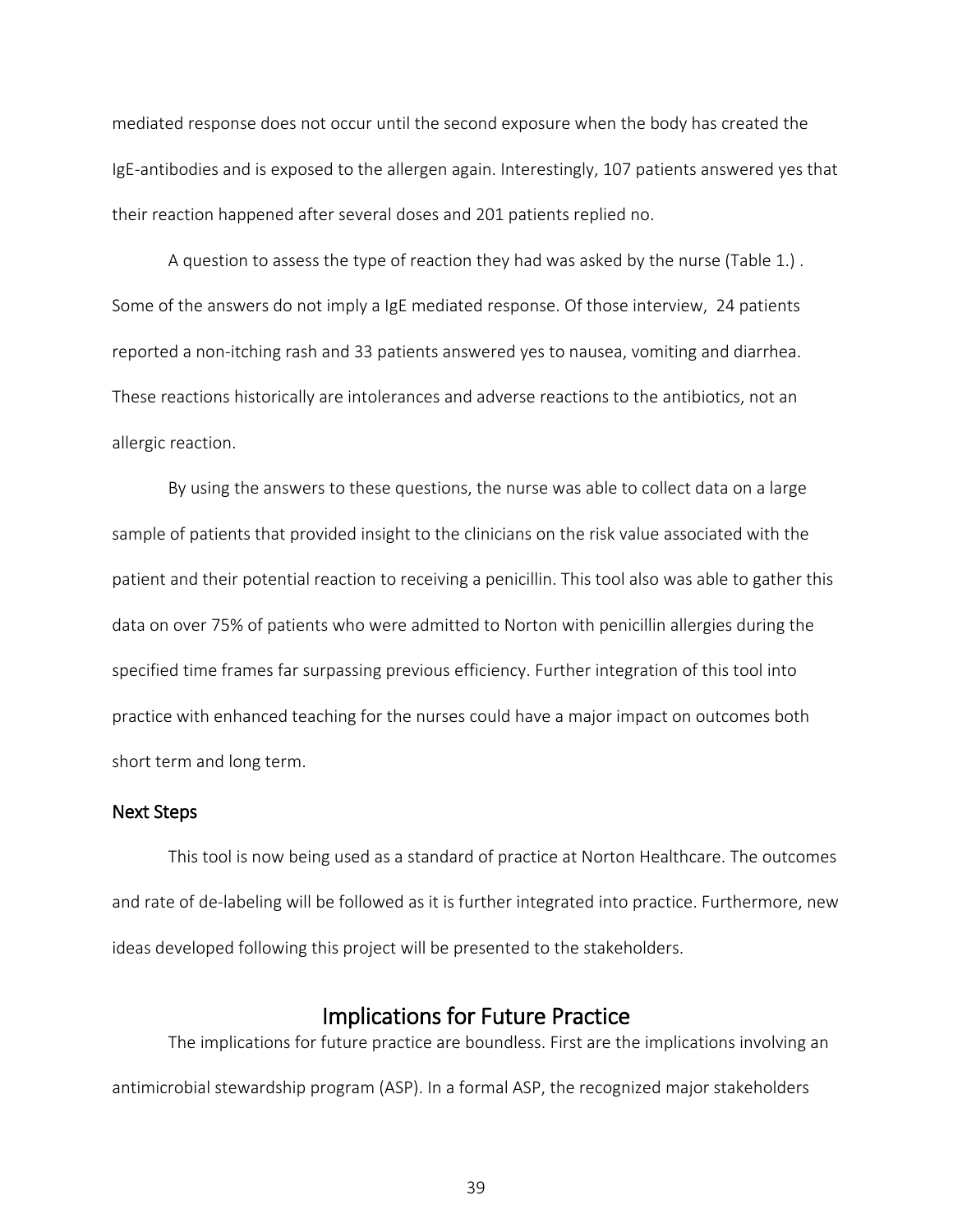include the pharmacy, an infectious disease physician, infection prevention personnel, epidemiology or microbiology professionals, and administrative support. By nature, antimicrobial stewardship is multidisciplinary and interesting enough, the only gear that seems to be missing from this clinical machine are nurses. When in actuality, it is the nurse that is the connection between these disciplines and the patient.

Nurses already contribute to the goals of ASPs effectively in our daily nursing practice. For instance, when cultures are ordered or when a standing protocol is in place, early collection of specimens are almost always collected by the nurse. Many of these test have nursing standing orders attached and allows the nurse to use their clinical expertise and judgement to initiate. Furthermore, it is the nurse who often times recognizes the first signs of infection to initiate the order and bring them to the attention of the provider. As highlighted, the nurses role in documentation and verification of allergies in our daily practice aligns with that of ASPs. Many daily activities of the nurses overlap with those of the traditional ASP stakeholders. Therefore, a future implication of practice could be finally recognizing the nurse as a valuable member of the ASP organizational chart and creating a nurse champion to truly make it multidisciplinary, effective, efficient and safe for patient care.

A second implication involving the ASP is implementing routine utilization of an Allergist – Immunologist (AI) for inpatients on a needs-base only such as those identified to be high risk of a reaction by this tool or if not enough information can be provided from the EHR or patient interview to make a determination. This nurse-driven protocol was able to collect allergy histories on patients and the answers could be used to evaluate the potential risk of mild to severe type 1 IgE-mediated reactions if re-exposed. By utilizing the nurses routine position in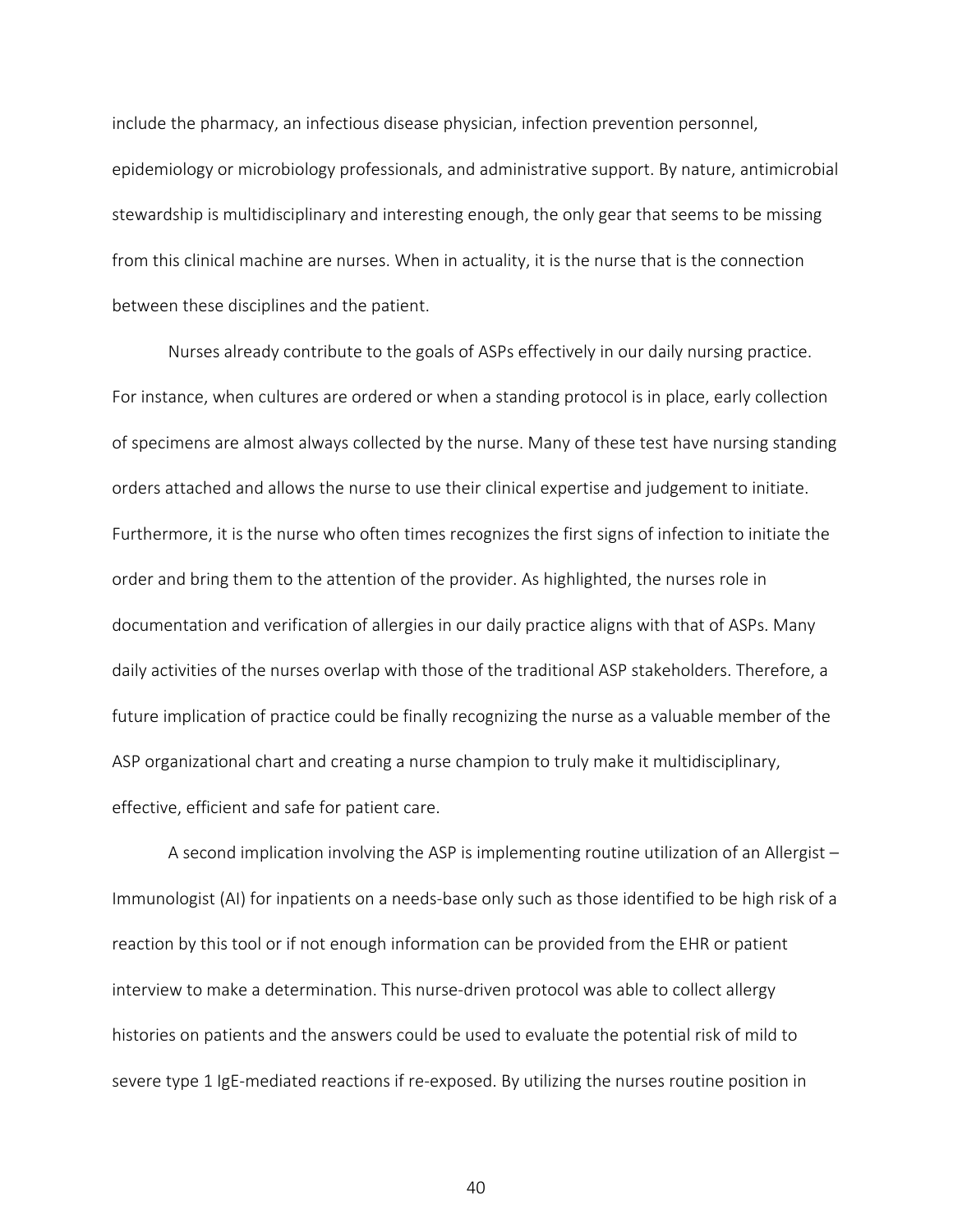patient care to collect this history instead of the AI, it potentially saves time allowing the AI to be more productive and review more patients. The AI could review the answers along with the medical record and only interview the patient if needed to make an informed recommendation on how to proceed with allergy testing. Similar to staff nurses, AIs are often overlooked but nonetheless an invaluable asset to ASPs. In this implication, the tool not only assists in valuable data collection but also assisting in appropriate allocation of resources.

Another major implication for future practice with this tool is expanding it to other areas of the hospital and community. This nurse-driven protocol was only used in the acute general inpatient setting meaning it excluded all outpatient services such as pre-admission testing (PAT), immediate care centers and primary care offices. It also excluded areas in the hospital such as endoscopy, interventional cardiology/Cath lab, pre-op, labor and delivery, mother/baby and surgery. Surgery areas in particular would benefit from utilizing this tool considering first generation cephalosporins are first line therapy in surgery prophylaxis to decrease SSIs. Including this tool as a part of a patient's PATs and based on their answers, placing a referral for an oral dose challenge, skin test or directly de-labeling prior to surgery, could lead to an overall the decrease in adverse events such as SSIs, reduced cost and optimizing patient surgical outcomes. However, when expanding to other areas, a facilitator is recommended to educate and drive the protocol to enhance compliance.

The opportunities with education also come with no limits. The need for education was a theme in the chart reviews and well as when reviewing navigator data. Educating the nurse stakeholders, as the hub of communication between the interdisciplinary team, to know the difference between an adverse effect verses a true IgE- mediated response such as a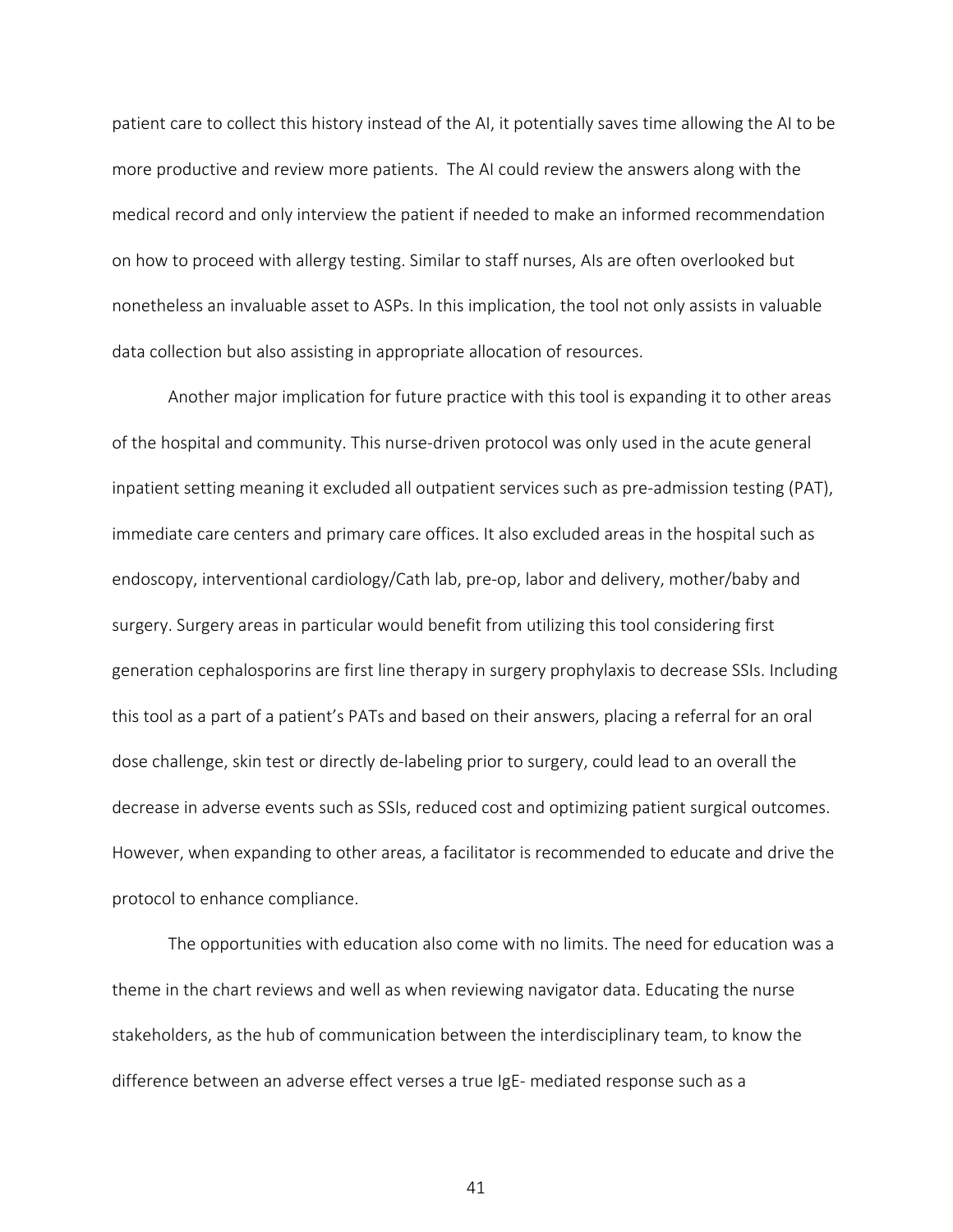maculopapular rash versus hives and cross-reactivity agents enhances the nurses ability to advocate, explore the reaction history more in depth and document appropriately. It is in a nurses daily workflow to verify and acknowledge medication allergies, and yet we are the discipline that are educated the least about them. It is essential for optimizing patient care to educate nurses about medication allergies, what true allergies entail and how to differentiate between the two. If a guideline or reference can be created and placed within the protocol along with ample education delivered, the bedside nurse could make an informed decision regarding whether there is enough information gathered for the allergy to be reviewed for removal. If so, the nurse could proactively initiate and send a pharmacy consult to review the allergy, and if in congruence with the nurses judgement, the allergy could possibly be removed by the pharmacist or could go under further review.

Educating the patient as the key stakeholder is also a future implication for practice. Patients should be educated regarding the penicillin allergy, be adequately informed when it is determined to no longer be clinically significant and the evidence to support such determination be explained to them until adequate knowledge has been achieved. There were multiple instances where a patient was de-labeled of the penicillin allergy, discharged home and on a subsequent admission the allergy was added back on the patients request. The need for education among the patients is arguably the most important because they are the ones who have the most autonomy over their own healthcare. Thus, it is crucial to educate them when an allergy has been disproved and is removed.

As stated previously, a medication allergy verification is collected on admission to the hospital by the nurse. This is already a function of ASP and is accepted widely as the nurses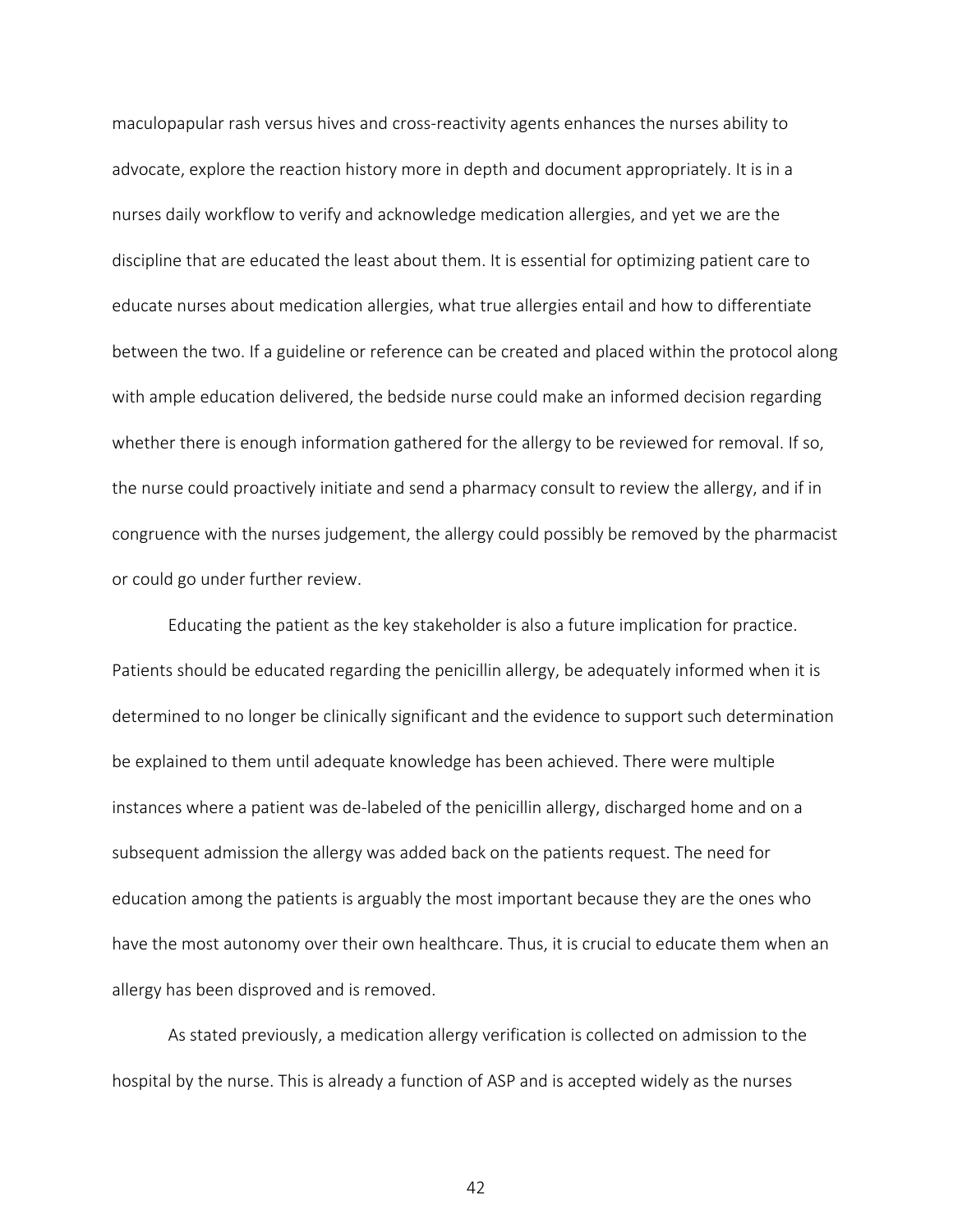responsibility. Furthermore, this study's nurse driven protocol to assess a patient's penicillin allergy history is a function that aligns with the goals of the ASP. If a penicillin allergy has been documented, the subsequent consequences are routinely linked to the members of the ASP team including pharmacy, microbiology, infectious disease, and fiscally to the hospital administration. A future nursing implication could be to also assess a patients medication history and have this built into this tool. This will pull the history of medication usage from the EHR into the protocol for the nurse to review all potential cross-related antibiotics that the patient may have had received. This could become a worthwhile element in the event of penicillin allergy verification and a mode to assist in de-labeling.

Another implication is utilization of this tool and the data gathered in collaboration with the multidisciplinary team, ample educational, physical resources and providing available personnel, to work together to implement a proactive interventional multi-modal approach led by the ASP involving penicillin skin testing and/or challenge dosing to de-label the low-risk patients identified as penicillin allergic.

The tool is multifaceted, it has both a short-term impact and can influence long-term outcomes. The final future nursing implication is to follow and track these outcomes over time to measure the influence of this nurse driven tool in this patient population and healthcare system. These outcomes include overall healthcare utilization, readmission rates, hospital acquired infections, the occurrence of resistant bacteria, rate of de-labeling, antimicrobial use and following the trend of each hospitals antibiograms.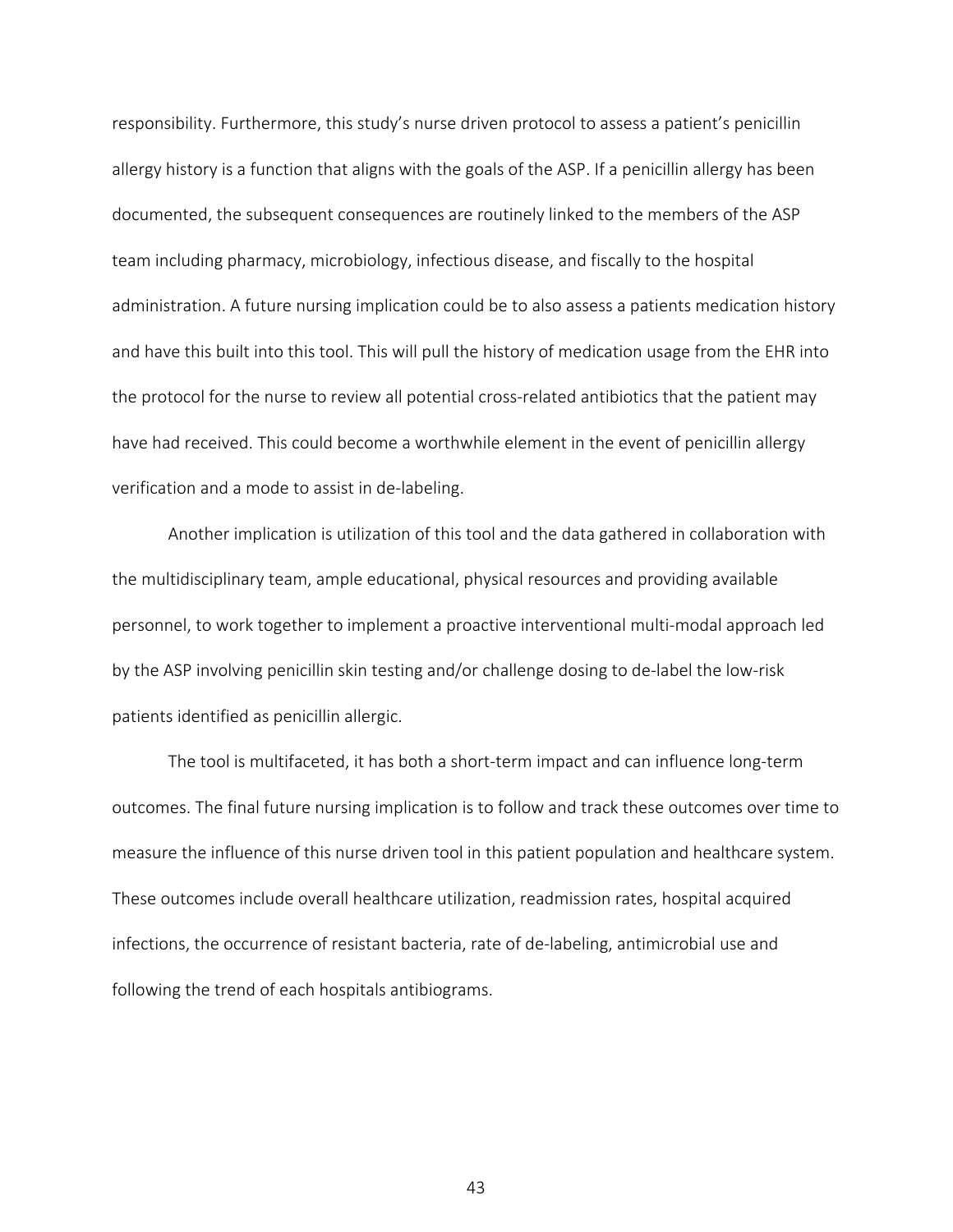### Limitations

<span id="page-44-0"></span>Throughout implementation of this quality improvement intervention, many limitations presented themselves. First, due to the overwhelming size of this project and the location of multiple sites, it was difficult to facilitate compliance without having a focused facilitator at each site overseeing and performing feedback audits. Additionally, when dealing with multiple sites, dispersing the education and assessing for achieved learning outcomes of what is being asked of nurses or the need for further teaching was impossible to measure. Nurse turnover and burnout proved to have its impact on compliance secondary to the overwhelming staffing ratios with their patient loads in addition to the interchange of travel nurses that may not have received the initial or follow up education.

Also, the primary investigator was informed that in the middle of post-intervention time frame, one of the four ID pharmacists left their position at the hospital and the responsibility of that hospital was being spilt between 2 of the other ID pharmacist in addition to their own increasing their workload.

Time limitations also came about. To brainstorm ideas, present the idea, gain support, develop a plan of action, and collaborate with multiple disciplines to build this protocol into the EHR to become system wide took nearly eight months delaying the start of the project and limited the prospective time frame, thus not allowing for an equal time of three months for retrospective and prospective data collection. Lastly, data extraction was a limitation due to the multitude of ways a penicillin could be stored in the EHR and the ability to extract the sample.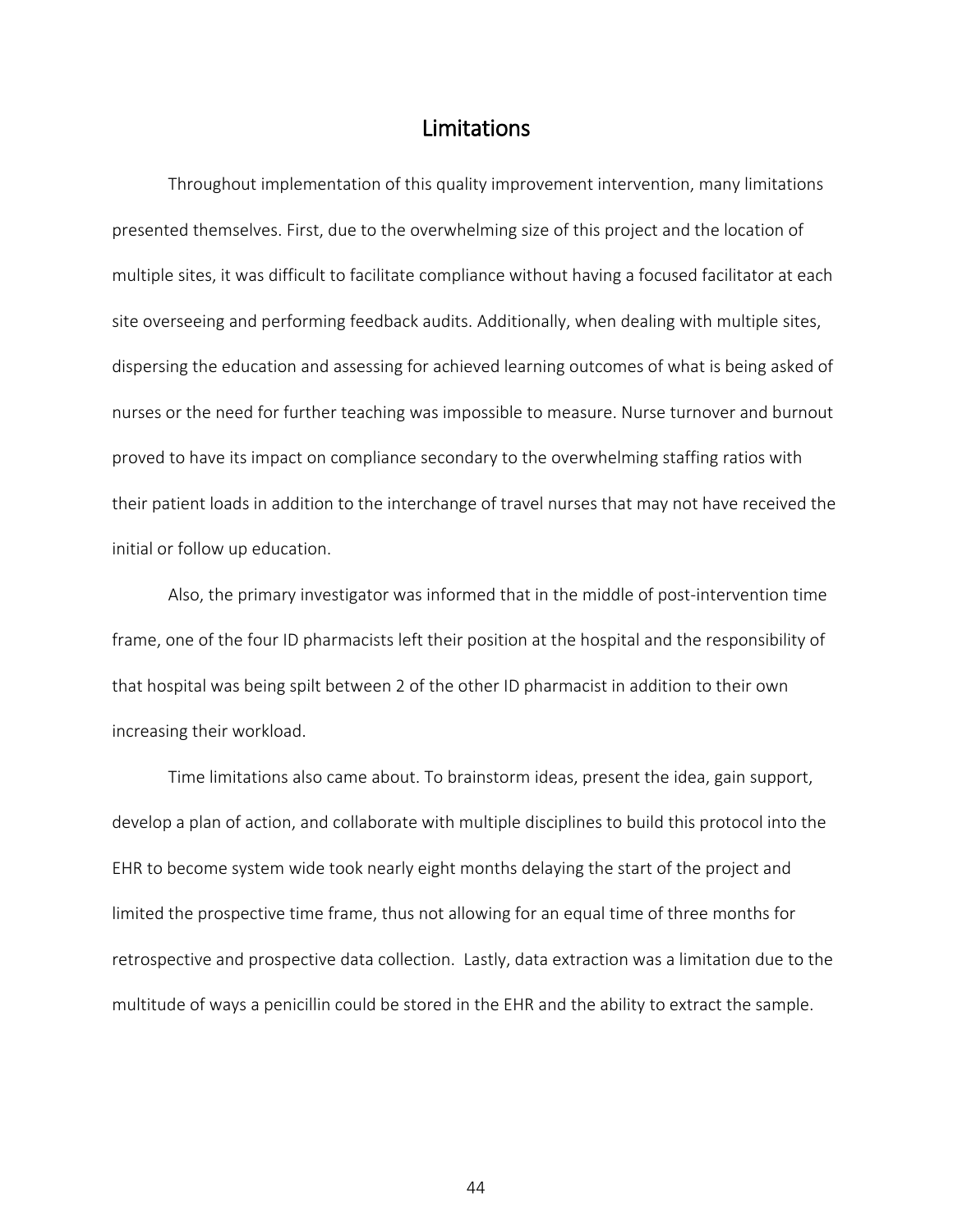# **Conclusion**

<span id="page-45-0"></span> To summarize, a nurse-driven protocol was designed, built into the EHR, and implemented across Norton Healthcare covering 1,607 beds. The assessment was used by every nurse working in the inpatient area and reviewed by members of the multidisciplinary team. This was achieved by gaining support from the systems administration, collaborative efforts with the multidisciplinary team and acquiring interdisciplinary buy-in. It is worth mentioning that this is no longer a pilot study but is now a standard of practice. The nurse allergy assessment continues after this study has concluded.

Although it is impossible to know if patients were de-labeled from the assessment alone, this study exemplified what successful collaboration within a multidisciplinary team to solve a problem could do. The ability of the nurse to assess the allergy history of patients allergic to penicillin at the rate they did far surpasses the ability of a single pharmacist or physician. The next steps towards success would be further educating the nurses and working closely with Norton's ASP to improve this tool, the functionality and to unlock the nurses potential while defining and expanding their role within an antimicrobial stewardship program.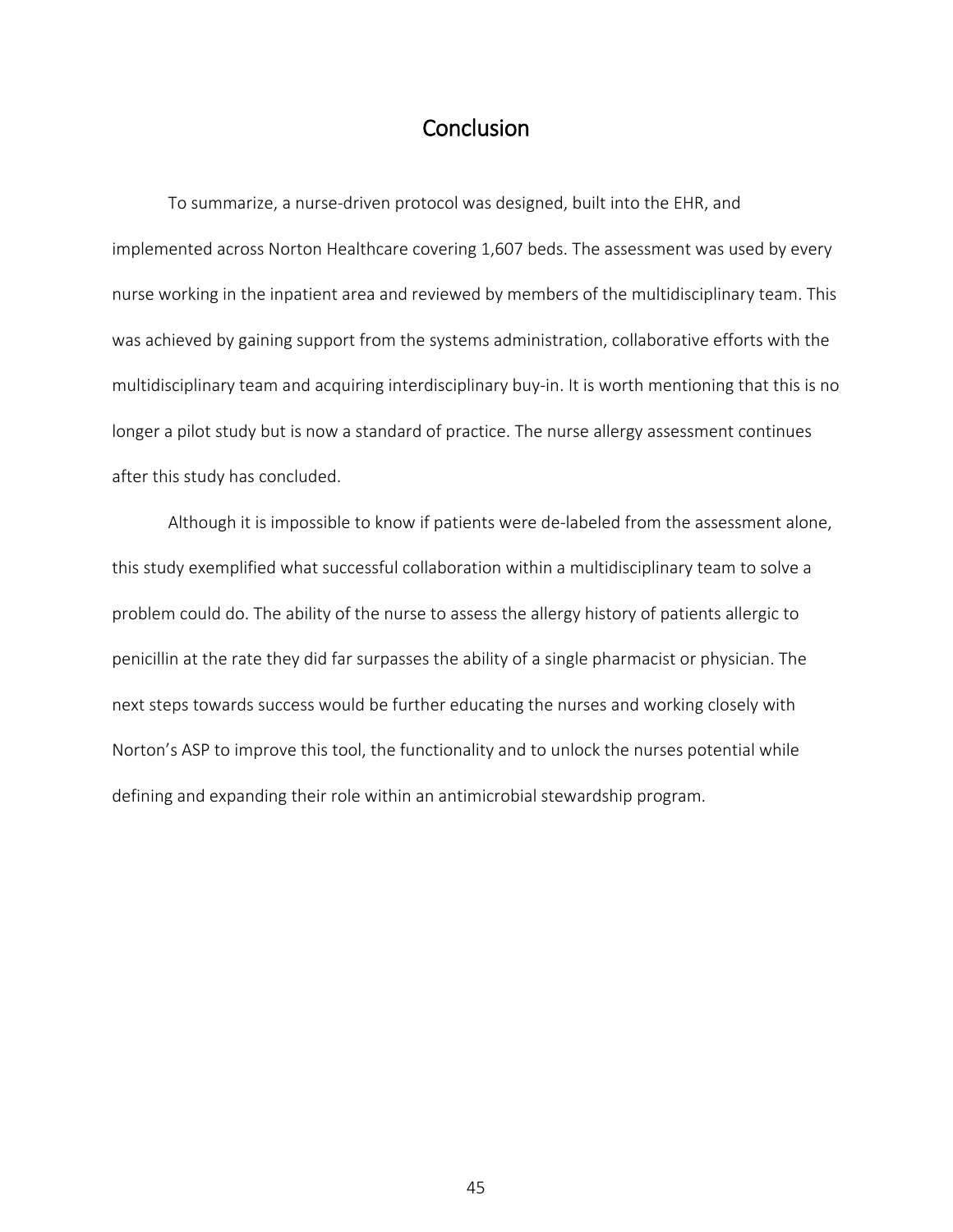# References

<span id="page-46-0"></span>Blumenthal, K. G., Li, Y., Hsu, J. T., Wolfson, A. R., Berkowitz, D. N., Carballo, V. A.,

Schwartz, J. M., Marquis, K. A., Elshaboury, R., Gandhi, R. G., Lambl, B. B., Freeley, M. M., Gruszecki, A., Wickner, P. G., & Shenoy, E. S. (2019). Outcomes from an inpatient betalactam allergy guideline across a large US health system. *Infection Control & Hospital Epidemiology*, *40*(5), 528–535.

https://doiorg.ezproxy.uky.edu/10.1017/ice.2019.50

Blumenthal, K. G., Shenoy, E. S., Wolfson, A. R., Berkowitz, D. N., Carballo, V. A., Balekian, D. S., Marquis, K. A., Elshaboury, R., Gandhi, R. G., Meka, P., Kubiak, D. W., Catella, J., Lambl, B. B., Hsu, J. T., Freeley, M. M., Gruszecki, A., & Wickner, P. G. (2017). Addressing Inpatient Beta-Lactam Allergies: A Multihospital Implementation. *The journal of allergy and clinical immunology. In practice*, *5*(3), 616–625.e7.

https://doi.org/10.1016/j.jaip.2017.02.019

- Blumenthal, K. G., Ryan, E. E., Li, Y., Lee, H., Kuhlen, J. L., & Shenoy, E. S. (2018). The Impact of a Reported Penicillin Allergy on Surgical Site Infection Risk. *Clinical infectious diseases : an official publication of the Infectious Diseases Society of America*, *66*(3), 329–336. https://doi.org/10.1093/cid/cix794
- Blumenthal, K. G., Shenoy, E. S., Varughese, C. A., Hurwitz, S., Hooper, D. C., & Banerji, A. (2015). Impact of a clinical guideline for prescribing antibiotics to inpatients reporting penicillin or cephalosporin allergy. Annals of allergy, asthma & immunology : official publication of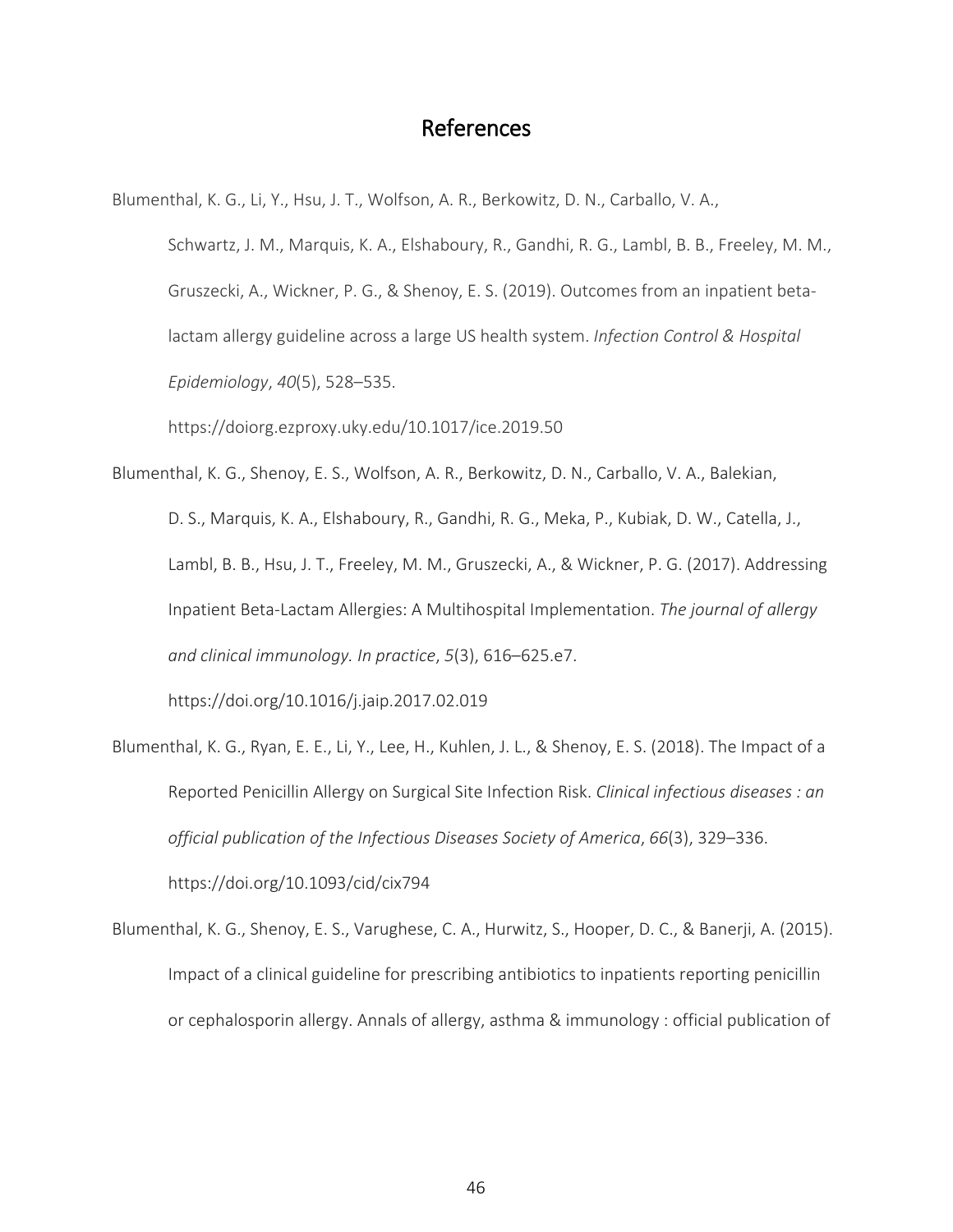the American College of Allergy, Asthma, & Immunology, 115(4), 294–300.e2. https://doi.org/10.1016/j.anai.2015.05.011

- Blumenthal, K. G., Wickner, P. G., Hurwitz, S., Pricco, N., Nee, A. E., Laskowski, K., Shenoy, E. S., & Walensky, R. P. (2017). Tackling inpatient penicillin allergies: Assessing tools for antimicrobial stewardship. The Journal of allergy and clinical immunology, 140(1), 154– 161.e6. https://doi.org/10.1016/j.jaci.2017.02.005
- Bratzler, D. W., Dellinger, E. P., Olsen, K. M., Perl, T. M., Auwaerter, P. G., Bolon, M. K., Fish, D. N., Napolitano, L. M., Sawyer, R. G., Slain, D., Steinberg, J. P., Weinstein, R. A., American Society of Health-System Pharmacists (ASHP), Infectious Diseases Society of America (IDSA), Surgical Infection Society (SIS), & Society for Healthcare Epidemiology of America (SHEA) (2013). Clinical practice guidelines for antimicrobial prophylaxis in surgery. Surgical infections, 14(1), 73–156. https://doi.org/10.1089/sur.2013.9999
- Caubet, J. C., Kaiser, L., Lemaître, B., Fellay, B., Gervaix, A., & Eigenmann, P. A. (2011). The role of penicillin in benign skin rashes in childhood: a prospective study based on drug rechallenge. *The Journal of allergy and clinical immunology*, *127*(1), 218–222. https://doi.org/10.1016/j.jaci.2010.08.025
- Chua, K., Vogrin, S., Bury, S., Douglas, A., Holmes, N. E., Tan, N., Brusco, N. K., Hall, R., Lambros, B., Lean, J., Stevenson, W., Devchand, M., Garrett, K., Thursky, K., Grayson, M. L., Slavin, M. A., Phillips, E. J., & Trubiano, J. A. (2020). The Penicillin Allergy Delabeling Program: A Multicenter Whole-of-Hospital Health Services Intervention and Comparative Effectiveness Study. *Clinical infectious diseases : an official publication of the Infectious*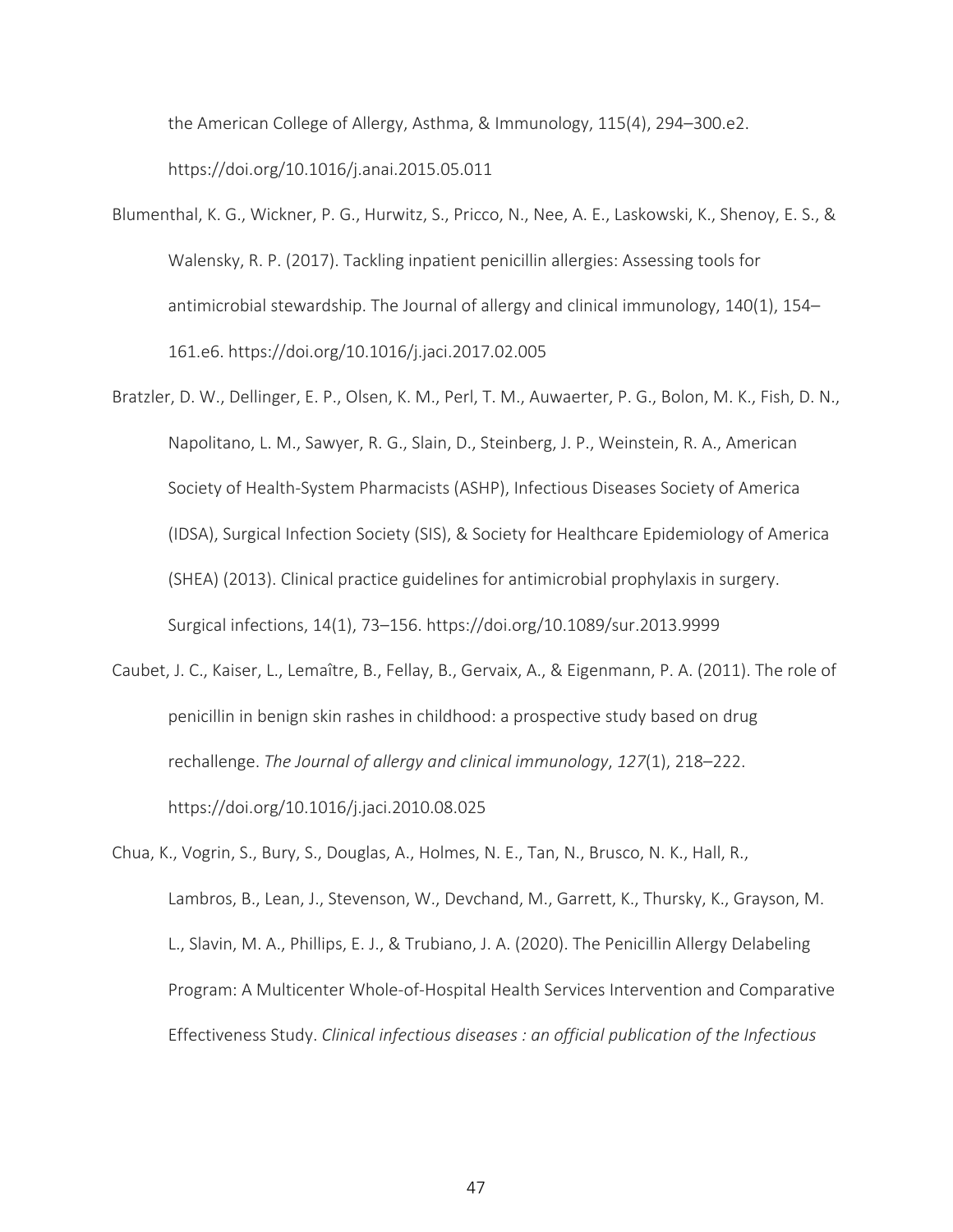*Diseases Society of America*, ciaa653. Advance online publication.

https://doi.org/10.1093/cid/ciaa653

- Edwards, I. R., & Aronson, J. K. (2000). Adverse drug reactions: definitions, diagnosis, and management. Lancet (London, England), 356(9237), 1255–1259. https://doi.org/10.1016/S0140-6736(00)02799-9
- Fabre, V., Salinas, A. B., Rosales, L., Srinivasan, A., Hicks, L., Neuhauser, M., & Cosgrove, S. (2020).Implementation of a Nursing Algorithm for Penicillin Allergy Documentation in the Inpatient Setting...Sixth Decennial International Conference on Healthcare-Associated Infections. Infection Control & Hospital Epidemiology, 41(S1), s270–s271. https://doiorg.ezproxy.uky.edu/10.1017/ice.2020.840
- Fazlollahi, M. R., Bidad, K., Shokouhi, R., Dashti, R., Nabavi, M., Movahedi, M., Bemanian, M. H., Shafiei, A. R., Kalantari, N., Farboud, E. S., Pourpak, Z., & Moin, M. (2017). Frequency and Risk Factors of Penicillin and Amoxicillin Allergy in Suspected Patients with Drug Allergy. Archives of Iranian Medicine (AIM), 20(1), 34–37.
- Jeffres, M. N., Narayanan, P. P., Shuster, J. E., & Schramm, G. E. (2016). Consequences of avoiding β-lactams in patients with β-lactam allergies. The Journal of allergy and clinical immunology, 137(4), 1148–1153. https://doi.org/10.1016/j.jaci.2015.10.026

Kitson, A., Harvey, G., & McCormack, B. (1998). Enabling the implementation of evidence based

Gaberino, C., Chiu, A., Stromich, J., Uihlein, M., Dysart, C., & Mahatme, S. (2020). P002 the Effects of Beta-Lactam Allergy Relabeling on Antibiotic Prescribing Practices. *Annals of Allergy, Asthma & Immunology*, *125*(5), S17. https://doiorg.ezproxy.uky.edu/10.1016/j.anai.2020.08.071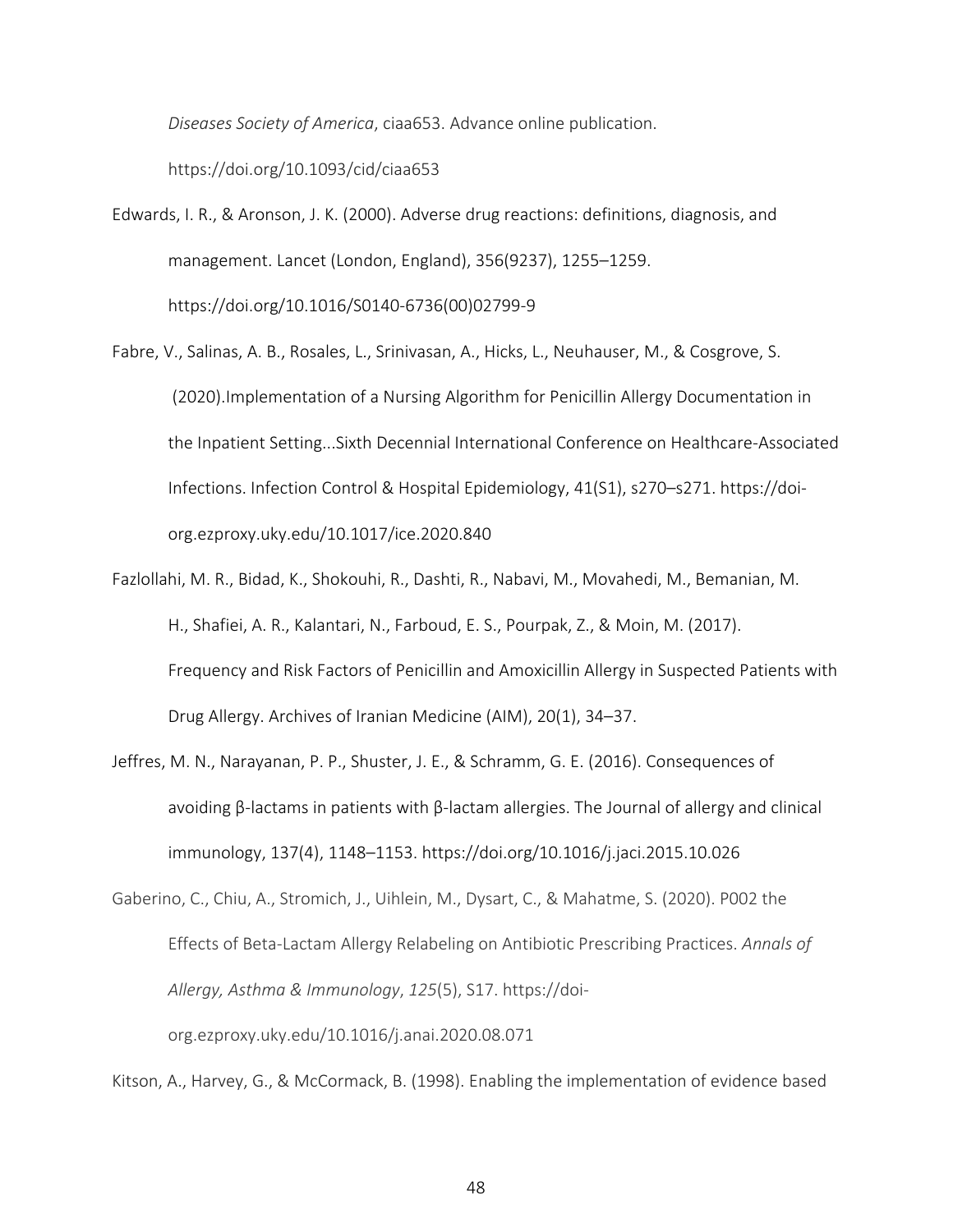practice: a conceptual framework. *Quality in health care : QHC*, *7*(3), 149–158. https://doi.org/10.1136/qshc.7.3.149

- Krey, C. S., Waise J., Skrupky P. L. (2019). Confronting the Challenge of Beta-Lactam Allergies: A Quasi-Experimental Study Assessing Impact of Pharmacy-Led Interventions. Journal of Pharmacy Practice, 32(2), 139–146. https:// doiorg.ezproxy.uky.edu/10.1177/0897190017743154
- Li, M., Krishna, M. T., Razaq, S., & Pillay, D. (2014). A real-time prospective evaluation of clinical pharmaco-economic impact of diagnostic label of 'penicillin allergy' in a UK teaching hospital. Journal of clinical pathology, 67(12), 1088–1092. https://doi.org/10.1136/jclinpath-2014-202438
- MacFadden, D. R., LaDelfa, A., Leen, J., Gold, W. L., Daneman, N., Weber, E., Al-Busaidi, I., Petrescu, D., Saltzman, I., Devlin, M., Andany, N., & Leis, J. A. (2016). Impact of Reported Beta-Lactam Allergy on Inpatient Outcomes: A Multicenter Prospective Cohort Study. Clinical infectious diseases : an official publication of the Infectious Diseases Society of America, 63(7), 904–910. https://doi.org/10.1093/cid/ciw462
- Macy, E., & Blumenthal, K. G. (2018). Are Cephalosporins Safe for Use in Penicillin Allergy without Prior Allergy Evaluation?. The journal of allergy and clinical immunology. In practice, 6(1), 82–89. https://doi.org/10.1016/j.jaip.2017.07.033
- Macy, E., & Contreras, R. (2014). Health care use and serious infection prevalence associated with penicillin "allergy" in hospitalized patients: A cohort study. The Journal of allergy and clinical immunology, 133(3), 790–796. https://doi.org/10.1016/j.jaci.2013.09.021

Mattingly, T. J., 2nd, Fulton, A., Lumish, R. A., Williams, A., Yoon, S., Yuen, M., & Heil, E. L. (2018).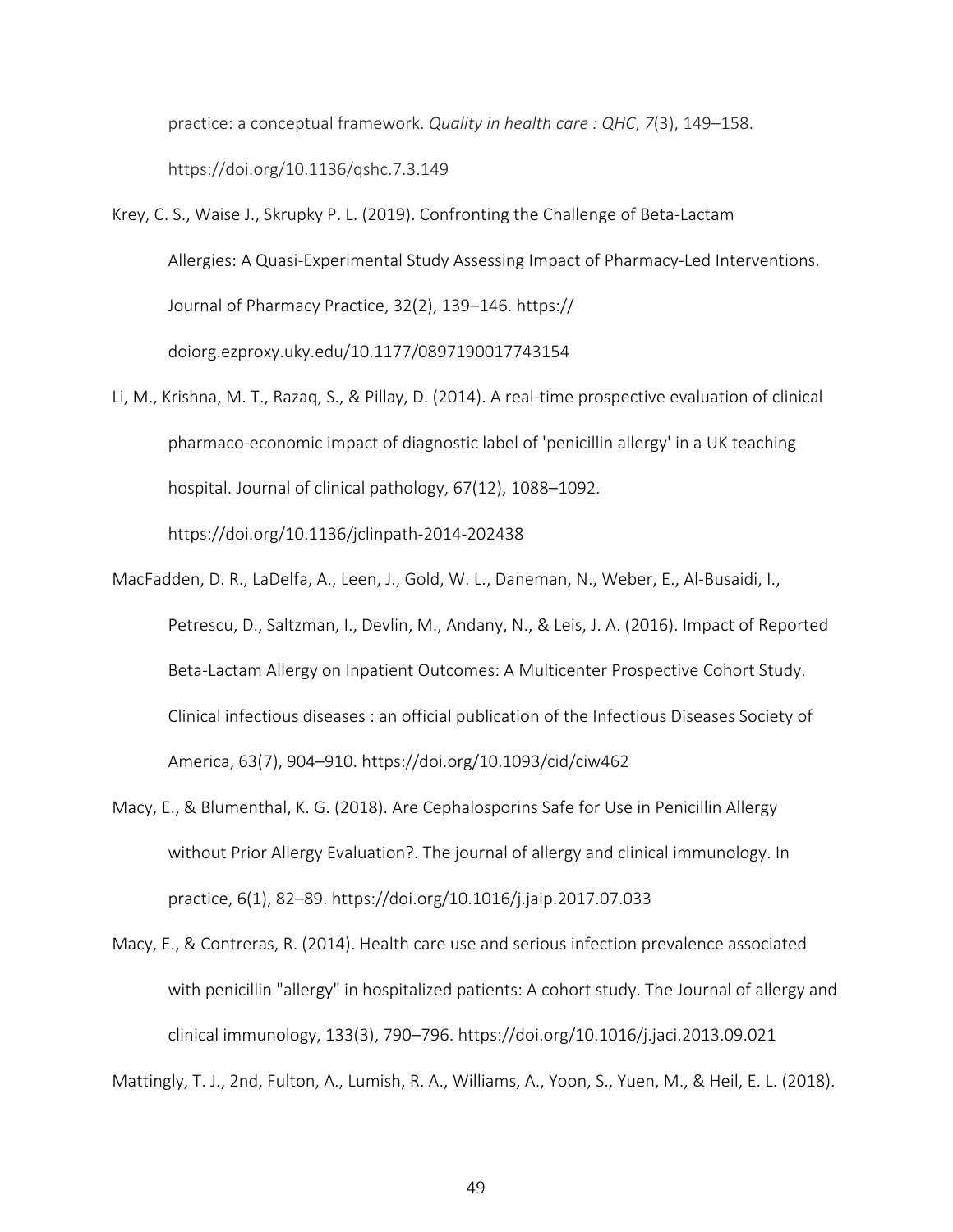The Cost of Self-Reported Penicillin Allergy: A Systematic Review. *The journal of allergy and clinical immunology. In practice*, *6*(5), 1649–1654.e4.

https://doi.org/10.1016/j.jaip.2017.12.033

- McDanel, D. L., Azar, A. E., Dowden, A. M., Murray-Bainer, S., Noiseux, N. O., Willenborg, M., Clark, C. R., Callaghan, J. J., & Haleem, A. (2017). Screening for Beta-Lactam Allergy in Joint Arthroplasty Patients to Improve Surgical Prophylaxis Practice. The Journal of arthroplasty, 32(9S), S101–S108. https://doi.org/10.1016/j.arth.2017.01.012
- Sacco, K. A., Bates, A., Brigham, T. J., Imam, J. S., & Burton, M. C. (2017). Clinical outcomes following inpatient penicillin allergy testing: A systematic review and meta-analysis. Allergy, 72(9), 1288–1296. https://doi.org/10.1111/all.13168
- Shaw, B. G., Masic, I., Gorgi, N., Kalfayan, N., Gilbert, E. M., Barr, V. O., Ison, M. G., & McLaughlin, M. M. (2020). Appropriateness of Beta-Lactam Allergy Record Updates After an Allergy Service Consult. *Journal of Pharmacy Practice*, *33*(3), 243–246. https://doiorg.ezproxy.uky.edu/10.1177/0897190018797767
- Sigona, N. S., Steele, J. M., & Miller, C. D. (2016). Impact of a pharmacist-driven beta-lactam allergy interview on inpatient antimicrobial therapy: A pilot project. *Journal of the American Pharmacists Association: JAPhA*, *56*(6), 665–669. https://doiorg.ezproxy.uky.edu/10.1016/j.japh.2016.05.005
- Stern, H., Lutzkanin, K., & Lutzkanin, A. (2021). Strategies to identify and prevent penicillin allergy mislabeling and appropriately de-label patients. Journal of Family Practice, 70(7), 326– 333. https://doi-org.ezproxy.uky.edu/10.12788/jfp.0250

Trubiano, J. A., Cairns, K. A., Evans, J. A., Ding, A., Nguyen, T., Dooley, M. J., & Cheng, A. C. (2015).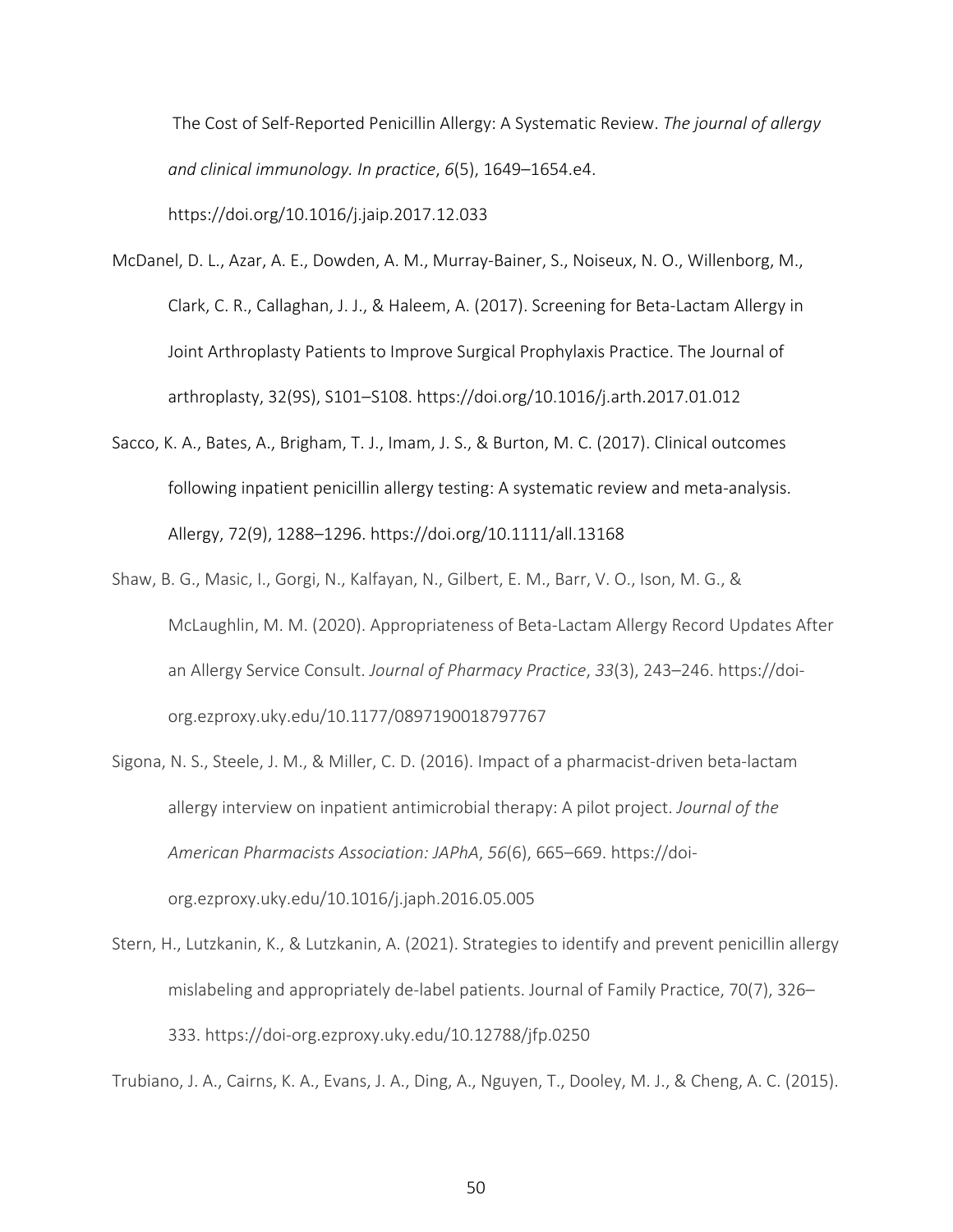The prevalence and impact of antimicrobial allergies and adverse drug reactions at an Australian tertiary centre. BMC infectious diseases, 15, 572.

https://doi.org/10.1186/s12879-015-1303-3

- Trubiano, J. A., Chen, C., Cheng, A. C., Grayson, M. L., Slavin, M. A., Thursky, K. A., & National Antimicrobial Prescribing Survey (NAPS) (2016). Antimicrobial allergy 'labels' drive inappropriate antimicrobial prescribing: lessons for stewardship. The Journal of antimicrobial chemotherapy, 71(6), 1715–1722. https://doi.org/10.1093/jac/dkw008
- Vyles, D., Mistry, R. D., Heffner, V., Drayna, P., Chiu, A., Visotcky, A., Fraser, R., & Brousseau, D. C. (2019). Reported Knowledge and Management of Potential Penicillin Allergy in Children. Academic pediatrics, 19(6), 684–690. https://doi.org/10.1016/j.acap.2019.01.002
- Wanat, M., Anthierens, S., Butler, C. C., Savic, L., Savic, S., Pavitt, S. H., Sandoe, J., & Tonkin-Crine, S. (2019). Patient and Primary Care Physician Perceptions of Penicillin Allergy Testing and Subsequent Use of Penicillin-Containing Antibiotics: A Qualitative Study. *The journal of allergy and clinical immunology. In practice*, *7*(6), 1888–1893.e1. https://doi.org/10.1016/j.jaip.2019.02.036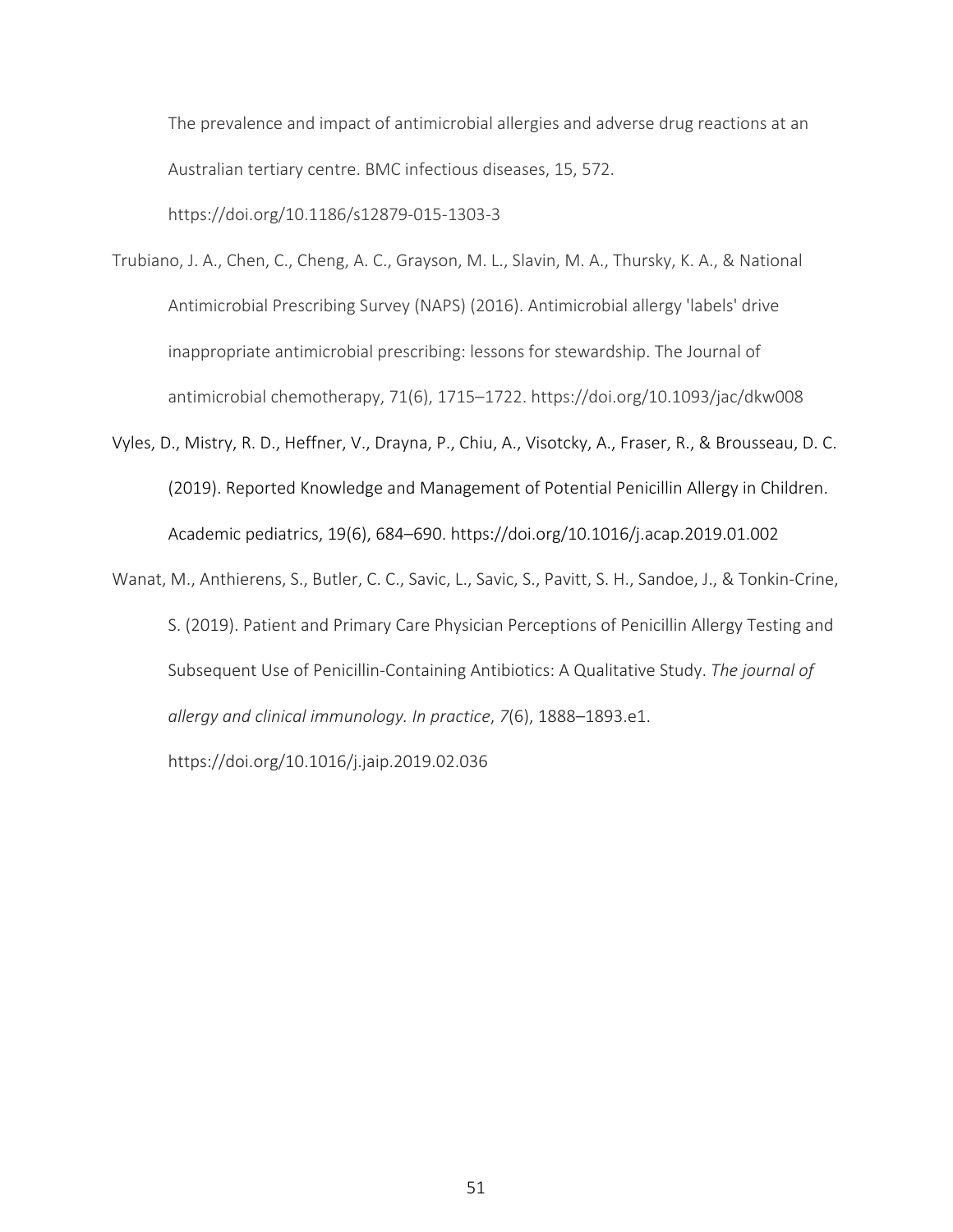| Question                               | $(n=1131)$                                          |
|----------------------------------------|-----------------------------------------------------|
| Penicillin Allergy?                    | $\bullet$<br>Yes- 90.9% (1028)                      |
|                                        | No-8.5% (96)<br>$\bullet$                           |
|                                        | NULL-0.6% (7)<br>$\bullet$                          |
| When was your reaction?                | Greater than 10 years ago- 51.9% (587)<br>$\bullet$ |
|                                        | Less than 10 years ago- 14.5% (164)<br>$\bullet$    |
|                                        | NULL-33.6% (380)<br>$\bullet$                       |
| Did your reaction happen after the     | $\bullet$<br>Yes-27.6% (312)                        |
| first dose?                            | No-5.8% (66)<br>$\bullet$                           |
|                                        | Do not Know- 32.1% (363)<br>$\bullet$               |
|                                        | NULL-34.5% (390)<br>٠                               |
| Did your reaction happen after several | Yes- 9.5% (107)<br>$\bullet$                        |
| doses?                                 | $No - 17.8\% (201)$<br>$\bullet$                    |
|                                        | Do not know-36.9% (416)<br>$\bullet$                |
|                                        | NULL-36% (407)<br>$\bullet$                         |
| Did your reaction require ED or        | Yes-17.2 (194)<br>$\bullet$                         |
| Hospital Care to treat your reaction?  | No-19.9% (225)<br>$\bullet$                         |
|                                        | Do not know 27.9% (315)<br>$\bullet$                |
|                                        | NULL-35.1% (397)<br>$\bullet$                       |
| Did your reaction require treatment    | Yes- 6.5% (74)<br>$\bullet$                         |
| with epinephrine?                      | No-21.4% (242)<br>$\bullet$                         |
|                                        | Do not know-36.4% (412)<br>$\bullet$                |
|                                        | NULL-35.6% (403)<br>$\bullet$                       |
| Have you taken Amoxicillin (AMOXIL)    | Yes- 9.5% (108)<br>$\bullet$                        |
| or amoxicillin-clavulanate             | No-13.1% (148)<br>$\bullet$                         |
| (AUGMENTIN) without issue since?       | Do not know-36.2% (409)<br>$\bullet$                |
|                                        | NULL-34.5% (390)<br>$\bullet$                       |
|                                        | Have not taken since- 6.7% (76)<br>$\bullet$        |
| Have you taken cephalexin (KEFLEX)     | $\bullet$<br>Yes-11% (124)                          |
| without issue since?                   | No-9.5% (107)<br>$\bullet$                          |
|                                        | Do not know 39.3% (444)<br>$\bullet$                |
|                                        | NULL-34.8% (394)<br>$\bullet$                       |
|                                        | Have not taken since- 5.5% (62)<br>$\bullet$        |
| Reaction?                              | (Most Prevalent selections, not all inclusive)      |
|                                        | Selections including Anaphylaxis- 11.5% (123)       |
|                                        | Hives- 16.4% (186)                                  |
|                                        | Hives, Itching rash- 2.7% (30)                      |
|                                        | Itching Rash- 11.6% (131)                           |
|                                        | Lip Swelling- 1.9% (22)                             |
|                                        | Nausea, vomiting or diarrhea-2.9% (33)              |
|                                        | Non-itching Rash-2.1% (24)                          |
|                                        | Shortness of Breath-2.4% (27)                       |
|                                        | NULL-29.9% (338)                                    |

# <span id="page-52-0"></span>Table 1. Nurse Driven Penicillin Allergy Navigator Data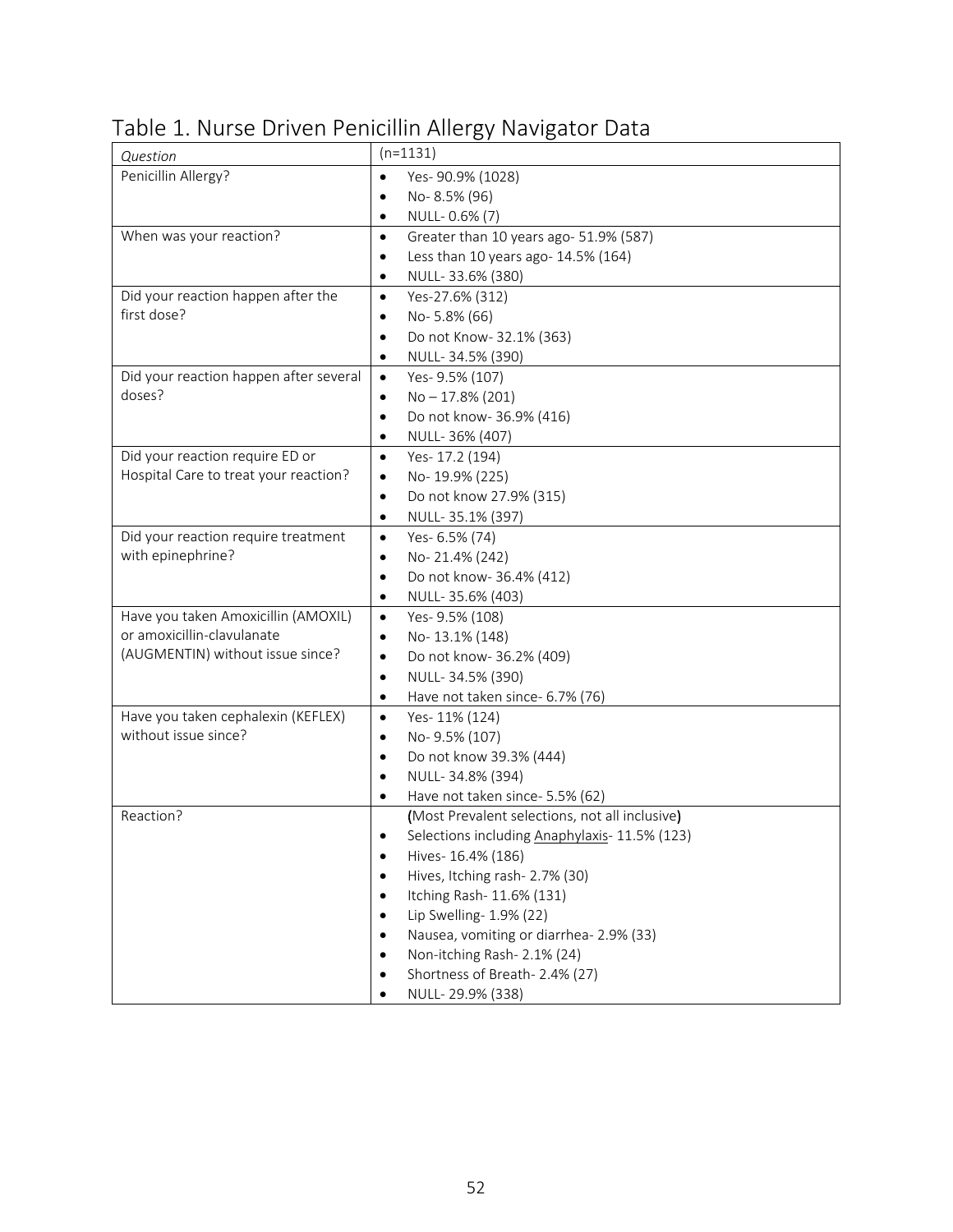# <span id="page-53-0"></span>Appendix A. Focused Allergy History Questionnaire

| 1. | Penicillin allergy?                                                                             |
|----|-------------------------------------------------------------------------------------------------|
|    | b) No<br>Yes<br>a)                                                                              |
| 2. | What was your reaction? (select all that apply)                                                 |
|    | b) Anaphylaxis<br>c) Shortness of Breath d) Diarrhea<br>b)<br>Other                             |
|    | f) Photosensitivity g) Nausea and Vomiting h) nausea only<br>e) Itching                         |
|    | j) Anxiety k) Palpitations I) Dermatitis m) Rash n) Tinnitus<br>i) Swelling                     |
|    | o) GI Bleeding p) Hemorrhagic Stroke q) GI Intolerance r) Cough                                 |
|    | s) Headache t) Dizziness u) Hallucinations v) Fever w) Wheezing                                 |
|    | x) Runny Nose y) Angioedema                                                                     |
| 3. | When was your reaction?                                                                         |
|    | Less than 10 years ago b) Greater than 10 years ago<br>c)                                       |
| 4. | Did your reaction happen after the first dose?                                                  |
|    | Yes b) No c) Do not know<br>d)                                                                  |
| 5. | Did your reaction happen after several doses?                                                   |
|    | Yes b) No c) Do not know<br>e)                                                                  |
| 6. | Did your reaction require ED or hospital care to treat your reaction?                           |
|    | f)<br>Yes b) No c) Do not know                                                                  |
| 7. | Did your reaction require treatment with epinephrine?                                           |
|    | Yes b) No c) Do not know<br>g)                                                                  |
|    | Have you taken Amoxicillin (AMOXIL) or amoxicillin-clavulanate (AUGMENTIN) with no issue since? |
|    | Yes b) No c) Do not know<br>h)                                                                  |
| 9. | Have you taken cephalexin (Keflex) with no issue since?                                         |
|    | Yes b) No c) Do not know<br>i)                                                                  |
|    |                                                                                                 |
|    |                                                                                                 |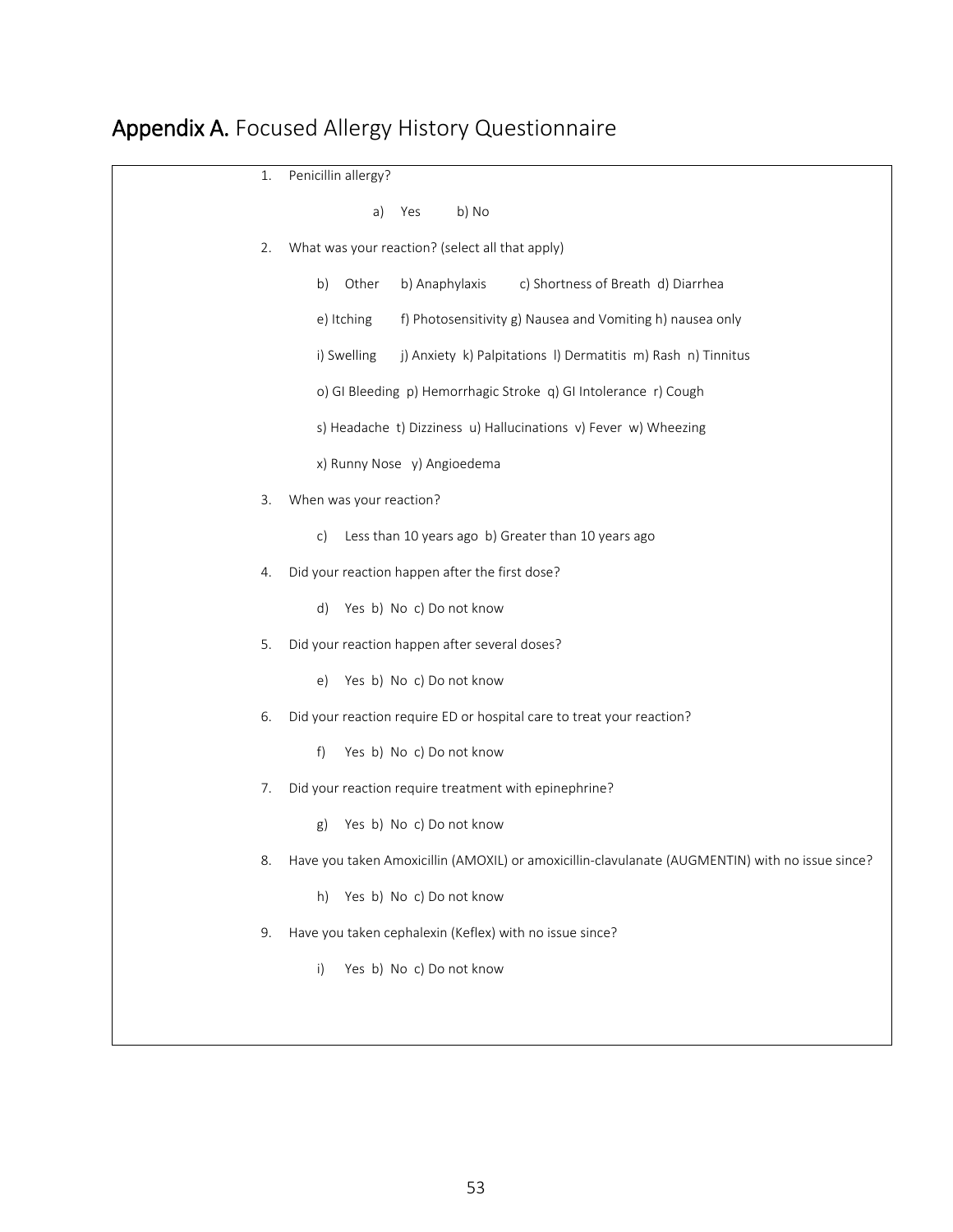# <span id="page-54-0"></span>Appendix B. Retrospective Chart Review

B.1 Patient 1. TV MSSA Endocarditis



B.2 Patient 2. GBS

Penicillin allergy entered  $\rightarrow$  9/25/21 Hives, "was told she had allergy as a child, has tolerated previously"

Removed by nurse $\rightarrow$  11/12/21 "pt has taken pcn and amoxicillin with no adverse events"

ш

н

Penicillin G Entry miscategorized as an allergy

B.3 Patient 3. RUQ abscess/complicated surgery course

| Penicillin allergy entered $\rightarrow$ 9/3/2020 |
|---------------------------------------------------|
| "unsure of reaction"                              |
|                                                   |
| RN updated reaction $\rightarrow$ 3/10/21         |
| Dermatitis, "CHILDHOOD"                           |
|                                                   |
| Complicated surgery course                        |
|                                                   |
| Ampicillin graded dose challenge                  |
|                                                   |
| Removed by nurse $\rightarrow$ 11/30/2021         |
| Entry miscategorized as an allergy                |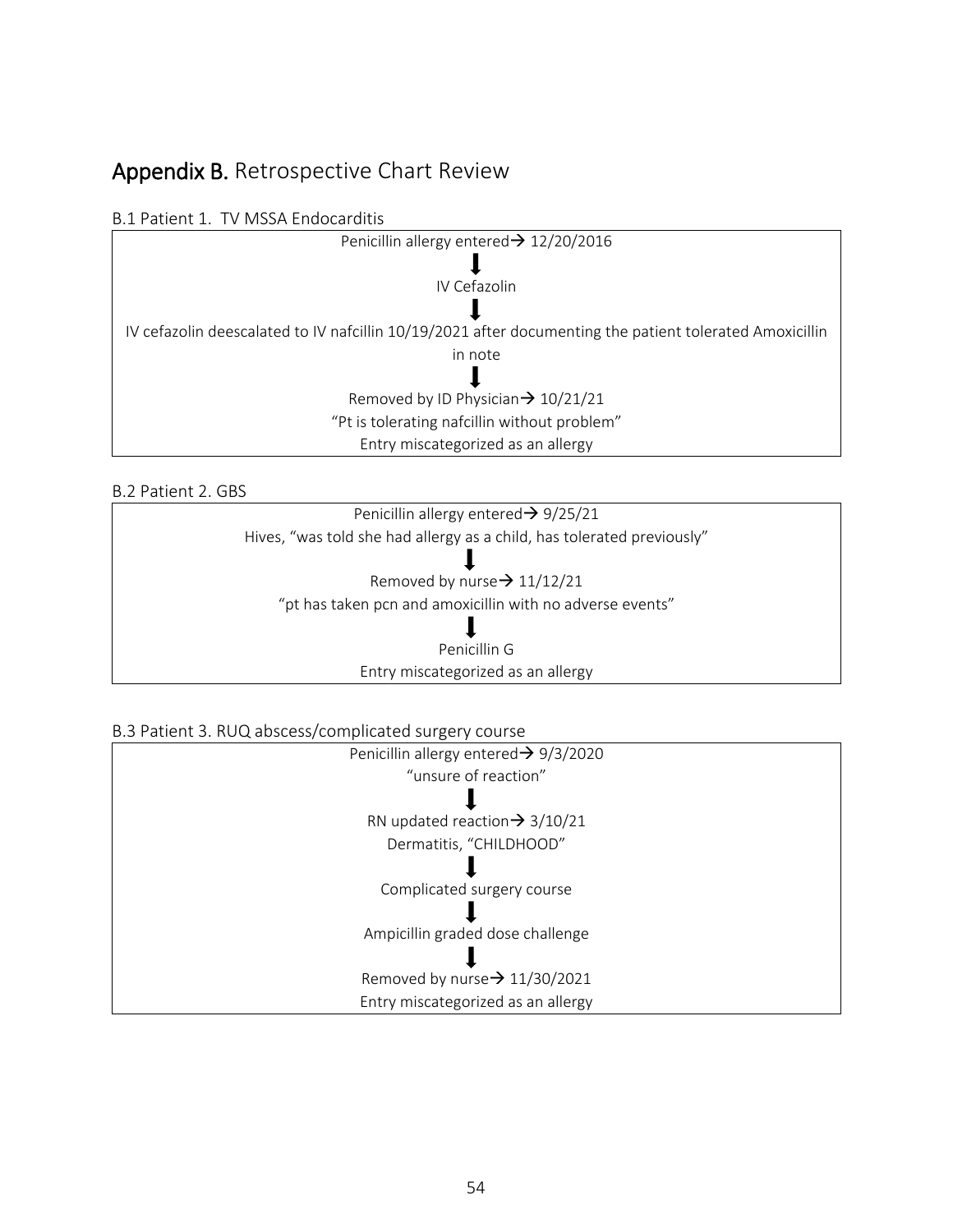#### B.4 Patient 4. Unknown

| Reported patient does not know reaction                                                            |  |  |
|----------------------------------------------------------------------------------------------------|--|--|
|                                                                                                    |  |  |
| Removed with comment "pt reports no longer allergic as a child and no longer experiences reaction" |  |  |
|                                                                                                    |  |  |
| Augmentin                                                                                          |  |  |
|                                                                                                    |  |  |
| Entry miscategorized as an allergy                                                                 |  |  |

#### B.5 Patient 5. Suspected DM foot OM

| Penicillin allergy entered $\rightarrow$ 12/14/21 |
|---------------------------------------------------|
|                                                   |
| Allergy removed by nurse $\rightarrow$ 12/14/21   |
|                                                   |
| Began IV Pipracillin/tazobactam                   |
|                                                   |
| Entry miscategorized as an allergy                |
|                                                   |

#### B.6 Patient 6. Recurrent MSSA bacteremia with lumbar discitis, osteomyelitis, intradiscal abscess

Penicillin allergy entered $\rightarrow$  5/30/2012 Rash, Hives l Allergy updated by IP pharmacist  $\rightarrow$  6/15/21 "Tolerates nafcillin" after undergoing nafcillin graded dose challenge for MSSA septicemia while IP

Allergy removed by IP pharmacist $\rightarrow$  7/6/21

Added and removed by PCP $\rightarrow$  9/9/2021 Erroneous Entry

Re-added by RN on admission  $\rightarrow$  11/19/2021

IV cefepime/Vancomycin for MSSA bacteremia

L Allergy deleted by ID Physician  $\rightarrow$  11/20/2021

"Will remove allergy. Please do not re-add allergy unless there is new evidence of a hypersensitivity

reaction" L

IV cefe/vanc deescalated IV Nafcillin Entry miscategorized as an allergy: Tolerates nafcillin without issues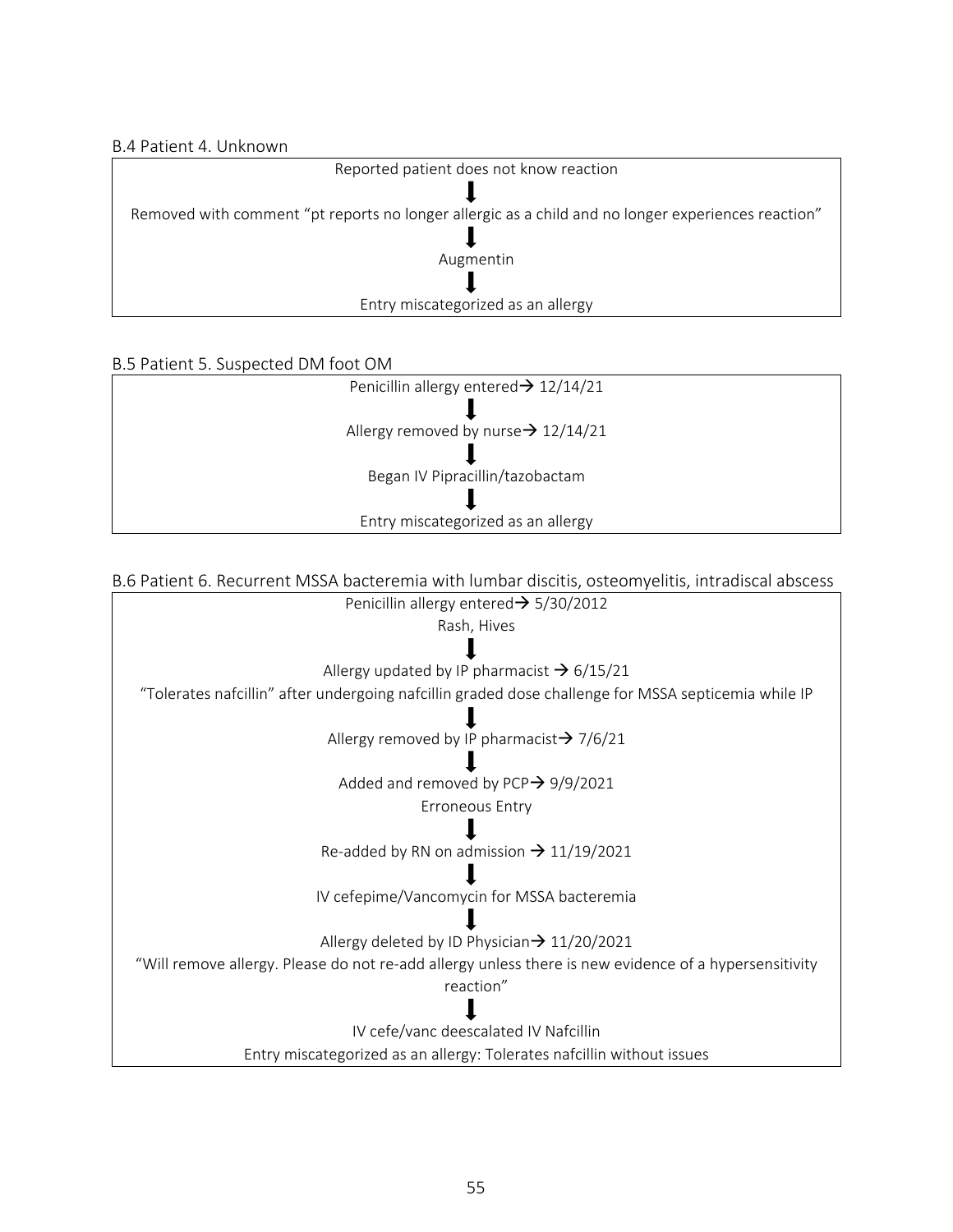



B.8 Patient 8. CAUTI (late in admission)

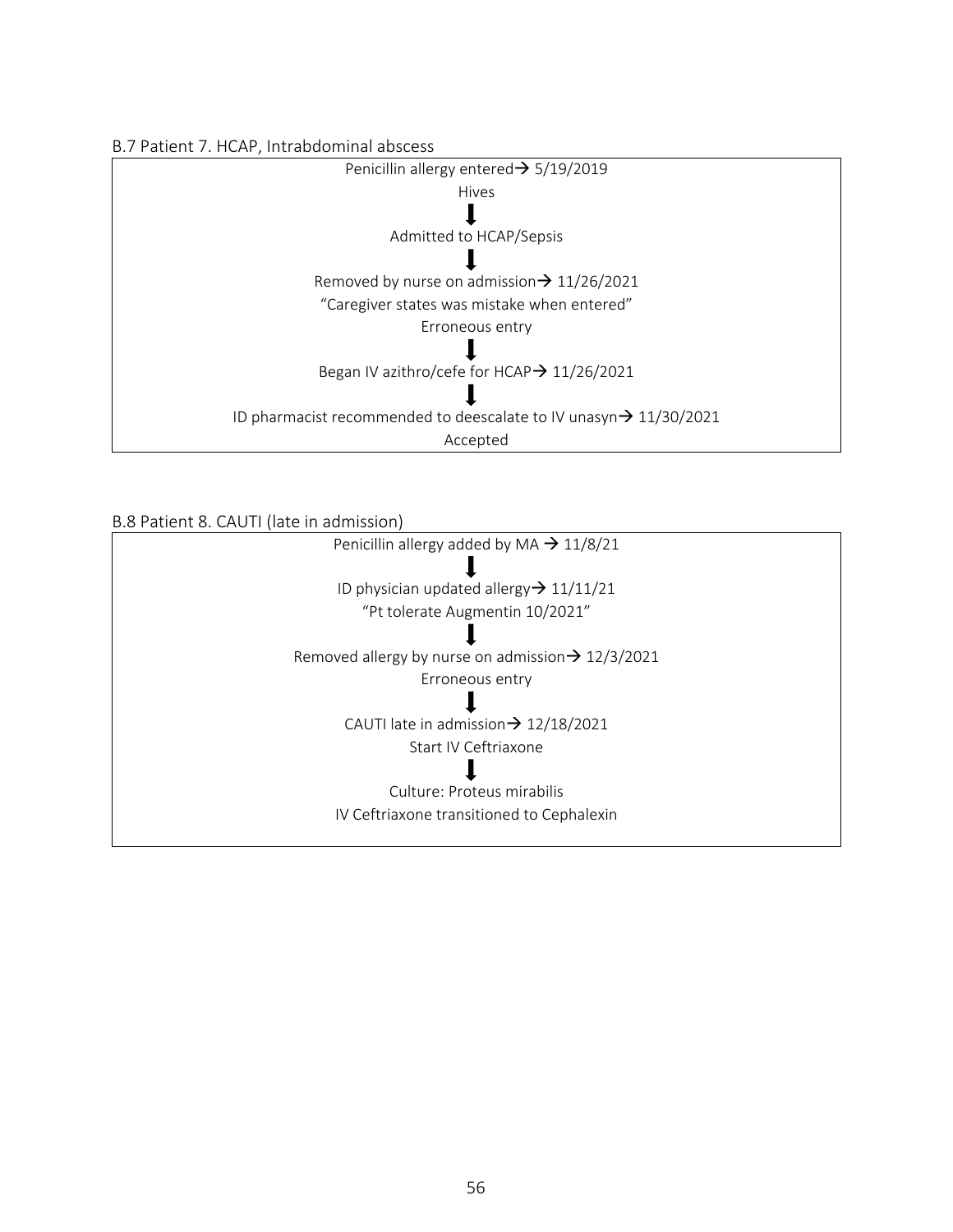# <span id="page-57-0"></span>Appendix C. Prospective Chart Review

| C.1 Patient 1. Persistent intra-abdominal abscess 2/2 Chrons Disease, sepsis                    |              |  |
|-------------------------------------------------------------------------------------------------|--------------|--|
| Penicillin allergy added by Nurse $\rightarrow$ 2/15/2018                                       |              |  |
|                                                                                                 |              |  |
| Nurse updated allergy comment $\rightarrow$ 8/27/2020                                           |              |  |
| "Rash on face"                                                                                  |              |  |
|                                                                                                 |              |  |
| Nurse updated allergy→ 12/21/2021                                                               |              |  |
| "Rash on face, Pt comments she got this from oral PCN not IV PCN"                               |              |  |
| ID Pharmacist updated allergy $\rightarrow$ 1/4/2022                                            |              |  |
| "Rash on face, Pt comments she got this from oral PCN not IV PCN. Tolerated pip/tazo during 1/3 |              |  |
| admission"                                                                                      |              |  |
|                                                                                                 |              |  |
| Admitted with a recurrent intra-abdominal wall abscess $\rightarrow$ 2/3/2022                   |              |  |
| Nurse Screening questions V                                                                     |              |  |
|                                                                                                 |              |  |
| Removed by ID physician $\rightarrow$ 2/7/2022                                                  |              |  |
| Entry determined to be clinically insignificant                                                 |              |  |
|                                                                                                 |              |  |
| Empiric coverage with IV pip/tazo de-escalated to Augmentin on DC                               |              |  |
| <b>Screening questions:</b>                                                                     |              |  |
| Penicillin Allergy?                                                                             | Yes          |  |
| What was your reaction?                                                                         | <b>Hives</b> |  |
| When was your reaction?                                                                         |              |  |
| Did your reaction happen after the 1st dose?<br>Did your reaction happen after several doses?   |              |  |
| Did your reaction require ED or Hospital Care to treat your reaction?                           |              |  |
| Did your reaction require treatment with epinephrine?                                           |              |  |
| Have you taken Amoxicillin (AMOXIL) or amoxicillin-clavulanate (AUGMENTIN)                      |              |  |
| without issue since?                                                                            |              |  |
| Have you taken cephalexin (KEFLEX) without issue since?                                         |              |  |

#### C.2 Patient 2. Unknown

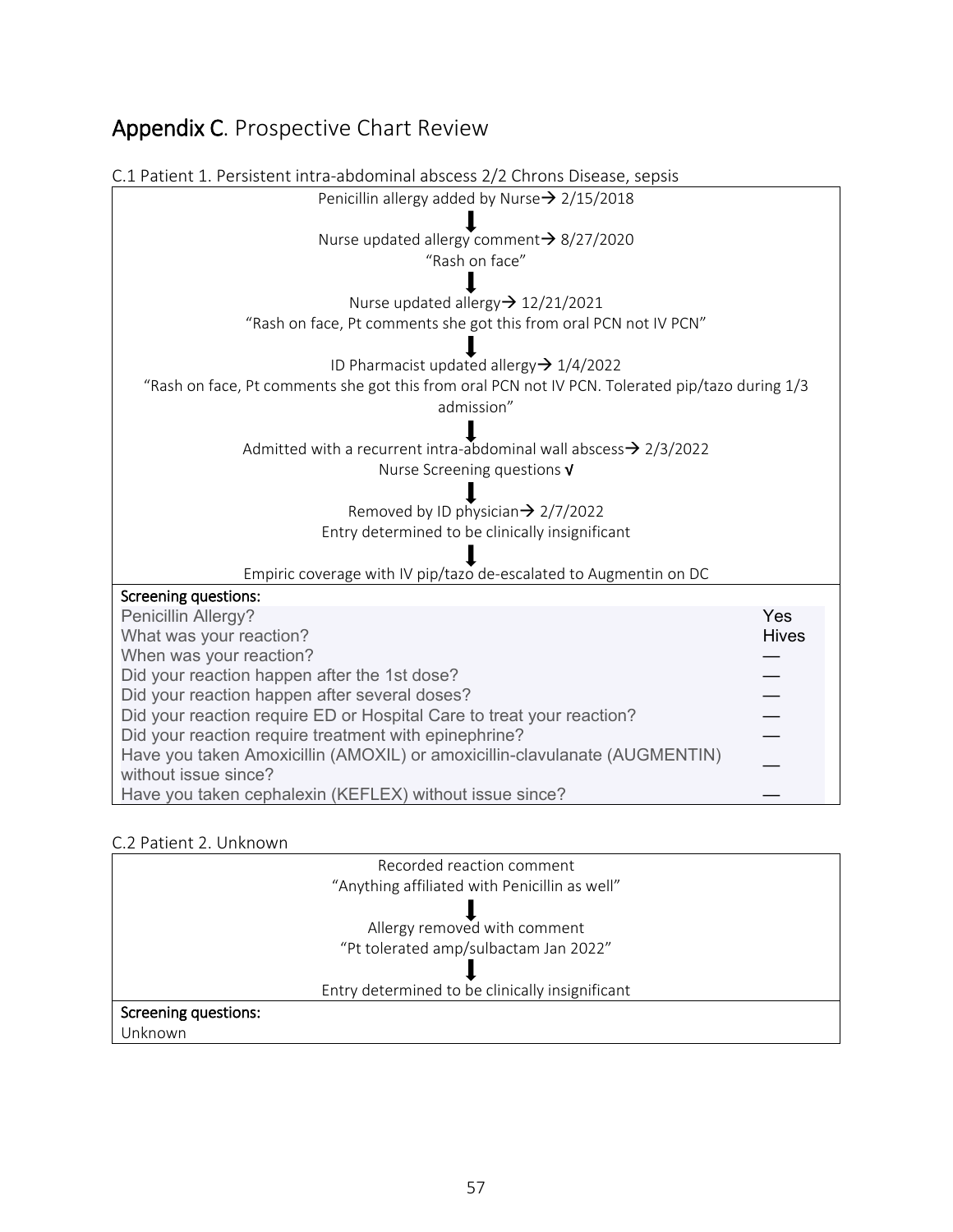C.3 Patient 3. Diabetic OM

| C.J I ALICIIL J. DIADELIC ONI                                                                           |                              |  |  |  |
|---------------------------------------------------------------------------------------------------------|------------------------------|--|--|--|
| Penicillin allergy added by podiatrist $\rightarrow$ 4/1/2015                                           |                              |  |  |  |
| Reaction: Shortness of breath                                                                           |                              |  |  |  |
|                                                                                                         |                              |  |  |  |
| Nurse updated allergy comment→ 11/9/2019                                                                |                              |  |  |  |
| "Pt states he has had forms of PCN and done fine"                                                       |                              |  |  |  |
|                                                                                                         |                              |  |  |  |
| Doctor updated allergy comment $\rightarrow$ 11/15/2020                                                 |                              |  |  |  |
| "Pt states he has had forms of PCN and done fine. Reports reaction to penicillin was as baby"           |                              |  |  |  |
|                                                                                                         |                              |  |  |  |
| Admitted for L foot wound $\rightarrow$ 3/2/2022<br>Nurse Screening questions V                         |                              |  |  |  |
|                                                                                                         |                              |  |  |  |
| 3/2/2022→Admitting NP note states,                                                                      |                              |  |  |  |
| "pt does have recorded pcn allergy but per pt he has since tolerated PCN"                               |                              |  |  |  |
| Empiric coverage with IV Vanc/Cefe                                                                      |                              |  |  |  |
|                                                                                                         |                              |  |  |  |
| Allergy deleted by ID physician $\rightarrow$ 3/3/2022                                                  |                              |  |  |  |
| "He got penicillin in the hospital 3 years ago, per patient and his wife, and had no reaction. Original |                              |  |  |  |
| reaction was as an infant, he does not recall."                                                         |                              |  |  |  |
| Entry determined to be clinically insignificant                                                         |                              |  |  |  |
| DC→IV Vanc/Cefe, appropriate for culture                                                                |                              |  |  |  |
| Screening questions:                                                                                    |                              |  |  |  |
| Penicillin Allergy?                                                                                     | Yes                          |  |  |  |
| What was your reaction?                                                                                 | Anaphylaxis                  |  |  |  |
| When was your reaction?                                                                                 | Greater than 10<br>years ago |  |  |  |
| Did your reaction happen after the 1st dose?                                                            | Yes                          |  |  |  |
| Did your reaction happen after several doses?                                                           | <b>No</b>                    |  |  |  |
| Did your reaction require ED or Hospital Care to treat your reaction?                                   | Do not know                  |  |  |  |
| Did your reaction require treatment with epinephrine?                                                   | Do not know                  |  |  |  |
| Have you taken Amoxicillin (AMOXIL) or amoxicillin-clavulanate                                          | Do not know                  |  |  |  |
| (AUGMENTIN) without issue since?                                                                        |                              |  |  |  |
| Have you taken cephalexin (KEFLEX) without issue since?                                                 | Do not know                  |  |  |  |
|                                                                                                         |                              |  |  |  |

# C.4 Patient 4. Intracranial hemorrhage

| Penicillin allergy added by nurse $\rightarrow$ 10/24/2012            |                                                      |  |
|-----------------------------------------------------------------------|------------------------------------------------------|--|
|                                                                       |                                                      |  |
| Removed by nurse on admission $\rightarrow$ 3/10/2022                 |                                                      |  |
| Nurse Screening questions $V$                                         |                                                      |  |
| "Father at bedside said he does not believe patient has this allergy" |                                                      |  |
| Entry miscategorized as an allergy                                    |                                                      |  |
| Screening questions:                                                  |                                                      |  |
| Penicillin Allergy?                                                   | No. The<br>comment is<br>according to<br>father NKA. |  |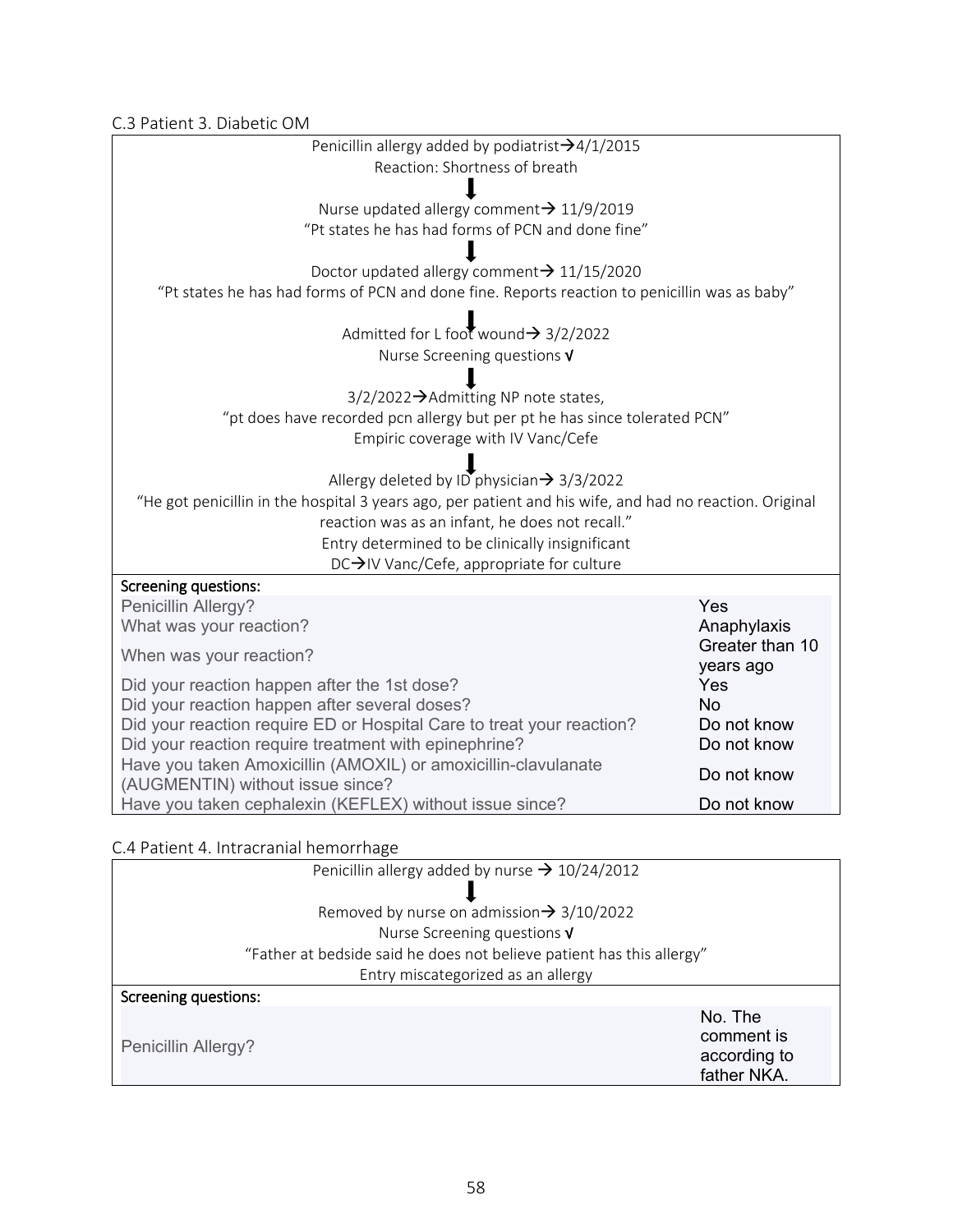| Penicillin allergy added $\rightarrow$ 9/12/2016                                                   |                           |
|----------------------------------------------------------------------------------------------------|---------------------------|
| DA from ID office for PCN desensitization $\rightarrow$ 3/9/2022                                   |                           |
|                                                                                                    |                           |
| Nurse Screening questions $V$                                                                      |                           |
| ID pharmacists reviewed patient and recommended graded dose challenge                              |                           |
| (Did not use history questions from nurse screen)                                                  |                           |
| Underwent penicillin desensitization and tolerated                                                 |                           |
|                                                                                                    |                           |
| Allergy removed by ID Pharmacist $\rightarrow$ 3/10/2022                                           |                           |
| Entry determined to be clinically insignificant                                                    |                           |
| <b>Screening questions:</b>                                                                        |                           |
| Penicillin Allergy?                                                                                | Yes                       |
| What was your reaction?                                                                            |                           |
| When was your reaction?                                                                            | Less than 10<br>years ago |
| Did your reaction happen after the 1st dose?                                                       | Do not know               |
| Did your reaction happen after several doses?                                                      | Do not know               |
| Did your reaction require ED or Hospital Care to treat your reaction?                              | Do not know               |
| Did your reaction require treatment with epinephrine?                                              | Do not know               |
| Have you taken Amoxicillin (AMOXIL) or amoxicillin-clavulanate (AUGMENTIN)<br>without issue since? | Yes                       |
| Have you taken cephalexin (KEFLEX) without issue since?                                            | Yes                       |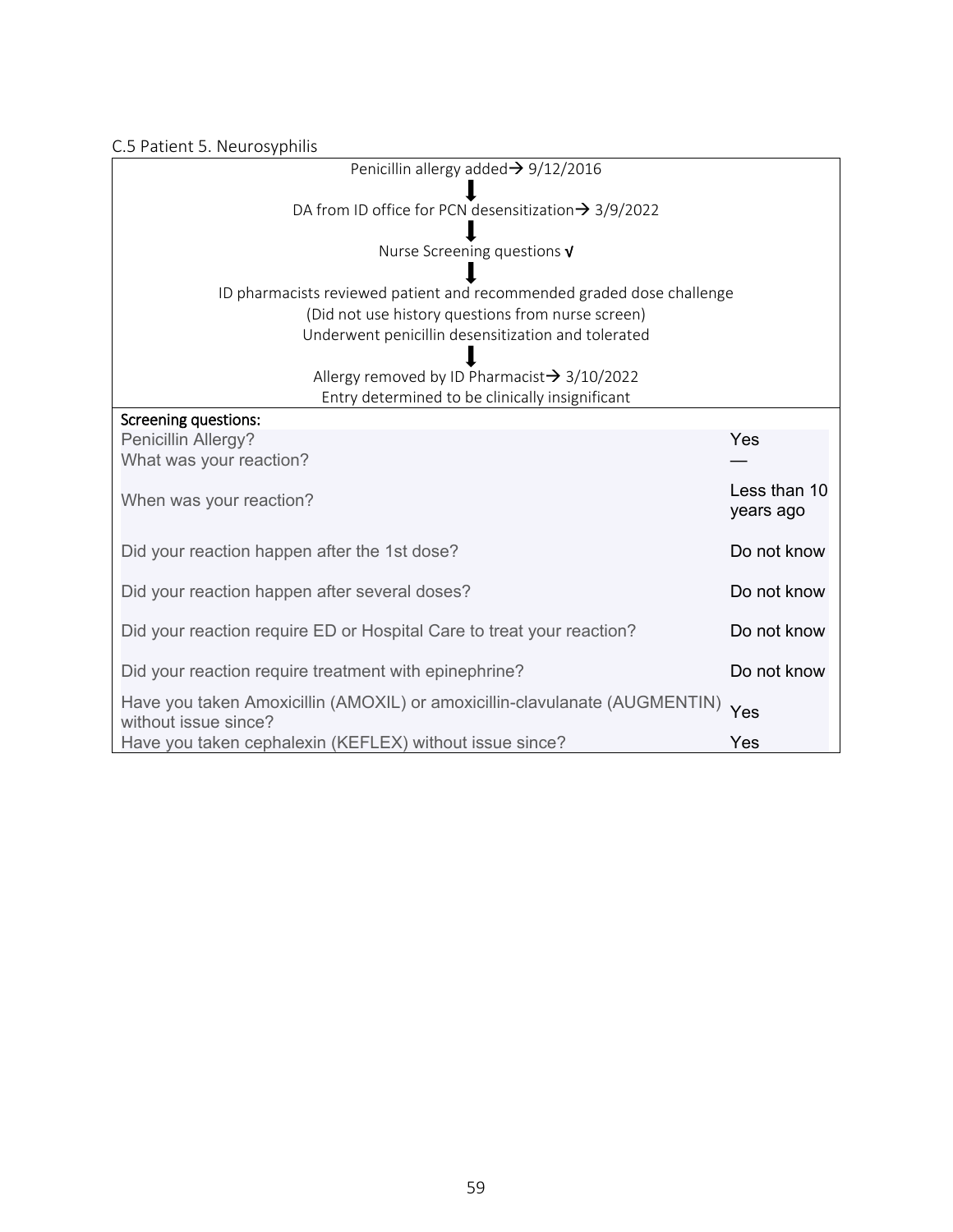C.6 Patient 6. Cervical Spinal Stenosis

| Penicillin allergy added by APRN → 2/19/2013                                         |    |
|--------------------------------------------------------------------------------------|----|
| "STATES SAW SNAKES AS A CHILD DURING COURSE OF RHEUMATIC FEVER FOLLOWING INFECTION." |    |
|                                                                                      |    |
| Allergy comment updated by APRN $\rightarrow$ 6/18/2014                              |    |
| "Takes Amoxicillin without issue"                                                    |    |
|                                                                                      |    |
| Admitted to hospital for scheduled surgery                                           |    |
|                                                                                      |    |
| Allergy reviewed by nurse                                                            |    |
| Nurse Screening questions $V$                                                        |    |
|                                                                                      |    |
| Allergy removed by nurse on admission $\rightarrow$ 3/23/2022                        |    |
| Entry miscategorized as an allergy                                                   |    |
| Screening questions:                                                                 |    |
| Penicillin Allergy?                                                                  | No |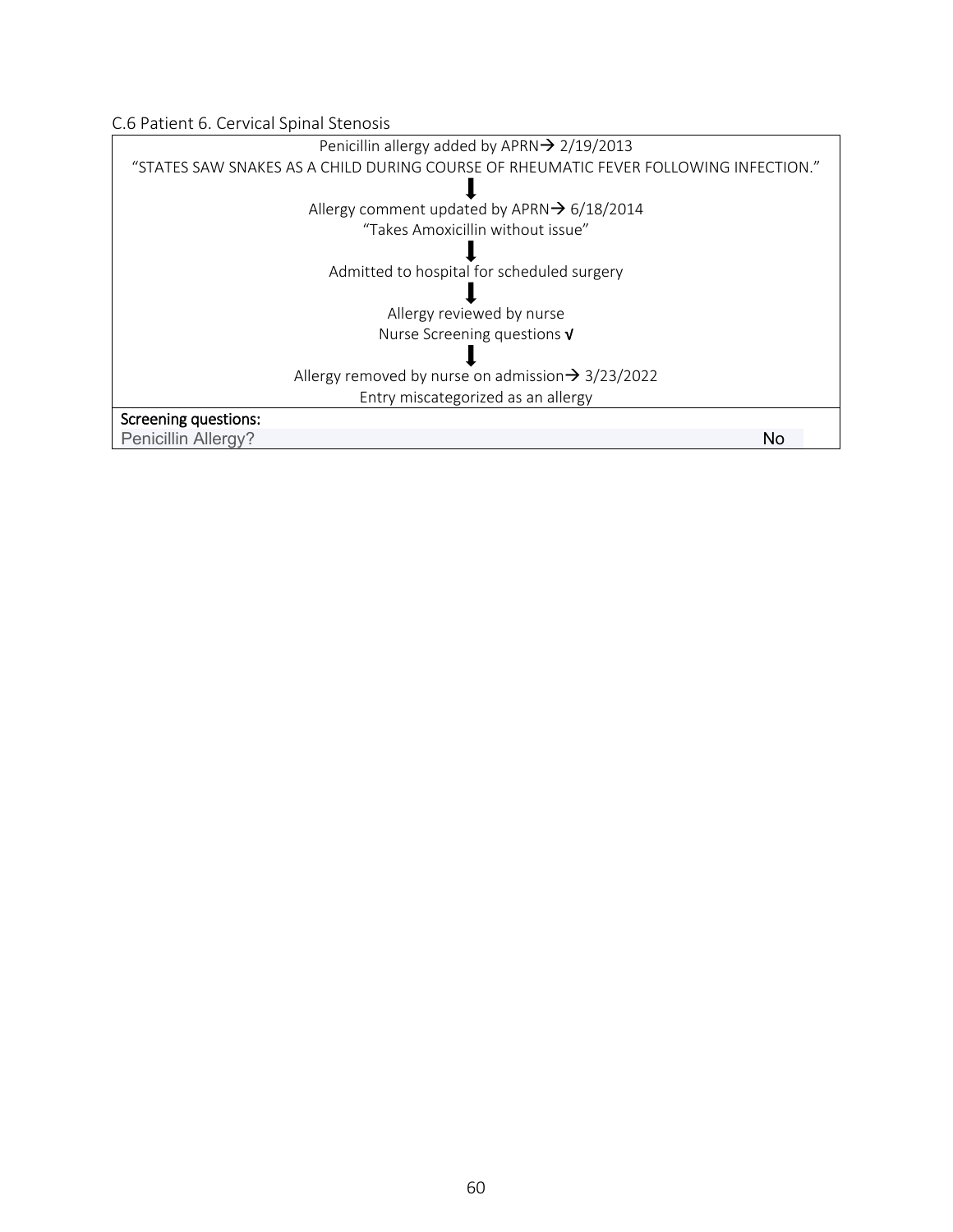C.7 Patient 7. Acute Pharyngitis

| Penicillin allergy added on admission $\rightarrow$ 3/9/2022                                       |                           |
|----------------------------------------------------------------------------------------------------|---------------------------|
| Reaction: Itching                                                                                  |                           |
|                                                                                                    |                           |
| Nurse Screening questions $V(1)$                                                                   |                           |
|                                                                                                    |                           |
| Nurse returned to allergy, deleted $\rightarrow$ 3/9/2022<br>Erroneous entry                       |                           |
|                                                                                                    |                           |
| Return to nurse screening questions to edit (2)                                                    |                           |
| <b>Screening questions:</b>                                                                        |                           |
| (1)                                                                                                |                           |
| Penicillin Allergy?                                                                                | Yes                       |
| What was your reaction?                                                                            | Itching rash              |
| When was your reaction?                                                                            | Less than 10<br>years ago |
| Did your reaction happen after the 1st dose?                                                       |                           |
| Did your reaction happen after several doses?                                                      |                           |
| Did your reaction require ED or Hospital Care to treat your reaction?                              |                           |
| Did your reaction require treatment with epinephrine?                                              |                           |
| Have you taken Amoxicillin (AMOXIL) or amoxicillin-clavulanate (AUGMENTIN)                         |                           |
| without issue since?                                                                               |                           |
| Have you taken cephalexin (KEFLEX) without issue since?                                            |                           |
| (2)                                                                                                | <b>No</b>                 |
| Penicillin Allergy?<br>What was your reaction?                                                     |                           |
| When was your reaction?                                                                            |                           |
| Did your reaction happen after the 1st dose?                                                       |                           |
| Did your reaction happen after several doses?                                                      |                           |
| Did your reaction require ED or Hospital Care to treat your reaction?                              |                           |
| Did your reaction require treatment with epinephrine?                                              |                           |
| Have you taken Amoxicillin (AMOXIL) or amoxicillin-clavulanate (AUGMENTIN)<br>without issue since? |                           |
| Have you taken cephalexin (KEFLEX) without issue since?                                            |                           |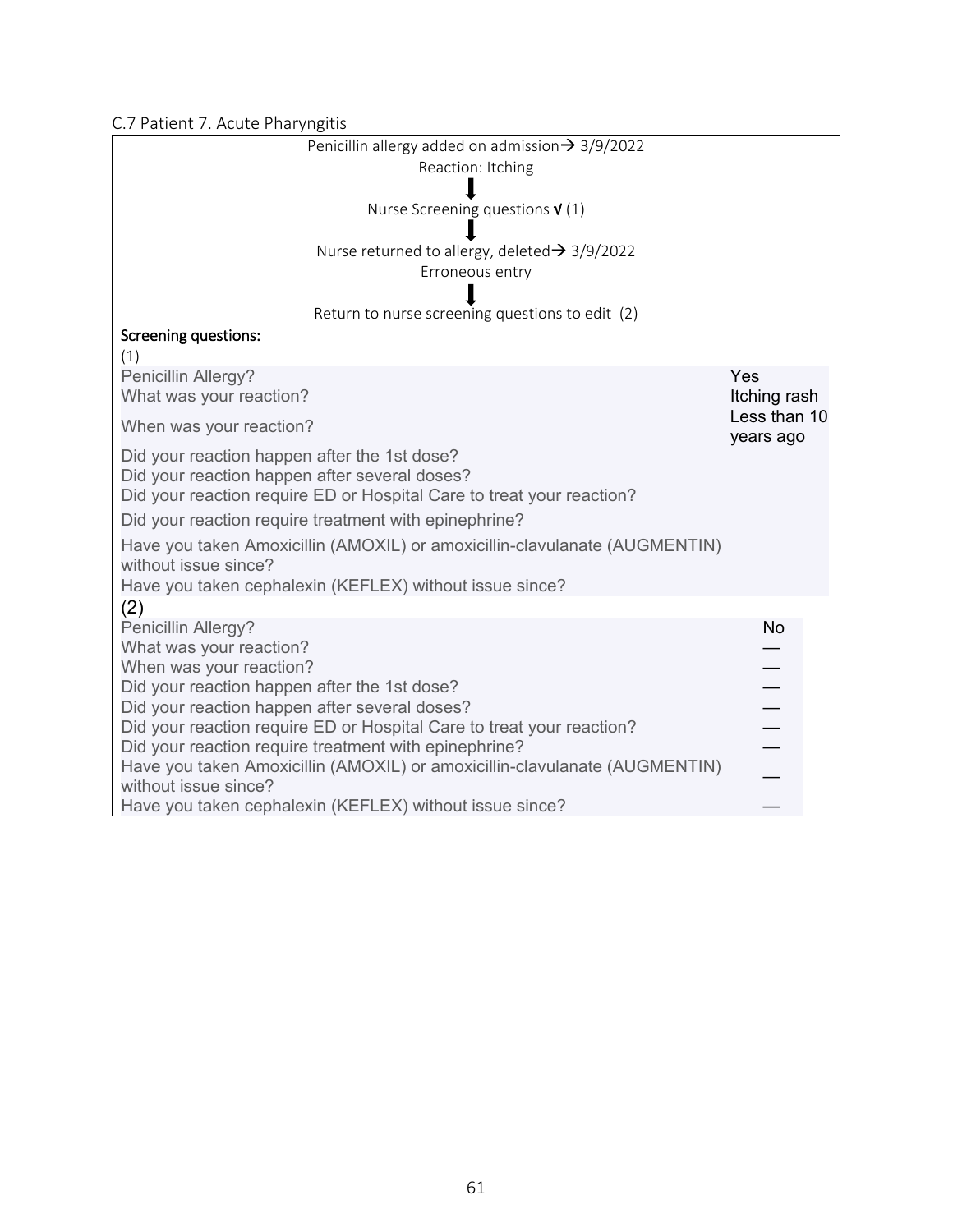C.8 Patient 8. GIB

| Penicillin allergy added on admission $\rightarrow$ 2/19/2022                                                                                                    |                          |           |
|------------------------------------------------------------------------------------------------------------------------------------------------------------------|--------------------------|-----------|
| Admitted with GIB & liver failure $\rightarrow$ 2/19/2022                                                                                                        |                          |           |
| Nurse Screening questions V                                                                                                                                      |                          |           |
| ID Pharmacist reviewed allergy and answers to nurse screening questions                                                                                          |                          |           |
| Underwent graded dose challenge with pip/tazo $\rightarrow$ 2/28/2022                                                                                            |                          |           |
| Tolerated                                                                                                                                                        |                          |           |
| Allergy removed by ID pharmacist $\rightarrow$ 3/1/2022<br>"Pt reports tolerating amox-clav since reaction to penicillin and has tolerated pip/tazo during March |                          |           |
| 2022 admission"                                                                                                                                                  |                          |           |
| Entry determined to be clinically insignificant                                                                                                                  |                          |           |
| Screening questions:<br>Penicillin Allergy?                                                                                                                      | Yes                      | <b>No</b> |
| What was your reaction?                                                                                                                                          |                          |           |
| When was your reaction?                                                                                                                                          | Greater than<br>10 years |           |
| Did your reaction happen after the 1st dose?                                                                                                                     | ago<br><b>No</b>         |           |
| Did your reaction happen after several doses?<br>Did your reaction require ED or Hospital Care to treat your reaction?                                           | Do not know $-$<br>No.   |           |
| Did your reaction require treatment with epinephrine?                                                                                                            | <b>No</b>                |           |
| Have you taken Amoxicillin (AMOXIL) or amoxicillin-clavulanate<br>(AUGMENTIN) without issue since?                                                               | Yes                      |           |
|                                                                                                                                                                  |                          |           |

### C.9 Patient 9. Unknown

| Penicillin allergy added with comment                                                                      |
|------------------------------------------------------------------------------------------------------------|
| "Never taken it but my entire family is allergic to it. Rash and anaphylaxis"                              |
|                                                                                                            |
| Allergy removed with comment added                                                                         |
| "Family history is not associated with risk of an individual's sensitivity and guidelines recommend not to |
| avoid beta-lactams or penicillins due to family history."                                                  |
| Entry determined to be clinically insignificant                                                            |
| Screening questions:                                                                                       |
| Unknown                                                                                                    |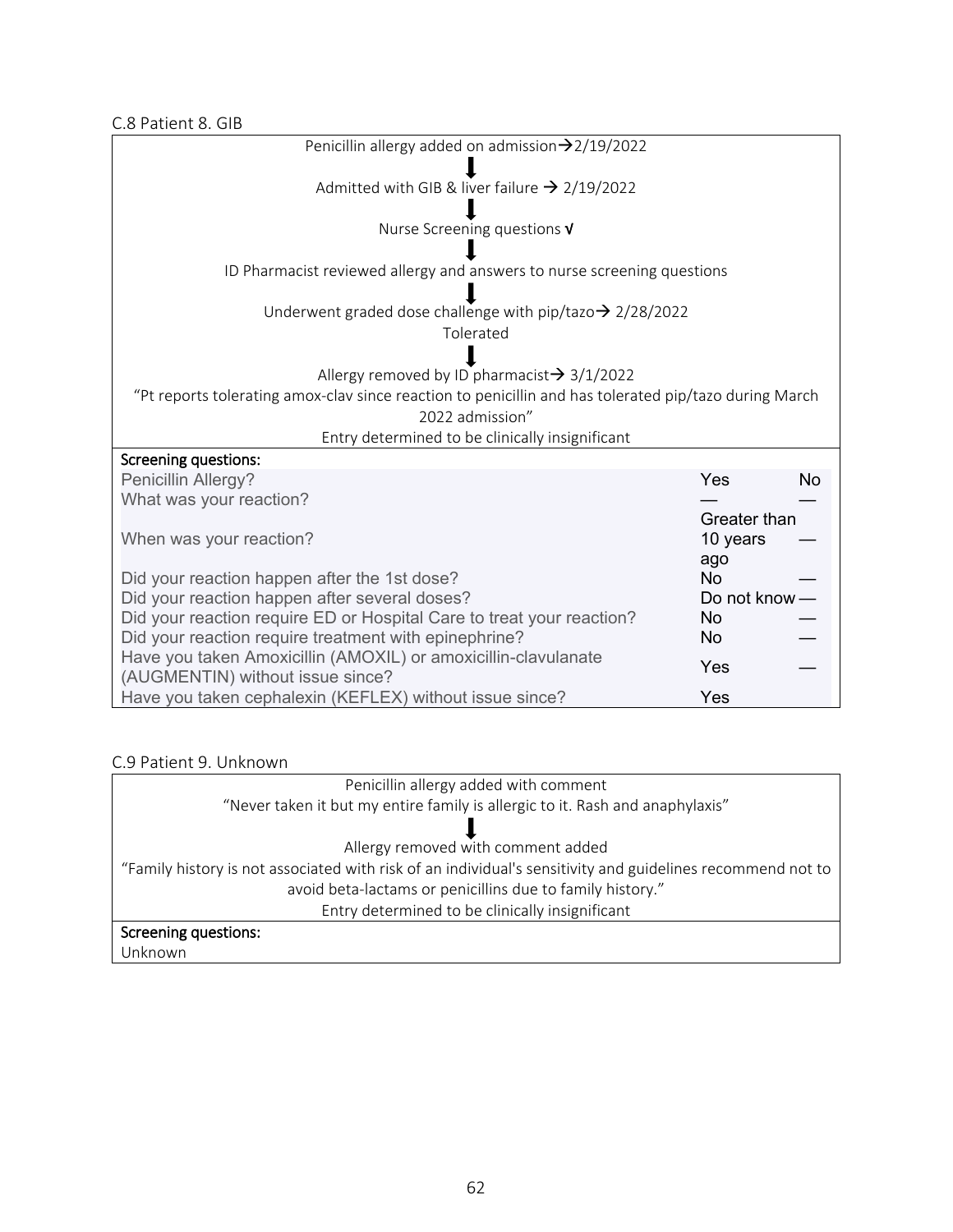| C.10 Patient 10. MSSA IE, Septic embolic infarcts                                                                                                                                                                                                                           |                                     |  |
|-----------------------------------------------------------------------------------------------------------------------------------------------------------------------------------------------------------------------------------------------------------------------------|-------------------------------------|--|
| Patient admitted w/ Acute CVA 2/2 septic embolic infarcts from MSSA IE→ 1/29/2022                                                                                                                                                                                           |                                     |  |
| Nurse Screening questions $\sqrt{2}$ 1/29/2022                                                                                                                                                                                                                              |                                     |  |
| Penicillin allergy added by nurse following receiving IV Nafcillin $\rightarrow$ 1/31/2022<br>"Nausea and vomiting"                                                                                                                                                         |                                     |  |
| Allergy removed by IP pharmacist $\rightarrow$ 2/2/2022                                                                                                                                                                                                                     |                                     |  |
| "Patient actively receiving and tolerating nafcillin, a penicillin antibiotic. GI side-effects are not allergic<br>reactions. Please do not re-add allergy unless there is new evidence of a hypersensitivity reaction."<br>Entry determined to be clinically insignificant |                                     |  |
| Nurse Screening questions $\dot{V}$ (1) on transfer $\rightarrow$ 2/17/2022                                                                                                                                                                                                 |                                     |  |
| <b>Screening questions:</b>                                                                                                                                                                                                                                                 |                                     |  |
| Penicillin Allergy?                                                                                                                                                                                                                                                         | Yes                                 |  |
| What was your reaction?                                                                                                                                                                                                                                                     | Nausea,<br>Vomiting,<br>or Diarrhea |  |
| When was your reaction?                                                                                                                                                                                                                                                     | Greater<br>than 10<br>years ago     |  |
| Did your reaction happen after the 1st dose?                                                                                                                                                                                                                                | Do not<br>know                      |  |
| Did your reaction happen after several doses?                                                                                                                                                                                                                               | No                                  |  |
| Did your reaction require ED or Hospital Care to treat your reaction?                                                                                                                                                                                                       | No                                  |  |
| Did your reaction require treatment with epinephrine?                                                                                                                                                                                                                       | <b>No</b>                           |  |
| Have you taken Amoxicillin (AMOXIL) or amoxicillin-clavulanate (AUGMENTIN)<br>without issue since?                                                                                                                                                                          | <b>No</b>                           |  |
| Have you taken cephalexin (KEFLEX) without issue since?                                                                                                                                                                                                                     | <b>No</b>                           |  |
| The allergy was not actually added until 2 days following admission. However, the nurse answered yes<br>on the screening tool on admission to having a penicillin allergy.                                                                                                  |                                     |  |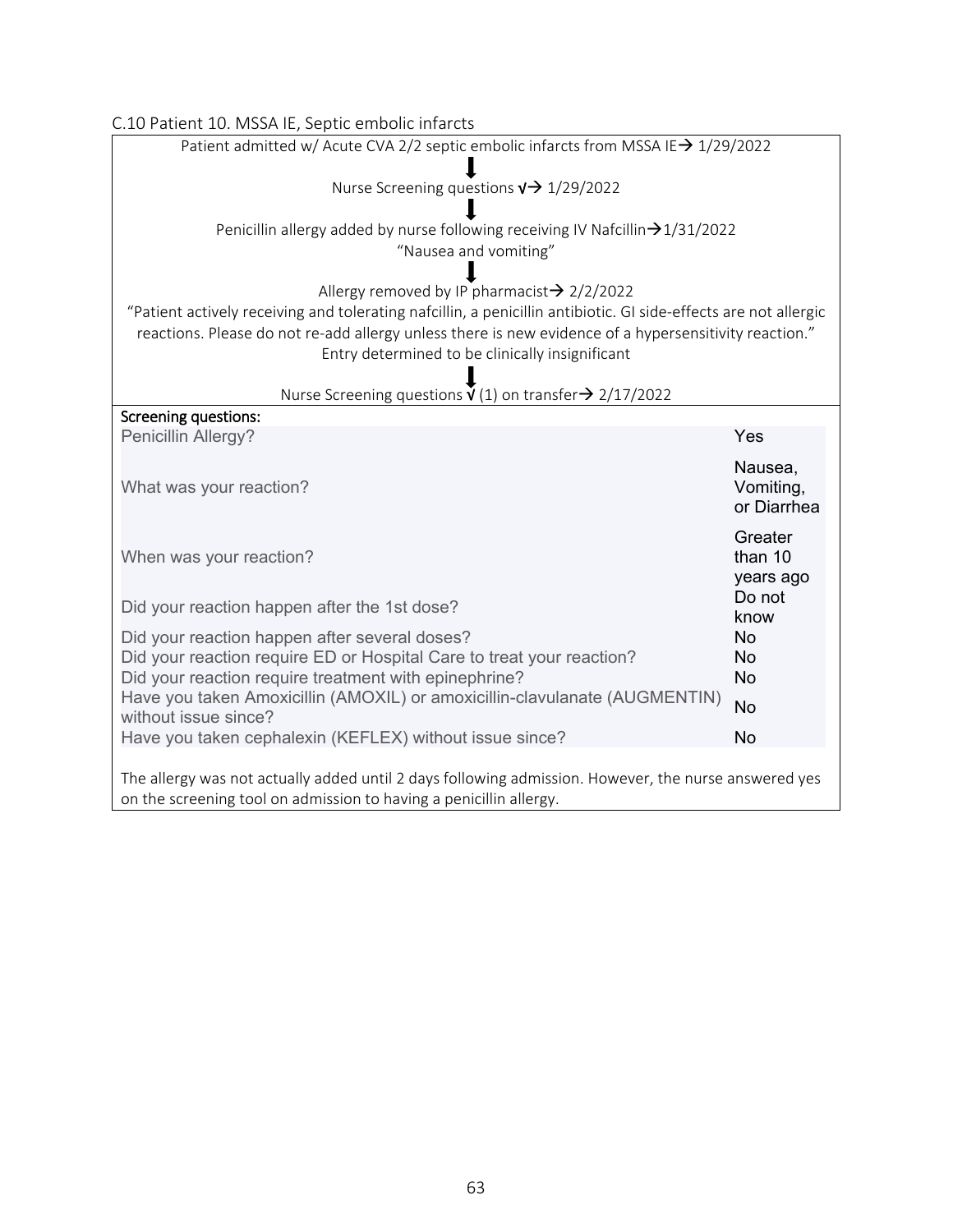C.11 Patient 11. Brain Metastases

| Penicillin allergy added $\rightarrow$ 10/29/12                                                    |                                         |
|----------------------------------------------------------------------------------------------------|-----------------------------------------|
| "Questionable/ had a couple hives in age 20-30"                                                    |                                         |
|                                                                                                    |                                         |
| Admitted with headache $\rightarrow$ 2/2/2022                                                      |                                         |
| Nurse Screening questions $V$                                                                      |                                         |
|                                                                                                    |                                         |
| Allergy removed by ID Physician in anticipation of IV ABX $\rightarrow$ 2/4/2022                   |                                         |
| "Patient Denied"                                                                                   |                                         |
| Entry determined to be clinically insignificant                                                    |                                         |
| Screening questions:                                                                               |                                         |
| Penicillin Allergy?                                                                                | Yes                                     |
| What was your reaction?                                                                            | None of the<br>Above, Please<br>Specify |
| When was your reaction?                                                                            | Greater than 10<br>years ago            |
| Did your reaction happen after the 1st dose?                                                       | Do not know                             |
| Did your reaction happen after several doses?                                                      | Do not know                             |
| Did your reaction require ED or Hospital Care to treat your reaction?                              | Do not know                             |
| Did your reaction require treatment with epinephrine?                                              | Do not know                             |
| Have you taken Amoxicillin (AMOXIL) or amoxicillin-clavulanate<br>(AUGMENTIN) without issue since? | Do not know                             |
| Have you taken cephalexin (KEFLEX) without issue since?                                            | Do not know                             |

# C.12 Patient 12 Lung mass/ Cavitary PNA

| Penicillin allergy added $\rightarrow$ 1/31/2022 (1 <sup>st</sup> time coming to Norton Facility) |                 |           |
|---------------------------------------------------------------------------------------------------|-----------------|-----------|
|                                                                                                   |                 |           |
| Patient admitted for SOA $\rightarrow$ 2/1/2022                                                   |                 |           |
| Nurse Screening questions $V$                                                                     |                 |           |
|                                                                                                   |                 |           |
| IV Unasyn start                                                                                   |                 |           |
| Penicillin allergy deleted by nurse after tolerating IV Unasyn $\rightarrow$ 2/5/2022             |                 |           |
| Entry determined to be clinically insignificant                                                   |                 |           |
| Screening questions:                                                                              |                 |           |
| Penicillin Allergy?                                                                               | Yes             | <b>No</b> |
| What was your reaction?                                                                           |                 |           |
|                                                                                                   | Greater than    |           |
| When was your reaction?                                                                           | 10 years        |           |
|                                                                                                   | ago             |           |
| Did your reaction happen after the 1st dose?                                                      | Do not know $-$ |           |
| Did your reaction happen after several doses?                                                     | Do not know $-$ |           |
| Did your reaction require ED or Hospital Care to treat your reaction?                             |                 |           |
| Did your reaction require treatment with epinephrine?                                             | Do not know $-$ |           |
| Have you taken Amoxicillin (AMOXIL) or amoxicillin-clavulanate                                    | Do not know $-$ |           |
| (AUGMENTIN) without issue since?                                                                  |                 |           |
| Have you taken cephalexin (KEFLEX) without issue since?                                           | Do not know $-$ |           |